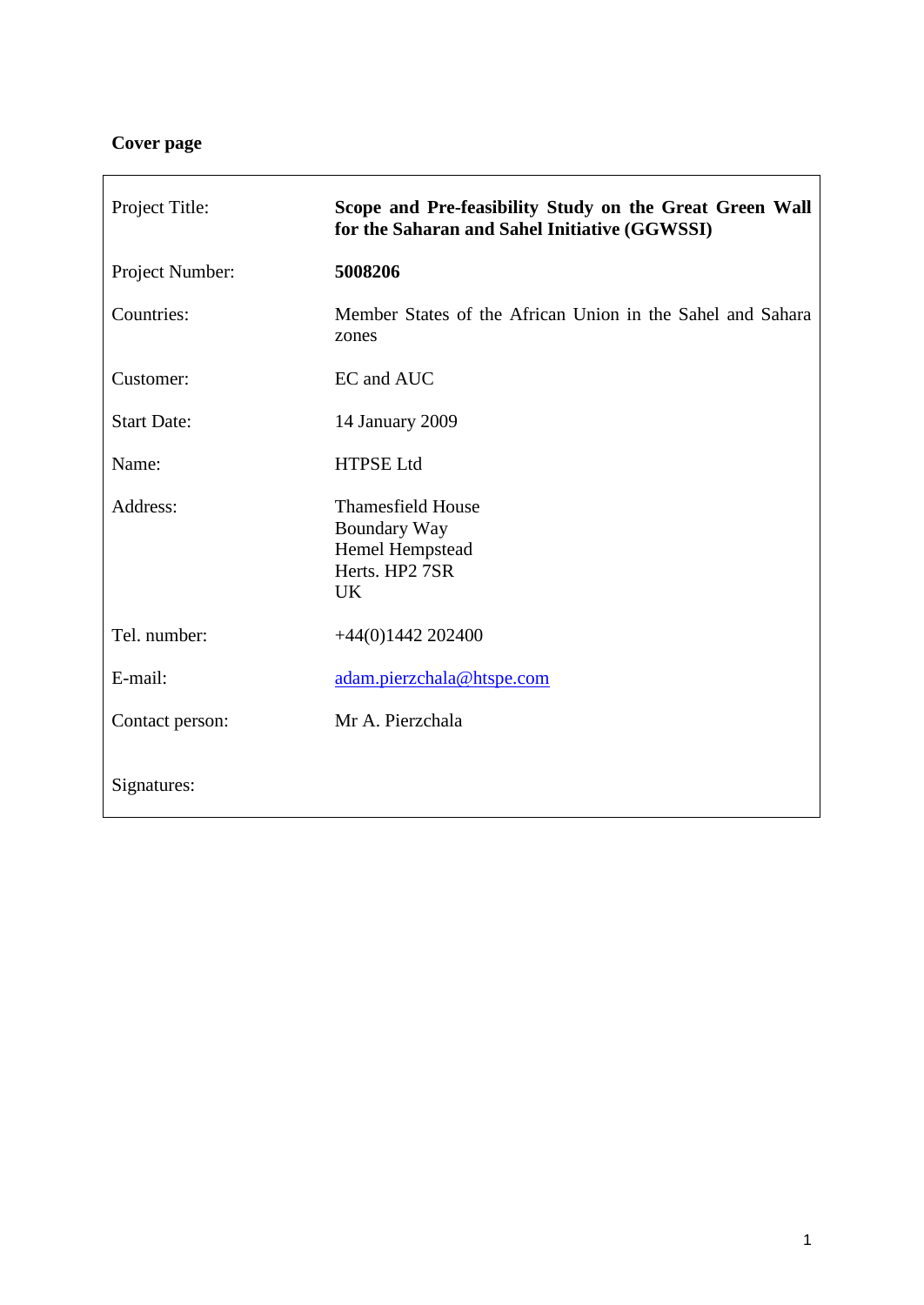| 1.  | THE SCIENTIFIC EVIDENCE FOR CLIMATE CHANGE AND LINKS WITH                      |  |
|-----|--------------------------------------------------------------------------------|--|
|     |                                                                                |  |
| 1.1 |                                                                                |  |
| 1.2 | LINKAGES BETWEEN LAND DEGRADATION, CLIMATE CHANGE AND                          |  |
|     |                                                                                |  |
| 2.  |                                                                                |  |
| 2.1 |                                                                                |  |
|     |                                                                                |  |
|     | 2.1.2                                                                          |  |
| 2.2 | GGWSSI FOR CLOSING THE GAPS IN NATIONAL POLICIES AND                           |  |
|     |                                                                                |  |
|     | 2.2.1                                                                          |  |
|     | Implementation of the main MEA in the GGWSSI countries9<br>2.2.2               |  |
|     | The importance of decentralisation and land tenure policies11<br>2.2.3         |  |
|     | Ensuring synergies with existing regional initiatives and projects 12<br>2.2.4 |  |
| 3.  | ANALYSIS OF THE OPPORTUNITY TO USE GGWSSI AS A FEDERATIVE                      |  |
|     | PLATFORM TO IMPLEMENT THE AFRICA - EU STRATEGIC                                |  |
|     | PARTNERSHIP AND ENSURE SYNERGIES WITH ONGOING                                  |  |
|     |                                                                                |  |
| 3.1 | RELEVANCE OF THE GGWSSI FOR THE IMPLEMENTATION OF THE                          |  |
|     |                                                                                |  |
| 3.2 | STRATEGY OPTIONS AND JUSTIFICATION FOR IMPLEMENTATION                          |  |
|     |                                                                                |  |
|     |                                                                                |  |
|     |                                                                                |  |
| 3.3 | <b>ANALYSIS OF DIFFERENT PARTNER ORGANISATION ROLES24</b>                      |  |
| 3.4 | ROLE OF STAKEHOLDERS (FARMERS / PASTORALISTS / LOCAL GOVT                      |  |
|     |                                                                                |  |
|     | 3.4.1                                                                          |  |
|     | 3.4.2                                                                          |  |
|     | 3.4.3                                                                          |  |
|     | 3.4.4                                                                          |  |
| 3.5 | RELEVANT GGWSSI ACTIVITIES (LOCAL, NATIONAL AND REGIONAL)                      |  |
|     |                                                                                |  |
|     | 3.5.1                                                                          |  |
|     | 3.5.2                                                                          |  |
|     | 3.5.3                                                                          |  |
|     | 3.5.4                                                                          |  |
|     | 3.5.5                                                                          |  |
|     | 3.5.6                                                                          |  |
|     | 3.5.7                                                                          |  |
| 3.6 |                                                                                |  |
|     |                                                                                |  |

#### **CONTENTS**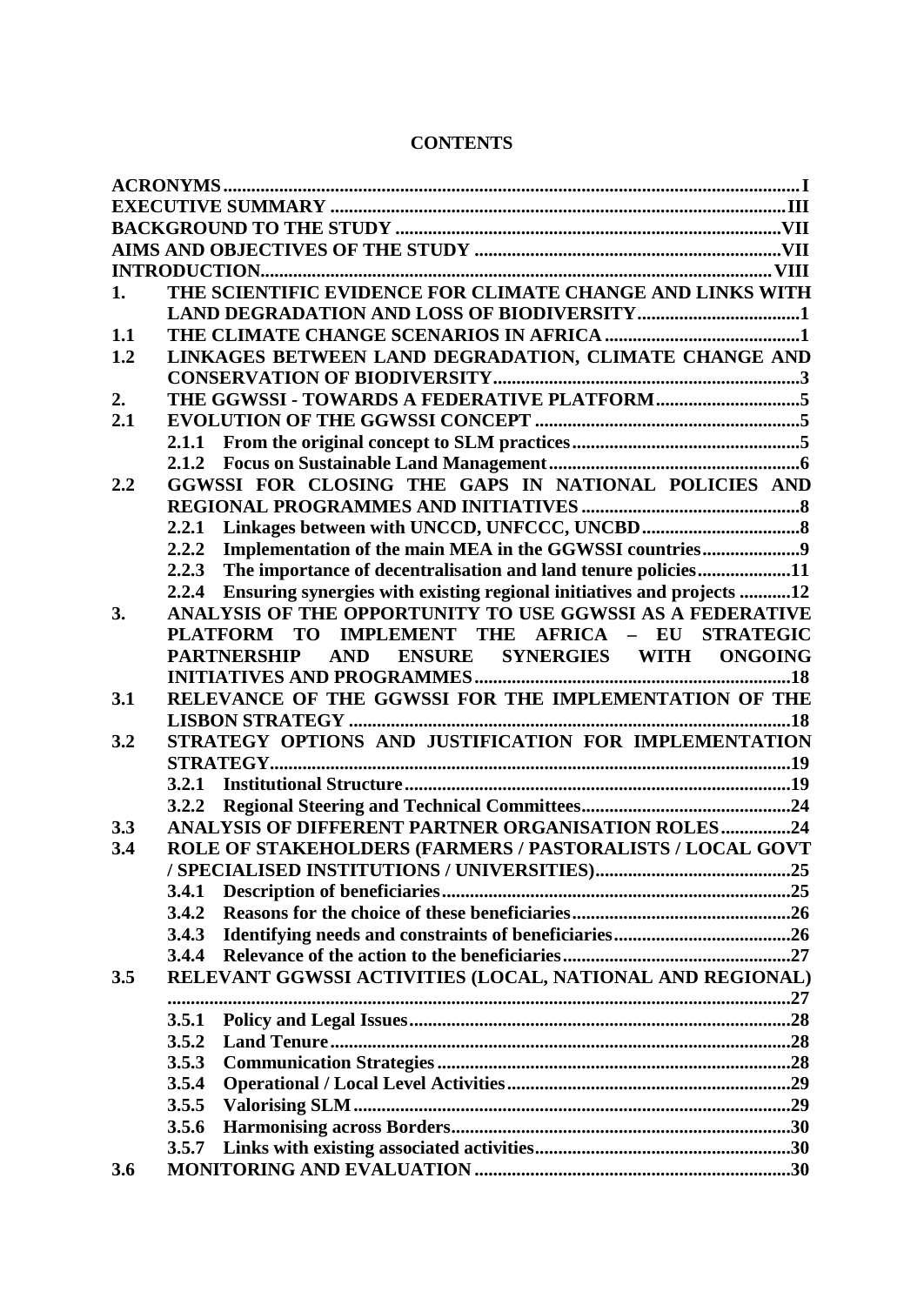|     | 3.6.1                                                            |  |
|-----|------------------------------------------------------------------|--|
|     | 3.6.2                                                            |  |
|     | 3.6.3                                                            |  |
| 4.  |                                                                  |  |
| 4.1 |                                                                  |  |
|     | 4.1.1                                                            |  |
|     | 4.1.2                                                            |  |
|     | 4.1.3                                                            |  |
|     | 4.1.4                                                            |  |
|     | 4.1.5                                                            |  |
|     | 4.1.6                                                            |  |
|     | 4.1.7                                                            |  |
|     | 4.1.8                                                            |  |
|     | 4.1.9                                                            |  |
| 4.2 |                                                                  |  |
| 5.  |                                                                  |  |
| 5.1 |                                                                  |  |
| 5.2 |                                                                  |  |
| 5.3 |                                                                  |  |
| 5.4 |                                                                  |  |
| 5.5 |                                                                  |  |
| 5.6 |                                                                  |  |
| 5.7 |                                                                  |  |
| 5.8 |                                                                  |  |
| 6.  |                                                                  |  |
| 6.1 | <b>INITIAL PARTNER / PILOT COUNTRIES AND ACTIVITIES42</b>        |  |
|     | 6.1.1 GGWSSI National Level Design Study - Terms of Reference 42 |  |
| 6.2 |                                                                  |  |
| 6.3 |                                                                  |  |
| 6.4 |                                                                  |  |
| 7.  |                                                                  |  |
| 8.  |                                                                  |  |

# **LIST OF TABLES**

| Table 1 Length of Growing period Change to 2050 by farming / livelihood system    |  |
|-----------------------------------------------------------------------------------|--|
| classification for different IPCC models (adapted from: Thornton, 2006) 2         |  |
|                                                                                   |  |
| Table 3 National action programmes of the GGWSSI countries to implement the three |  |
|                                                                                   |  |
| Table 4 Analysis of Geographical and Subject Focus of Relevant Organisations,     |  |
|                                                                                   |  |
|                                                                                   |  |
|                                                                                   |  |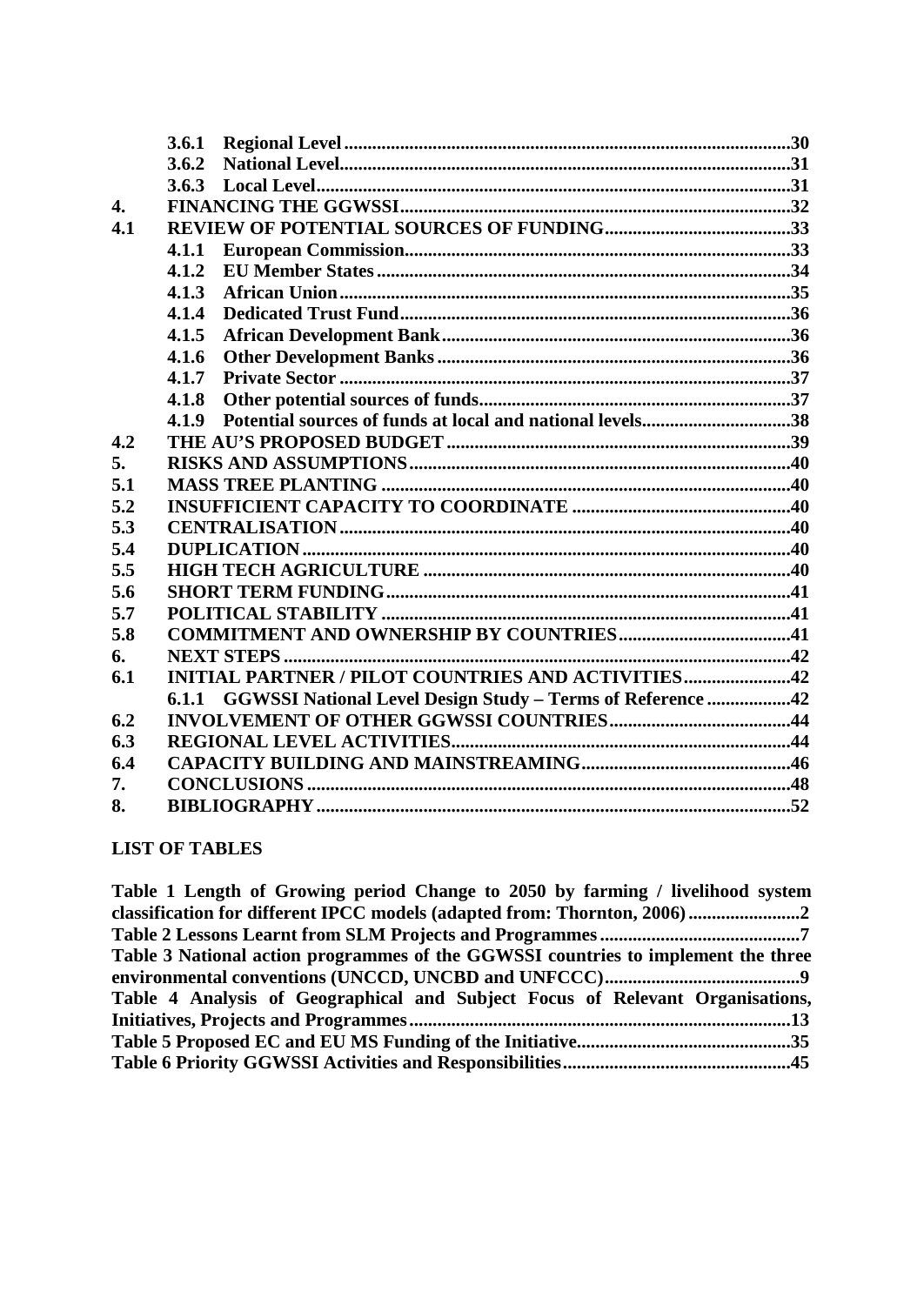#### **LIST OF FIGURES**

**[Figure 1 Linkages between land degradation, climate change and conservation of](#page-15-1)  biodiversity** *(source: WRI, 2005)***[.............................................................................................3](#page-15-1) [Figure 2 Institutional Scenarios for the Great Green Wall of the Sahara and the Sahel](#page-31-2)  Initiative, as proposed by the study team [............................................................................19](#page-31-2) [Figure 3 Institutional Scenario for the Great Green Wall of the Sahara and the Sahel](#page-34-0)  [Initiative, as validated by the African partners at the GGWSSI's Stakeholder](#page-34-0)  [Workshop, 7 May 2009..........................................................................................................23](#page-34-0)**

**Annexes**

**LISTED IN A SEPARATE DOCUMENT**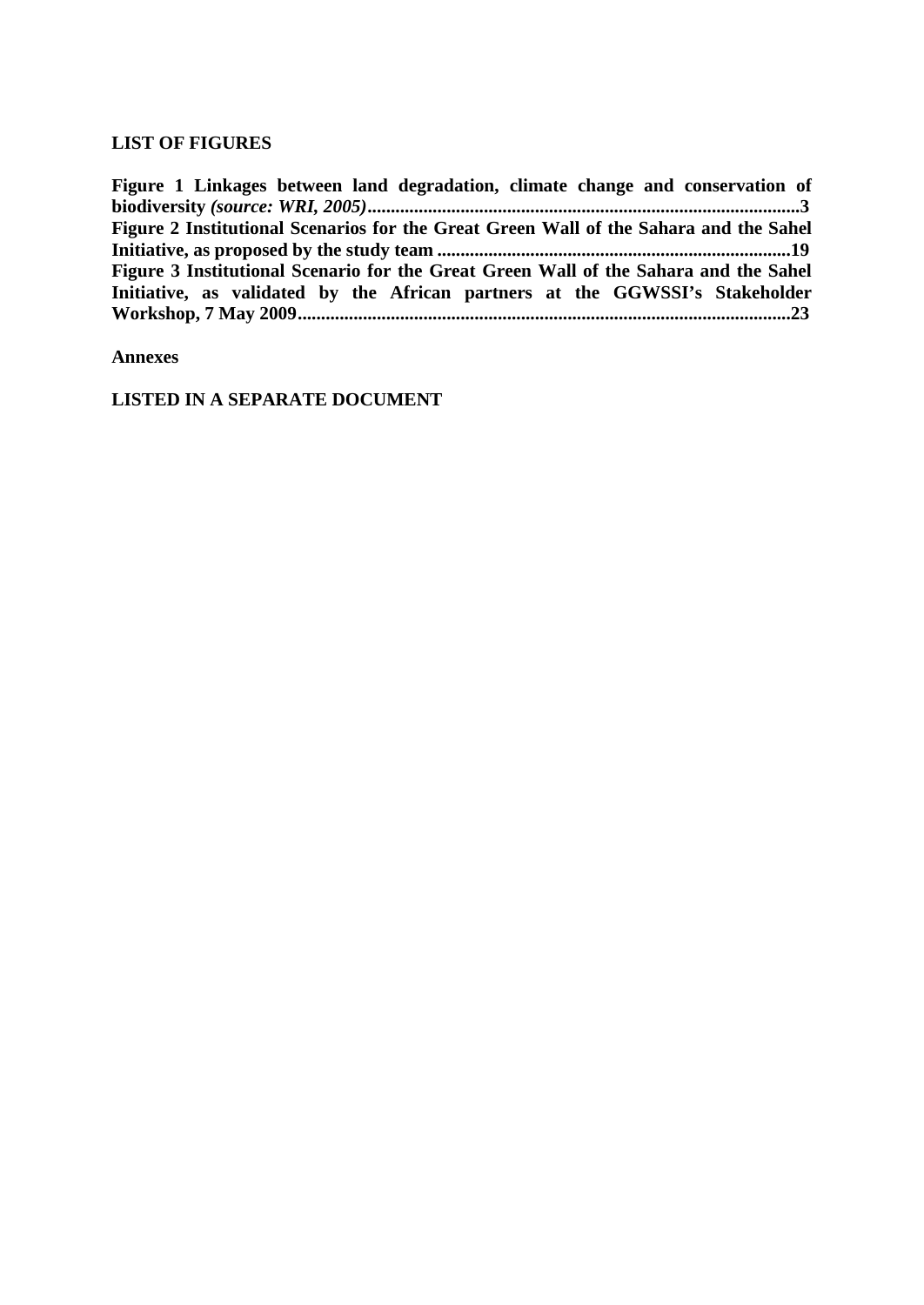## <span id="page-4-0"></span>**ACRONYMS**

| AEZ             | agro-ecological zone                                               |
|-----------------|--------------------------------------------------------------------|
| <b>AFD</b>      | Agence Française de Développement                                  |
| AgBD            | agrobiodiversity                                                   |
| Agrhymet        | specialized institute of the Permanent Interstate Committee for    |
|                 | Drought Control in the Sahel (CILSS), based in Niamey – "to        |
|                 | inform and train"                                                  |
| <b>AMESD</b>    | African Monitoring of Environment for Sustainable Development      |
| <b>ARENE</b>    | Agence Régionale de l'Environnement et des Nouvelles Energies      |
| AU              | <b>African Union</b>                                               |
| <b>AUC</b>      | <b>African Union Commission</b>                                    |
| <b>BD</b>       | biodiversity                                                       |
| $\mathcal{C}$   | carbon                                                             |
| CA              | conservation agriculture                                           |
| <b>CAADP</b>    | Comprehensive Africa Agriculture Development Programme             |
| CC              | climate change                                                     |
| <b>CEN-SAD</b>  | <b>Community of Sahel-Saharan States</b>                           |
| <b>CCES</b>     | Strategic Programme (of the GM) on CC                              |
| <b>CGIAR</b>    | <b>Consultative Group for International Agricultural Research</b>  |
| <b>CILSS</b>    | Comité Permanent Inter Etats de lutte contre la Sécheresse dans la |
|                 | Sahel                                                              |
| cm              | centimetre                                                         |
| CO <sub>2</sub> | carbon dioxide                                                     |
| <b>COMESA</b>   | Common Market for Eastern and Southern Africa                      |
| CS              | carbon sequestration                                               |
| <b>CSO</b>      | civil society organisation                                         |
| <b>CST</b>      | Country Support Tool (of TerrAfrica)                               |
| EAC             | <b>East African Community</b>                                      |
| EC              | <b>European Commission</b>                                         |
| <b>EC-AUC</b>   | European Commission and the Commission of the African Union        |
| <b>ECCAS</b>    | <b>Economic Community of Central African States</b>                |
| <b>ECOWAS</b>   | <b>Economic Community of West African States</b>                   |
| <b>EDF</b>      | <b>European Development Fund</b>                                   |
| <b>EFT</b>      | exotic fruit tree                                                  |
| EU              | European Union                                                     |
| <b>FAO</b>      | Food and Agriculture Organization (of the United Nations)          |
| <b>FFEM</b>     | Fonds Français pour l'Environnement Mondial                        |
| <b>FFSs</b>     | <b>Farmer Field Schools</b>                                        |
| <b>GCCA</b>     | Global Climate Change Alliance (EU and developing countries)       |
| <b>GGWSSI</b>   | Great Green Wall for the Sahara and Sahel Initiative               |
| <b>GHG</b>      | greenhouse gas                                                     |
| <b>GLASOD</b>   | Global Assessment of Human Induced Soil Degradation                |
| ha              | hectares                                                           |
| <b>ICARDA</b>   | International Centre for Agricultural Research in the Dry Areas    |
| <b>ICRAF</b>    | <b>World Agroforestry Centre</b>                                   |
| <b>ICRISAT</b>  | International Crop Research Institute for the Semi-Arid Tropics    |
| <b>IFS</b>      | <b>International Financing Strategy</b>                            |
| <b>IFT</b>      | indigenous fruit tree                                              |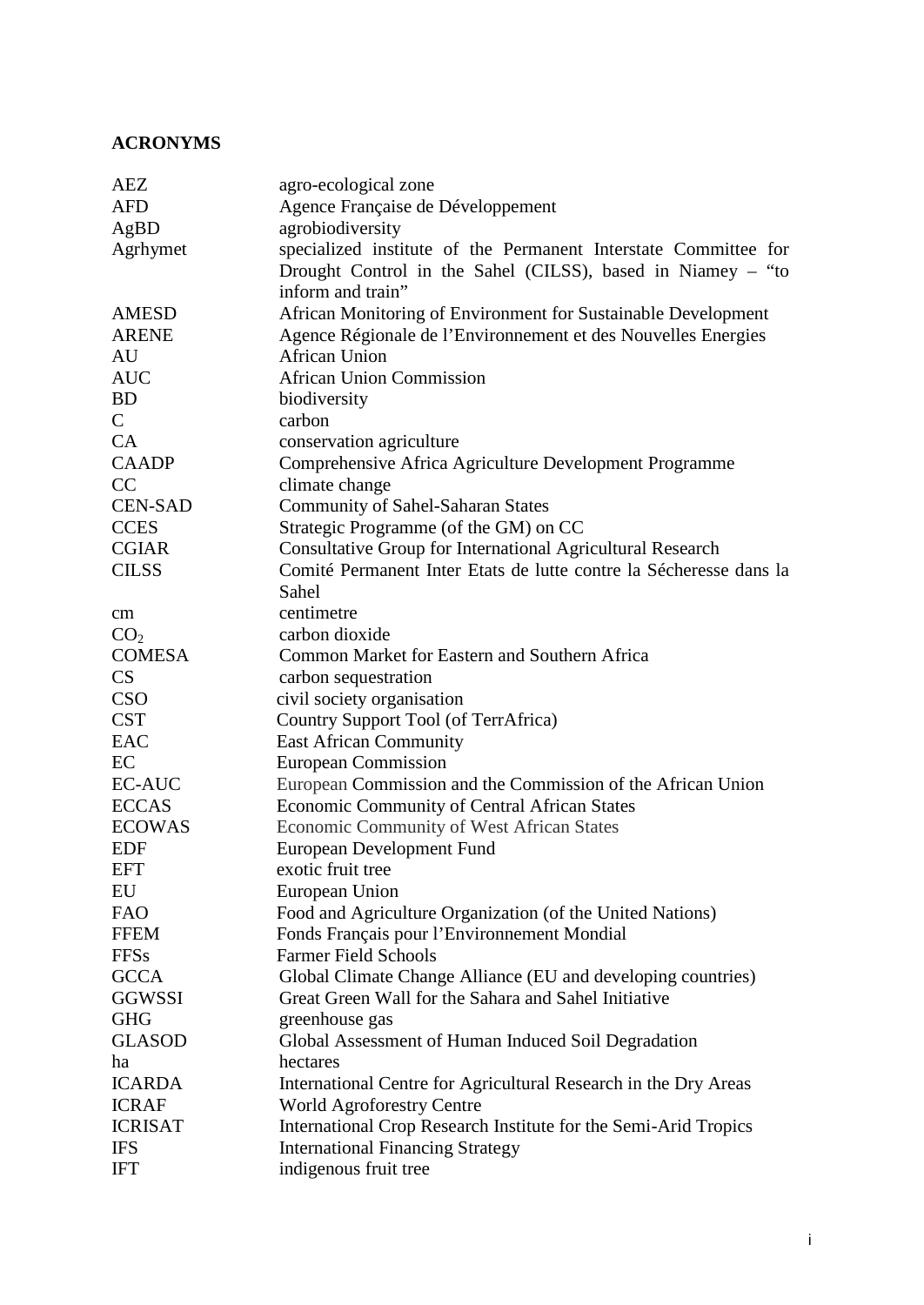| <b>IGAD</b>   | Intergovernmental Authority on Development (in Eastern Africa) |
|---------------|----------------------------------------------------------------|
| <b>IIED</b>   | International Institute for Environment and Development        |
| <b>ILRI</b>   | <b>International Livestock Research Institute</b>              |
| <b>IPCC</b>   | Intergovernmental Panel on Climate Change                      |
| <b>IPPM</b>   | integrated plant and pest management                           |
| <b>IRA</b>    | Institut des Régions Arides (Medenine, Tunisia)                |
| kg            | kilogram                                                       |
| KP            | <b>Kyoto Protocol</b>                                          |
| <b>LADA</b>   | Land Degradation Assessment in the Drylands                    |
| LAS           | <b>League of Arab States</b>                                   |
| <b>LGP</b>    | length of growing period                                       |
| LD            | land degradation                                               |
| m             | metre                                                          |
| <b>MEA</b>    | <b>Multilateral Environmental Agreements</b>                   |
| <b>MS</b>     | Member State (either of AU or EU)                              |
| <b>NAP</b>    | national action plan (UNCCD)                                   |
| <b>NAPA</b>   | national adaptation programme of action                        |
| <b>NBSAP</b>  | National Biodiversity Strategies and Action Plans              |
| <b>NDVI</b>   | normalised difference vegetation index                         |
| <b>NGO</b>    | non governmental organisation                                  |
| <b>NRM</b>    | natural resource management                                    |
| <b>NWFP</b>   | non-wood forest products                                       |
| $\rm ^{o}C$   | degrees Centigrade /Celsius                                    |
| <b>OSS</b>    | Observatoire du Sahara et du Sahel                             |
| <b>PES</b>    | payment for environmental services                             |
| PRSP          | poverty reduction strategy paper                               |
| <b>RAP</b>    | regional action plan (UNCCD)                                   |
| RED(D)        | reduce emissions from deforestation (and degradation)          |
| <b>SIC</b>    | soil inorganic carbon                                          |
| <b>SLM</b>    | sustainable land management                                    |
| <b>SOC</b>    | soil organic carbon                                            |
| <b>SRAP</b>   | sub-regional action plan (UNCCD)                               |
| <b>SRES</b>   | Special Report (of IPCC) on Emissions Scenarios                |
| <b>SSA</b>    | Sub-Saharan Africa                                             |
| <b>SWALIM</b> | FAO Somalia Water and Land Information Management              |
| <b>SWC</b>    | soil and water conservation                                    |
| <b>UMA</b>    | Arab Maghreb Union                                             |
| <b>UNCCD</b>  | United Nations Convention to Combat Desertification            |
| <b>UNDP</b>   | <b>United Nations Development Programme</b>                    |
| <b>UNFCCC</b> | United Nations Framework Convention on Climate Change          |
| <b>WAEMU</b>  | West African Economic and Monetary Union                       |
| <b>WISP</b>   | World Initiative for Sustainable Pastoralism                   |
| <b>WOCAT</b>  | World Overview of Conservation Approaches and Technologies     |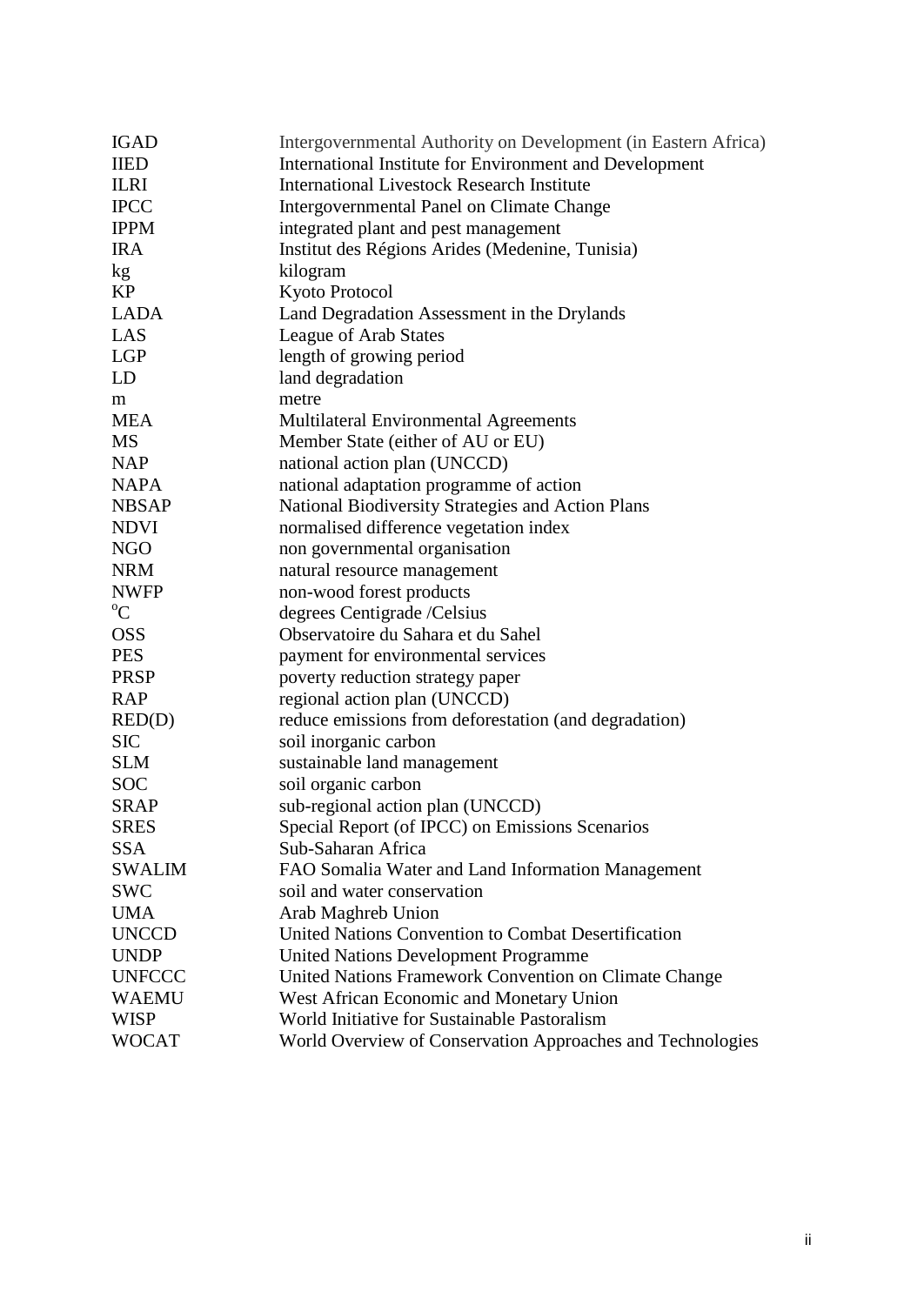#### **Date of report: 14 June 2009**

#### **Period covered: 14 January – 14 June 2009**

#### **Authors: Anne Woodfine and Sandrine Jauffret**

#### **Acknowledgements**

The authors express their grateful thanks to all those who shared their expertise and advice during the study. The views presented in this report are those of the authors, based on the available information and do not necessarily represent those of the EC, the AUC or their member states.

#### <span id="page-6-0"></span>**EXECUTIVE SUMMARY**

The Great Green Wall for the Sahara and Sahel Initiative (GGWSSI) is Priority Action 2 of the Africa – EU Partnership on Climate Change (Annex 1) and is proposed to catalyse "sustainable development and poverty reduction in the desert margins north and south of the Sahara" (AU / CEN-SAD, 2009) to work in the zone which receives 100-400mm rainfall per year. The initiative is unique; it was initiated and is being led by Africa; also as it specifically focuses on the Saharan and Sahelian dryland ecosystems, providing a unifying foundation.

The original concept of GGWSSI has evolved from a tree planting initiative to the promotion of SLM practices, as a more ecologically appropriate and holistic approach to directly benefit local land users (farmers, agropastoralists and mobile pastoralists).

The GGWSSI will catalyse efforts to overcome the national level barriers to the mainstreaming of SLM in each country; improving the legal and policy framework for SLM, including promoting an inter-sectoral approach (working in synergy with existing SLM activities where present in the countries, *inter alia* TerrAfrica, LADA, SolArid) to review, adapt and ensure enactment of laws and policies which promote SLM – and publicise these. This will integrate land management issues in national development strategies, including poverty reduction strategy papers (PRSPs).

The GGWSSI is closely aligned to the TerrAfrica Initiative; in countries where TerrAfrica is already being implemented, the GGWSSI can compliment the international / national level activities with decentralized and ground level activities. Where TerrAfrica has not worked, the GGWSSI should work at both national level and also at local level, using the TerrAfrica Country Support Tool (CST).

The initiative will catalyse wide scaling-up of existing SLM "bright spots", transforming degrading ecosystems into healthy functioning agroecosystems; increasing food production and food security (at local, national and regional levels); promoting renewable energy as an alternative to wood fuel; and helping the vulnerable rural people to adapt to the impacts of climate change. This will include valorisation of local knowledge, encouragement of land user innovation and also vital enhancement of knowledge on SLM approaches / practices and awareness raising about the predicted likely impacts of climate change (short, also medium and long term). The approaches which will be advocated will be ones which bring not only long term environmental benefits but also short term economic benefits – encouraging land users to "invest" in the practices. The initiative will bring wider economic benefits, reducing poverty and creating off-farm employment in agro-processing / agri-businesses.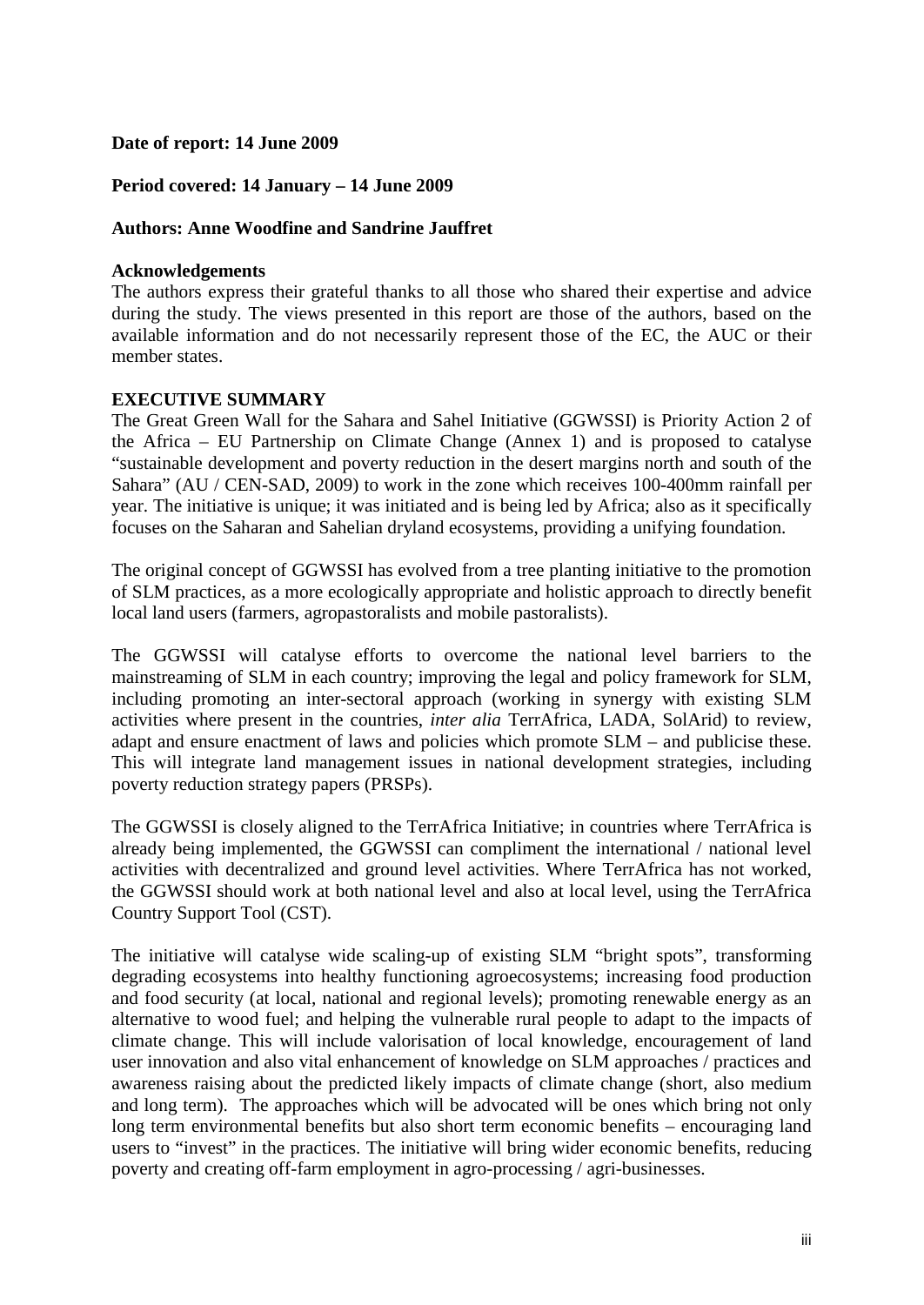The GGWSSI will contribute to the implementation of the continental strategic plans such as NEPAD/CAADP and NEPAD Environmental Plan, which the EC already supports, channeling EC investment in the circum-Saharan nations (where the EC has worked for many years on the same issues) into SLM, rural development, food security, but in an integrative way bringing benefits to land users via the new decentralized authorities. The initiative will also contribute to increasing environmental sustainability within the framework of the international environmental agreements, most notably contributing to the UN Convention to Combat Desertification's 10 year Strategic Plan.

Major risks of the initiative include: that it will re-centralise in countries which have benefited from decentralisation; the perception of duplication; that long term funding cannot be secured; also that land users / policy makers may aspire to high tech agriculture.

As a first action under the GGWSSI in each pilot / lead country, key decision makers should visit rural areas where SLMs are already being implemented, followed by both more detailed planning / designing and up-scaling of SLM successes. It is considered vital to associate *all* GGWSSI countries in the initiative from the start, by raising awareness about SLM, climate change and how SLMs can contribute to adaptation and bring other environmental and economic benefits.

Four scenarios for the institutional structure of the GGWSSI were proposed to the stakeholder meeting (6-7 May 2009); all involving overall leadership by AUC and CEN-SAD. One institutional structure of the GGWSSI has been validated by the African partners, which will ensure collaboration and knowledge sharing between people and organisations, to avoid "reinventing the wheel". AUC will ensure the political support and commitment and will rely on the CEN-SAD to implement the initiative. A specific GGWSSI coordination unit will be set up at the CEN-SAD headquarters and will work closely with the relevant scientific and technical institutions and centres of excellence in Africa and beyond. All the countries already have existing national SLM co-ordination structures, which should be used to support the GGWSSI. It is vitally important for the activities of the GGWSSI in each country to focus on decentralised authorities, including devolving finances to local decision makers and communities. A regional steering (of representative Ministers from each country) and small technical committee should be set-up. It is recommended that a wider network of technical experts is developed, keeping up-to-date electronically, meeting *ad hoc* around particular issues.

The review of funding options demonstrates the complexity of creating the required longterm, assured funding for this initiative. It is recommended that the EC and MSs' support the initiative in the long term (10-20 years) and avoid the uncertainties and delay of having to respond repeatedly to uncoordinated calls for assistance and ensure coherency at regional scale. A 'Dedicated Trust Fund' (AU / CEN-SAD 2009) should be created using funds from all involved countries. The development of this fund will demonstrate African ownership of the GGWSSI as well as the development of financial opportunities at both local and national levels (decentralized cooperation, local and national annuals budgets, national fund…). Other funding could be raised at the African Development Bank, other Development Banks and the private sector. Unfortunately, under the current rules of CDM and REDD programme, GGWSSI funding is highly unlikely.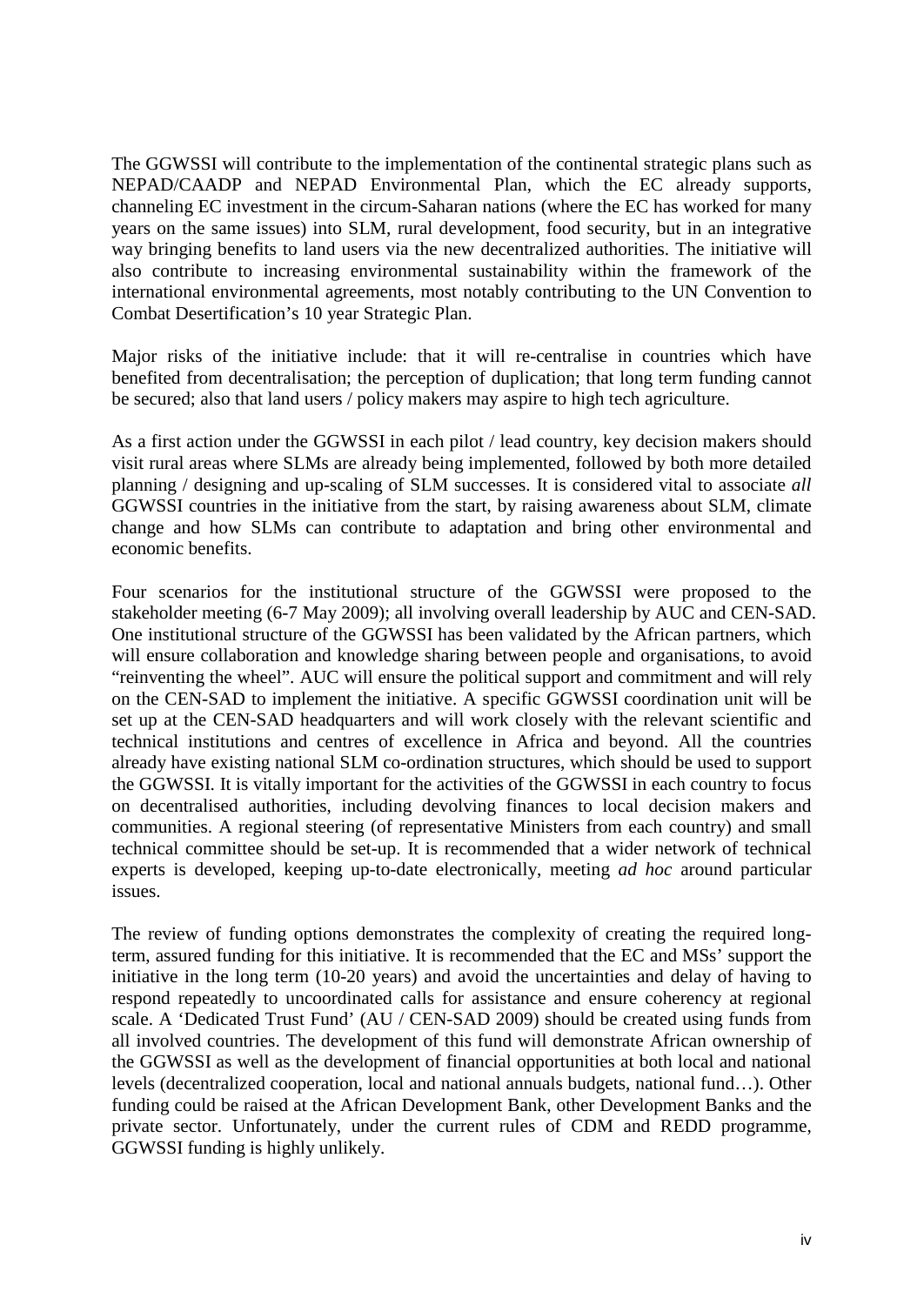To conclude, the EC and MSs' support for the GGWSSI should focus on promoting sustainable land management (SLM) catalysing the transformation of degrading ecosystems into healthy functioning agroecosystems to improve the livelihoods of vulnerable rural people

The GGWSSI is by definition a long term initiative – the full benefits of activities in drylands often take decades to demonstrate beneficial impacts. In reality the GGWSSI should not be thought of as being time-bound, but representing the catalyst to a change in how people manage and secure their livelihoods in these drylands, achieved through a variety of different approaches; implementing and changing international and national level agreements, laws and policies, but most importantly the up-scaling of on-the-ground SLM activities which have proved successful in the region.

# **MAIN RECOMMANDATIONS**

- 1. The GGWSSI must up-scale best SLM practices in the circum-Saharan zone at local level (local land users);
- 2. Where TerrAfrica has worked, the GGWSSI must use the TerrAfrica frame, approach and tools to implement successful SLM activities on the ground, as the GGWSSI should operationalize the TerrAfrica Country Strategic Investment Framework on SLM;
- 3. Where TerrAfrica is not developed, the GGWSSI must also be included in the national investment framework of the countries prior to implementing activities on the ground;
- 4. A condition for the sound implementation of the GGWSSI is that all institutions work in their own zones / specialisms, according to their mandates, skills, experiences and fields of excellence.
- 5. According to the achievements of the circum-Saharan countries, the pilot / lead countries could be Algeria, Burkina Faso, Djibouti, Ethiopia, Mali, Niger, Senegal and Tunisia.
- 6. The implementation and thus the funding of GGWSSI should be long term (10-20 years);
- 7. The EC and EU MS should strongly support the process at national level, while also initiating support the regional level:
	- The EC should provide impetus at the regional level for the first two years of the action plan;
	- The EC should provide technical assistance to help the AUC to drive the process (the launch of the activities; making available / disseminating information on sound scientific and technical knowledge; promoting sharing of local knowledge and experiences between countries through workshops, field visits, new materials and a website; reporting at high political level, creation of the dedicated trust fund and the donors' platform);
	- EU MS should preferentially support the country level activities through their own cooperation strategic frameworks (although notably Finland will be more supporting West African at the sub-regional level).
- 8. The next steps which should be started in 2009 are:
	- At regional level, to implement the regional coordination unit and its activities;
	- At national level, to undertake the GGWSSI Design Study in the pilot / lead country and start exchanging experiences within and between all the countries;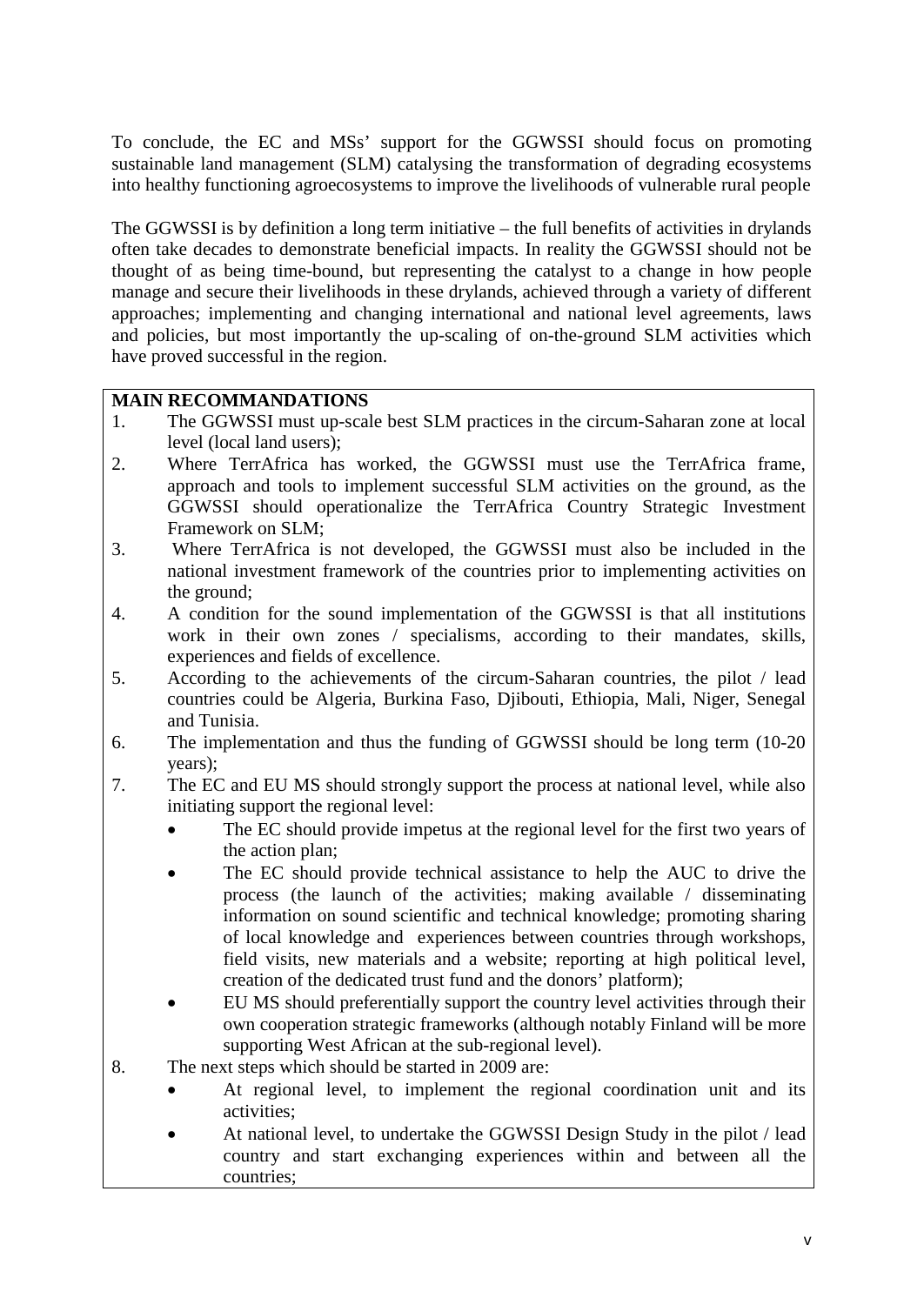| At both levels, to develop capacity building and raising awareness activities   |
|---------------------------------------------------------------------------------|
| for all stakeholders (rural land users, decentralised authorities, national and |
| regional policy makers) and mainstreaming of SLM in all institutions.           |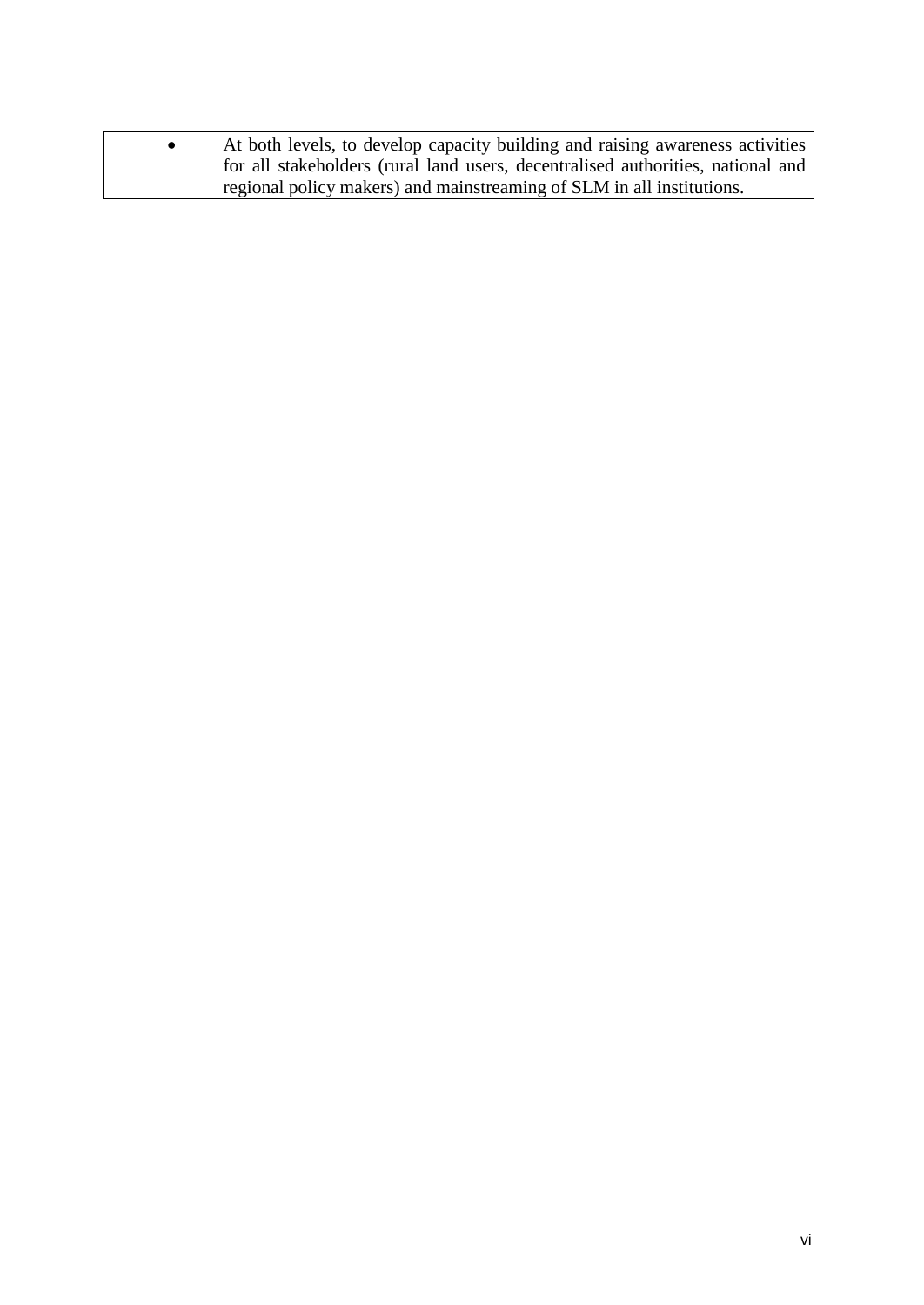#### <span id="page-10-0"></span>**BACKGROUND TO THE STUDY**

The idea of a 'Green Wall for the Sahara' was first proposed by former Nigerian president Olusegun Obasanjo and presented initially to the Community of Sahel-Saharan States (CEN-SAD) and then to the African Union (AU) in 2005.

At the second EU-Africa Summit held in Lisbon in December 2007, the European Union and the African Union adopted the first Action Plan (2008-2010) for the implementation of the Africa EU Strategic Partnership. The Action Plan is part of the Joint Africa -EU Strategy and contains under the Africa-EU Partnership (N.6) on Climate Change a priority action to *"Cooperate to address land degradation and increasing aridity, including the "Green Wall for the Sahara Initiative"* (Annex 1)*.*

An initial consultation meeting on the Great Green Wall for the Sahara and Sahel Initiative (GGWSSI) organised by the European Commission took place in Brussels on 29/01/2008 with the objective to start defining more precisely the contents of the partnership.

One of the main recommendations of the meeting was the need to merge the two existing draft implementation/action plans so far produced at the level of OSS/CEN-SAD and AUC. The meeting also concluded that it would be necessary to clarify aspects of the initiative not yet covered by the preparatory work so far carried out and agreed on the idea of a joint EC-AUC feasibility/scoping study on the GGWSSI.

Another recommendation was to consider the GGWSSI not as a separate program or project but as a federative platform**,** which would more effectively help achieve sustainable development in the Sahara and Sahel zones and thus contribute to poverty reduction efforts.

As presented in the draft GGWSSI Plan of Action examined by a CEN-SAD Summit in June 2008 in Cotonou, the GGWSSI includes a number of clearly defined objectives and activities. However lessons learnt from past experiences and mistakes need to be built in the current proposed framework.

In the framework of the AU-EU partnership on climate change and as a follow-up to above mentioned meeting in January in Brussels the need for a feasibility or scoping study on the GGWSSI was agreed as a prerequisite to provide decision makers in the AU, AUC, EU and the EC with sufficient information to identify initial priority activities of the GGWSSI to be supported in the context of the strategic partnership Plan of Action 2008-2010 partnership no. 6 (Action 2). The AUC confirmed its agreement to the content of this study in its letter to the EC dated 29 September 2008.

## <span id="page-10-1"></span>**AIMS AND OBJECTIVES OF THE STUDY**

#### *Global Objective*

The overall objective of the assignment is to assess the scope and feasibility of the Great Green Wall for the Sahara and Sahel Initiative, also with regard to possible EC/EU support to identified activities of the initiative. This includes a full update on the state of play of the GGWSSI, and comprehensive assessments and recommendations, in particular regarding institutional and financial issues, to support effective decentralized implementation, impact and sustainability of the identified activities.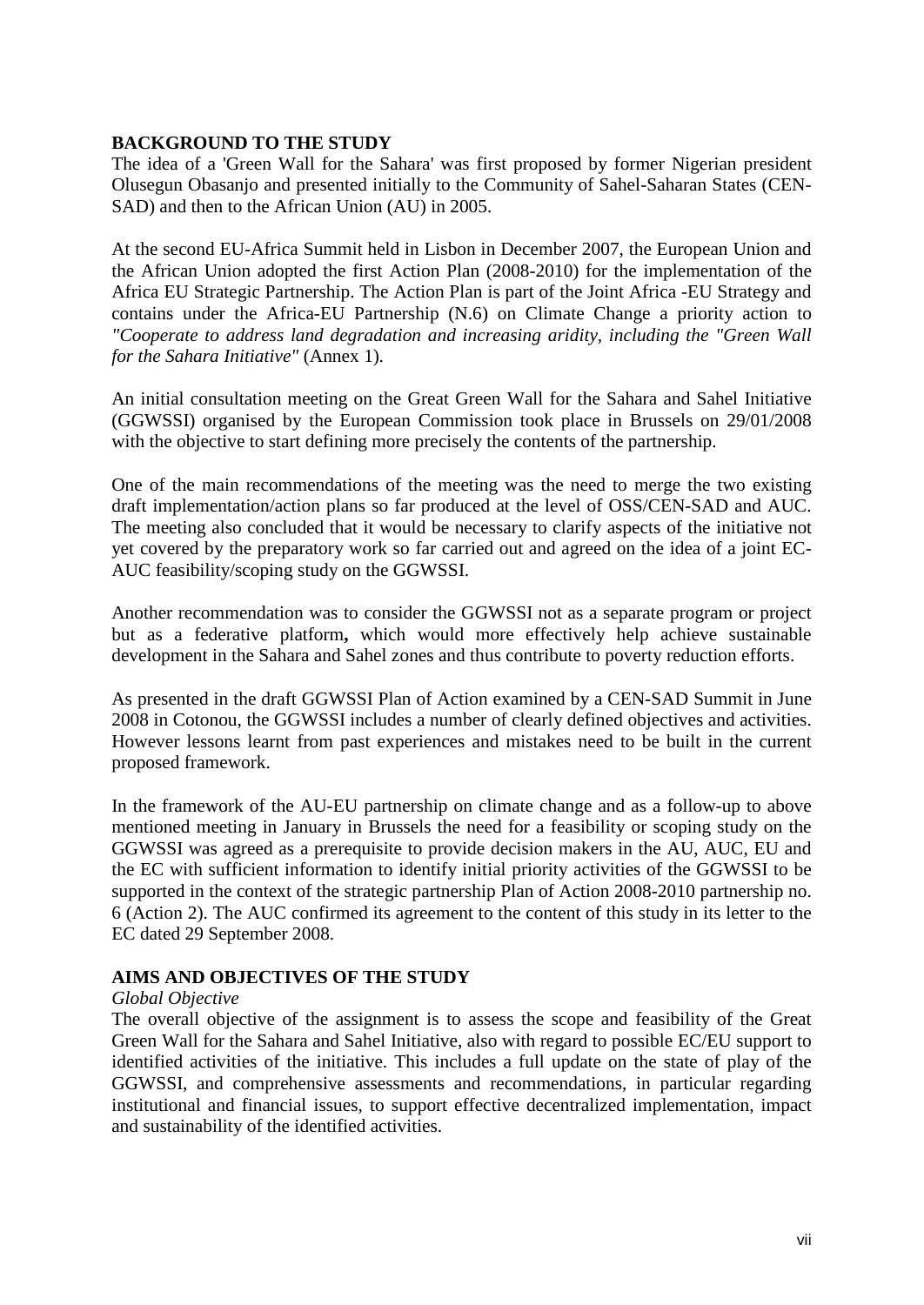#### *Specific Objective*

The study will assess the main characteristics and institutional setup, governance, potential initial partner countries and organisations and synergies and links to other relevant initiatives. It will also identify possible sources of funding, in particular from the EU (EC and MS), and best modalities to ensure efficient implementation and sound participatory approaches to help addressing the needs, capacities and potential of the beneficiaries. (Full Terms of Reference in Annex 2)

#### <span id="page-11-0"></span>**INTRODUCTION**

A wide variety of pressures have led to the adoption of unsustainable land management practices in the circum-Saharan drylands, including continuous overstocking and overgrazing of rangelands; continuous cropping, with reductions in fallow and rotations, repetitive tillage and soil nutrient mining; rangeland burning; over-exploitation and clearance of savannas (for cultivation) . The impacts of these practices include loss of natural resources, changes in natural habitats and ecosystems, loss of agrobiodiversity and wild biodiversity, degradation of ecosystem services, decreases in productivity (of arable and rangeland) leading to poor harvests and food shortages, resulting in poor living conditions and poverty. Climate change is already exacerbating these problems, with increasing weather variability (droughts and storms) and is predicted to bring further challenges in the coming decades, with rising temperatures and changes in rainfall patterns (IPCC 2007 a & b; Washington, 2008).

The Great Green Wall of the Sahara and the Sahel Initiative (GGWSSI) is proposed to catalyse "sustainable development and poverty reduction in the desert margins north and south of the Sahara" (AU / CEN-SAD, 2009) to work in the zone which receives 100-400mm rainfall per year.

The goal of the GGWSSI is "to strengthen the implementation of existing continental frameworks and plans addressing the menaces of land degradation and desertification in the margin of the Sahara desert" (AU and CEN-SAD, 2009). [The relevant existing continental frameworks include the Comprehensive Africa Agricultural Development Program (CAADP), the Environmental Action Plan of NEPAD, the Regional, Sub-regional and National Action Programs to combat desertification (RAP, SRAPs and NAPs)].

The initiative offers the opportunity for the EC and EU MSs to support Saharan and Sahelian countries in their efforts to restore their agroecosystems, particularly to adapt to climate change. The initiative is unique among other on-going programmes and projects, as it was initiated and is being led by Africa. [In some countries, activities have already begun work on the GGWSSI – in others, an "entry point" of "key ministry" has already been chosen.] The GGWSSI also differs from other on-going programmes and projects as it specifically focuses on the Saharan and Sahelian dryland ecosystems, providing a unifying foundation.

The GGWSSI has high level political commitment, from the Heads of State in Africa (AU/CEN-SAD, 2009) and support from the Heads of State in the European Union (EU, 2008). However, at the country level, the AUC vision is not well known, indeed in most cases the only version of the initiative which is known as the Grande Muraille Verte (the 15km wide band from Dakar to Djibouti, principally involving tree planting). However, when the AU/CEN-SAD vision of broader sustainable land management (SLM) was outlined to those met during the study, the GGWSSI was welcomed by most land users, scientists, policy and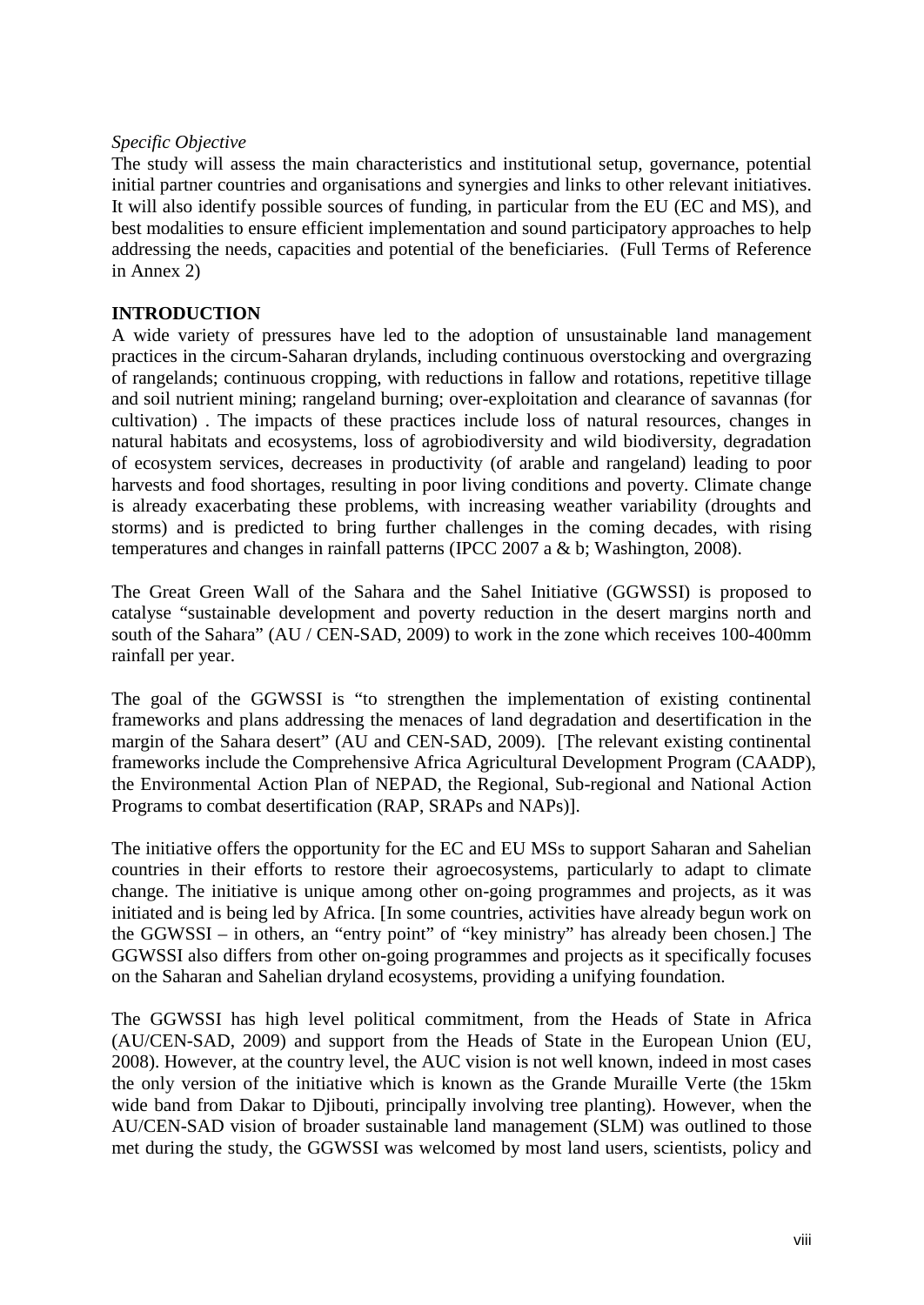decision makers to restore agricultural livelihoods and ecosystem services across the dryland areas of countries both to the north and south.

This report is the result of analyses of available documentation and interviews with the different stakeholders already involved and who could be involved in a near future in the GGWSSI.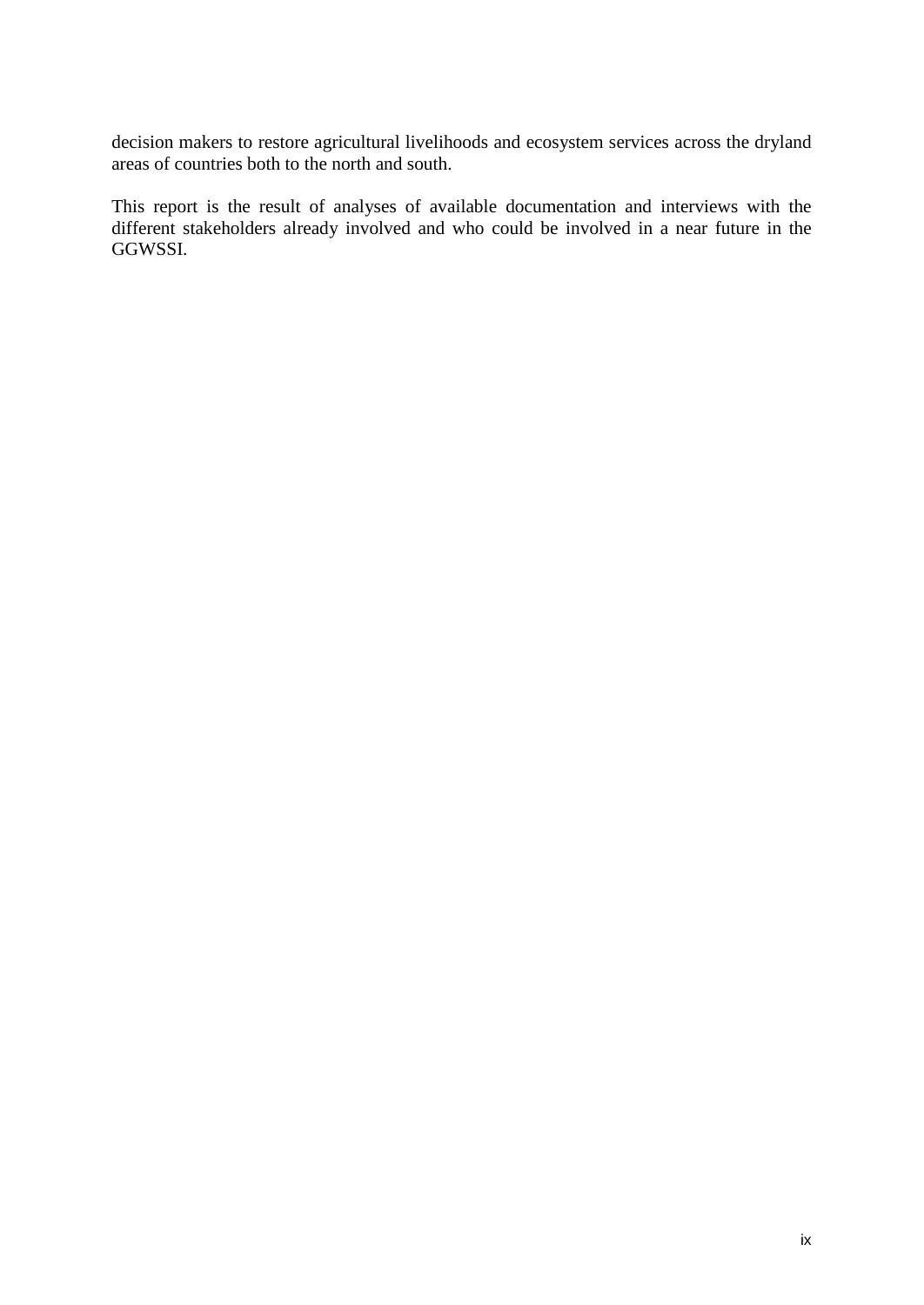## <span id="page-13-0"></span>**1. THE SCIENTIFIC EVIDENCE FOR CLIMATE CHANGE AND LINKS WITH LAND DEGRADATION AND LOSS OF BIODIVERSITY**

## <span id="page-13-1"></span>**1.1 THE CLIMATE CHANGE SCENARIOS IN AFRICA**

African countries share with other developing countries the fact of being "especially vulnerable to climate change because of their geographic exposure, low incomes, and greater reliance on climate sensitive sectors such as agriculture" (Stern, 2007).

The historical climate record for Africa shows warming of approximately 0.7°C over most of the continent during the  $20<sup>th</sup>$  century, a decrease in precipitation over large portions of the Sahel and an increase in precipitation in east central Africa (Desanker, 2002). Droughts and floods have increased in frequency and severity across Africa over the past 30 years. Over the  $21<sup>st</sup>$  century, the warming trend and changes in precipitation patterns of the  $20<sup>th</sup>$  century are expected to continue, increase in rapidity and be accompanied by an increase in the frequency of extreme weather events – droughts, floods and storms (Stern, 2007).

Predictions of the magnitude of changes in temperature and precipitation are subject to considerable uncertainties, but climate change scenarios for Africa indicate future warming across the continent ranging from 0.2°C per decade (low scenario) to more than 0.5°C per decade (high scenario) (Hulme *et al*, 2001; Desanker and Magadza, 2001) (also Annex 3). Under the medium-high emissions scenario (SRESA1B, used with 20 General Circulation Models for the period 2080-2099, annual mean surface air temperature is expected to increase between 3 and 4°C compared with the 1980-1999 (IPCC, 2007a). Other experiments indicate higher levels of warming with theA1FI emissions scenario and for the 2070-2099 period up to 9°C for North Africa (Mediterranean coast) in June to August (ibid).

Land users in drylands have used a wide range of strategies to cope with the climatic hazards they face from day-to-day and month-to-month. Arable farmers have minimised or spread risks by managing a mix of crop species, crop varieties and sites; staggering the dates of sowing and planting of crops; also adjusting land and crop management to suit prevailing conditions (Woodfine, 2009). Pastoralists have also developed useful strategies including: transhumance; destocking or distributing stock among relatives and friends in various places to minimise the risk of losing all animals if a drought strikes one particular area; and the opportunistic cultivation of food and cash crops to meet some of their needs. In recent decades, policies have tended to favour sedentarisation of pastoralist, with often negative implications in terms of coping with drought and degradation of grazing lands, especially around waterpoints, also falling watertables.

An aspect of climate change which is of particular concern is not the shift in long-term average climate, but rather the increased frequency and magnitude of climatic extremes. Isolated cases of drought have been dealt with quite successfully in the past either at the individual / household level or through well established social networks. Climate change is eroding these coping mechanisms by causing climatic extremes with a frequency and intensity that do not give the affected people enough time to recover. The recurrent droughts over the 20<sup>th</sup> century in Africa have already led to the degradation of the resource base and forced millions of farmers to sell their assets, in some countries forcing them into absolute destitution.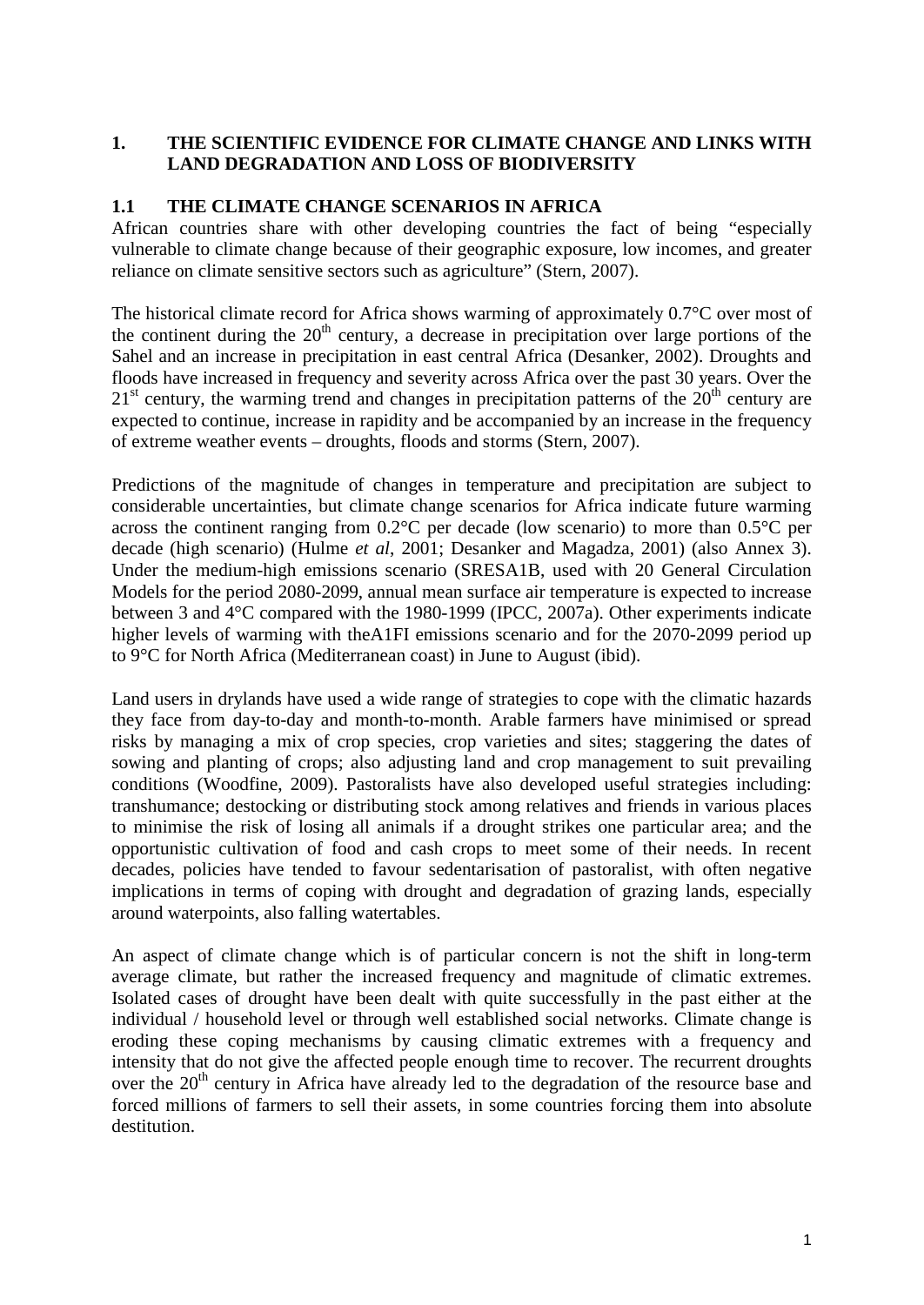Climate change in the  $21<sup>st</sup>$  century is likely to bring about a new set of weather patterns and extremes that are well beyond what the local communities are capable of dealing with, especially when coupled with the many non-climate constraints that undermine the adaptive capacity of these communities.

The study by Thornton (2006) used "downscaled" outputs of 2 global climate models (GCMs) and 4 IPCC SRES (Intergovernmental Panel on Climate Change - Special Report on Emissions Scenarios). By 2050, projected increases in temperature and changes in precipitation patterns and amounts combine to suggest that the lengths of growing periods (LGP) will decrease in most parts of Africa. Table 1 shows the predictions under the various models for most of the GGWSSI countries. Even under the scenario where temperature increases are of only between  $1.0^{\circ}$ C and  $1.5^{\circ}$ C, the general trend of currently marginal areas becoming more marginal is apparent.

| <b>Country</b>         | Livestock only,<br>semi arid |                |                |                | Rainfed mixed crop and<br>livestock systems, |                |                |                |
|------------------------|------------------------------|----------------|----------------|----------------|----------------------------------------------|----------------|----------------|----------------|
|                        |                              |                |                |                |                                              |                |                |                |
|                        |                              |                |                |                |                                              |                | semi arid      |                |
| (IPCC                  | ECHam4                       | HadCM3         | ECHam4         | HadCM3         | ECHam4                                       | HadCM3         | ECHam4         | HadCM3         |
| model)                 | Scenario<br>A1               | Scenario<br>A1 | Scenario<br>B1 | Scenario<br>B1 | Scenario<br>A1                               | Scenario<br>A1 | Scenario<br>B1 | Scenario<br>B1 |
| <b>Burkina</b><br>Faso | $\overline{2}$               | $\overline{2}$ | $\overline{2}$ | $\mathbf{1}$   | $\overline{2}$                               | $\overline{2}$ | $\mathbf{1}$   | 1              |
| Chad                   | $\overline{2}$               | $\overline{2}$ | $\mathbf{1}$   | $\mathbf{1}$   | $\overline{2}$                               | $\overline{2}$ | $\mathbf{1}$   | $\mathbf{1}$   |
| Eritrea                | $\overline{2}$               | $\overline{2}$ | $\overline{2}$ | $\overline{2}$ | $\mathfrak{2}$                               | $\overline{2}$ | 1              |                |
| Ethiopia               | $\overline{2}$               | $\overline{2}$ |                |                |                                              | $\overline{2}$ | 1              | 1              |
| Gambia                 | $\overline{2}$               | 1              | 1              | $\mathbf{1}$   | $\overline{2}$                               | 1              | 1              | 1              |
| Mali                   | $\overline{2}$               | $\overline{2}$ | $\overline{2}$ | $\mathbf{1}$   | $\overline{2}$                               | $\overline{2}$ | 1              | 1              |
| Mauritania             | $\overline{2}$               | $\overline{2}$ | $\overline{2}$ | $\overline{2}$ | $\overline{2}$                               | $\overline{2}$ | $\overline{2}$ | 2              |
| Niger                  | $\overline{2}$               | $\overline{2}$ | $\overline{2}$ | $\overline{2}$ | $\overline{2}$                               | $\overline{2}$ | $\overline{2}$ |                |
| Nigeria                | $\overline{2}$               | $\overline{2}$ | 1              | 1              | $\overline{2}$                               | $\overline{2}$ | 1              |                |
| Senegal                | $\overline{2}$               | 1              | 1              | $\mathbf{1}$   | $\overline{2}$                               | $\overline{2}$ | 1              |                |
| Somalia                | $\overline{2}$               | $\overline{2}$ | $\overline{2}$ | $\overline{2}$ | $\overline{2}$                               | $\overline{2}$ |                | 2              |
| Sudan                  | 2                            | $\overline{2}$ | $\overline{2}$ | $\overline{2}$ | $\overline{2}$                               | 2              | 2              | 2              |

## <span id="page-14-0"></span>**Table 1 Length of Growing period Change to 2050 by farming / livelihood system classification for different IPCC models (adapted from: Thornton, 2006)**

"2" signifies substantial loss (>20%) in at least 50% of the system in that country, "1" signifies moderate loss (5-20%) in at least 50% of the system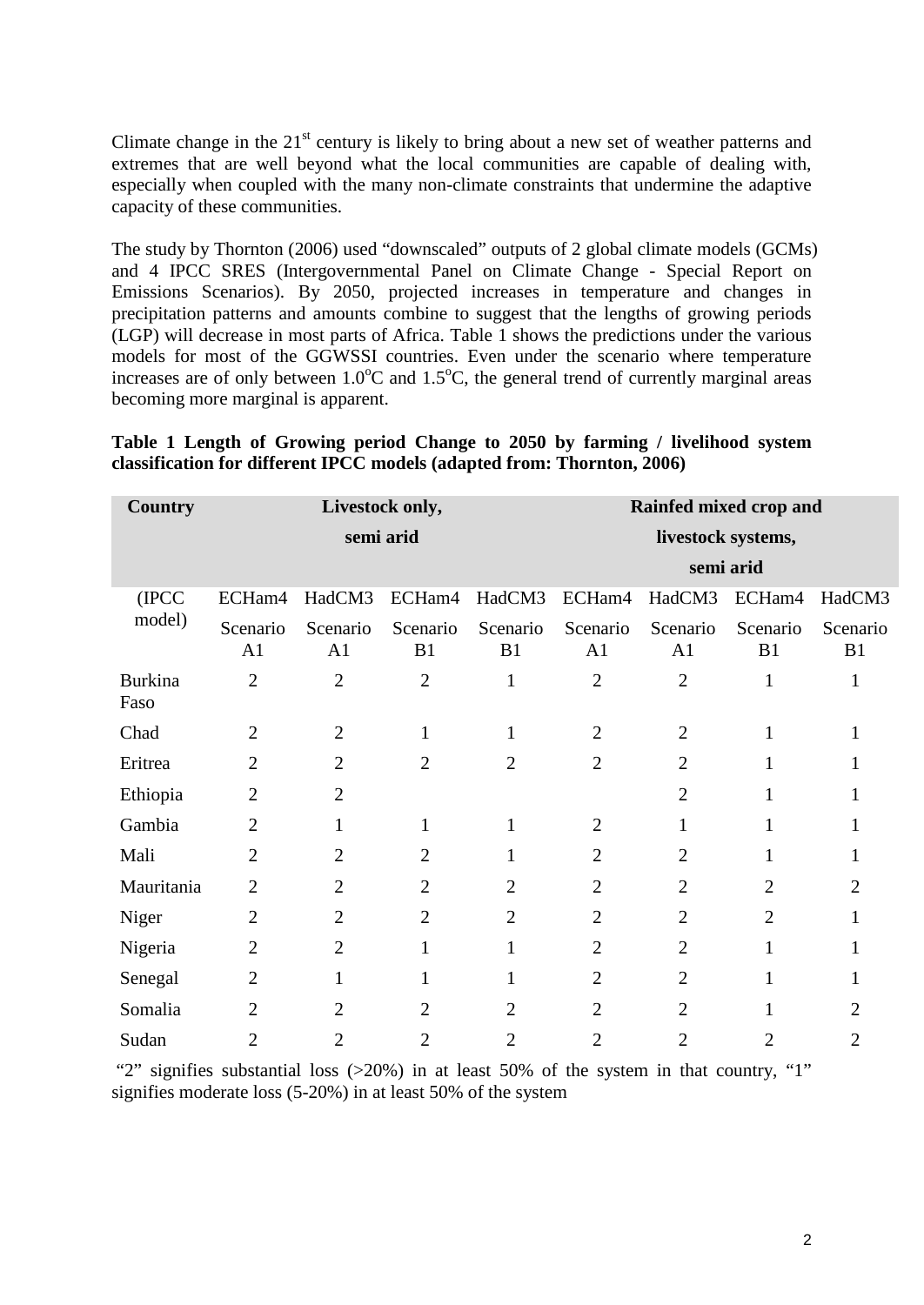#### <span id="page-15-0"></span>**1.2 LINKAGES BETWEEN LAND DEGRADATION, CLIMATE CHANGE AND CONSERVATION OF BIODIVERSITY**

Rural people in developing countries think about and manage resources in an integrated way, not by the subject areas of the MEAs and GEF "focal areas" and scientists now understand that there are synergies and trade-offs between land degradation, biodiversity and climate change (Berry and Olson, 2001 and WRI, 2005). Land degradation results in loss of biodiversity and contributes to climate change, while restoration of degraded land contributes to protecting biodiversity and mitigates / contributes to adaptation to climate change (Figure 1). These links are particularly strong in the drylands of the circum - Saharan.



#### <span id="page-15-1"></span>**Figure 1 Linkages between land degradation, climate change and conservation of biodiversity** *(source: WRI, 2005)*

[The major components of biodiversity loss (in green) directly affect major dryland services (in bold). The inner loops connect desertification to biodiversity loss and climate change through soil erosion. The outer loop interrelates biodiversity loss and climate change. On the top section of the outer loop, reduced primary production and microbial activity reduce carbon sequestration and contribute to global warming. On the bottom section of the outer loop, global warming increases evapotranspiration, thus adversely affecting biodiversity; changes in community structure and diversity are also expected because different species will react differently to the elevated  $CO<sub>2</sub>$  concentrations.]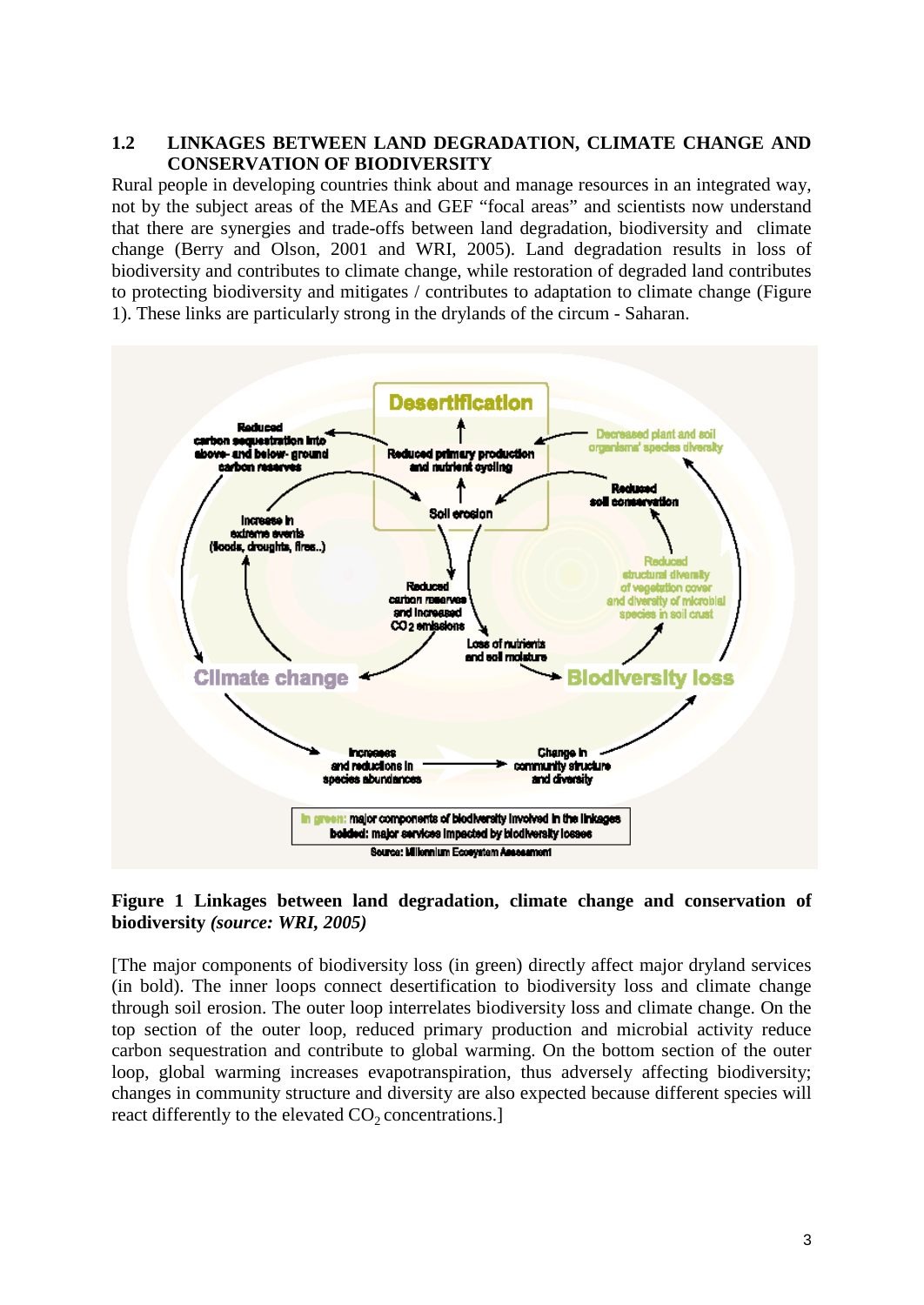OSS (2009) particularly reiterated that from a scientific viewpoint, biodiversity plays a key and positive role in the ecosystem functioning (Di Castri & Younès, 1990). Indeed, a higher biodiversity guarantees:

- better use of abiotic resources (Jonhson 1996), resulting in higher primary production;
- greater ecosystems stability (Pimm, 1991; Hobbs & al., 1995) to face usual or catastrophic environmental variations (climate change, land use changes, various stresses and disturbances);
- and greater regeneration capacity or resilience.

The concept of the GGWSSI is the African response to all these challenging issues.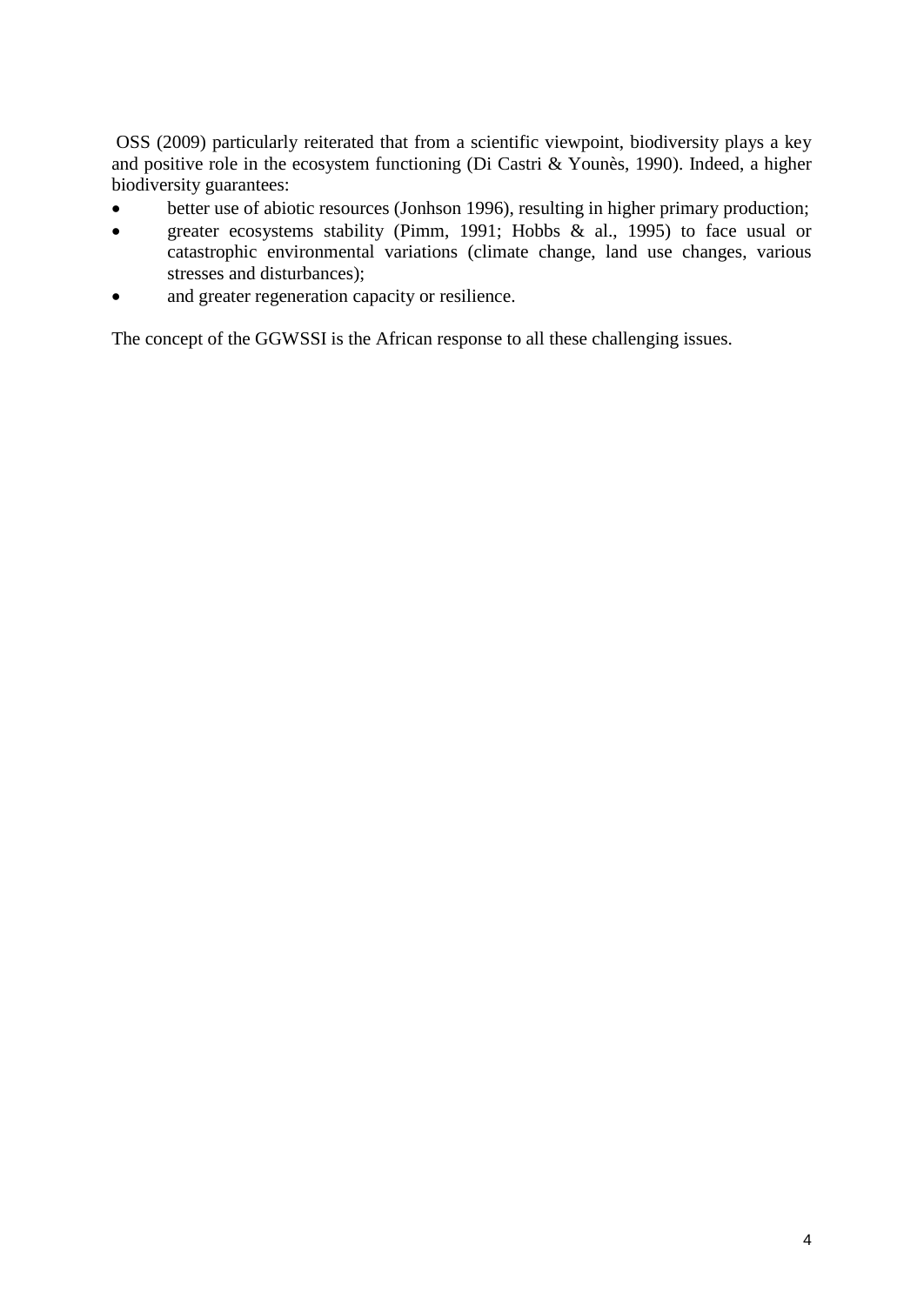# <span id="page-17-0"></span>**2. THE GGWSSI - TOWARDS A FEDERATIVE PLATFORM**

# <span id="page-17-1"></span>**2.1 EVOLUTION OF THE GGWSSI CONCEPT**

## <span id="page-17-2"></span>**2.1.1 From the original concept to SLM practices**

There has been an evolution in thinking on the GGWSSI since 2005, from a massive tree planting initiative, extending from Dakar to Djibouti - 7,000 km in length, 15km wide south of the Sahara, in the expectation that it could halt southward advance of the desert; working in the [1](#page-17-3)00-400mm ppt areas (an area of  $105,000 \text{km}^2$  or  $10.5$  million hectares<sup>1</sup>), "where pastoralism remains the most rational strategy for the wellbeing of communities" (Neely and Bunning, 2008b).

This has advanced to the current vision of much more holistic and realistic set of national and (perhaps) transboundary initiatives (AUC 2006, OSS / CEN-SAD 2008) to encourage adoption of SLM practices, to

- Rehabilitate degraded crop, pasture, range and wood lands;
- Protect specific areas from sand encroachment (*inter alia* urban and oases).

Thus:

- Improving the livelihoods and well-being of local populations, including income generation for rural households (*inter alia* increases in agricultural productivity and sustainable energy supplies);
- Restoring the supply of ecosystem goods *(inter alia* wild food, wood for fuel and building, forage and fodder, medicinal plants, conservation of wild biodiversity, restoration of soil quality and protection of hydrological systems);
- Restoring ecosystem services *(inter alia* soil formation, gas regulation, climatic regulation, nutrient cycling, waste assimilation and disturbance regulation (de Groot et al, 2002) and thus protection of ecosystems' stability and resilience in response to disturbances);
- Ameliorating local climatic conditions and contributing to both climate change adaptation and mitigation;
- Improving natural, human and social capital (including attention to land tenure, mainstreaming youth and gender);
- Resulting in the reduction of rural poverty and contributing to the economic development of the nations of the GGWSSI.

The other element of the GGWSSI which has evolved is the geographical area in which it should focus in the challenging sub-Saharan zone. Rightly, "the issue of increasing vegetation cover will receive high attention" (AU/CEN-SAD, 2009), with priority given to the 100-400 mm rainfall band– however it is countries which will "buy into" the initiative. The national level actions of the GGWSSI (legal and policy changes) will benefit whole countries and each nation will therefore have the freedom to choose locations for on-the-ground activites. It is envisaged that priority will be given to activites in "hot-spots" in the 100-400mm zone – but the consultants advise that, as these will be the most challenging areas in which to work, consideration be given to initially starting activities in areas in the countries south of the

<span id="page-17-3"></span>

 <sup>1</sup> Considering **10.5 million hectares**, assuming 460 tree per ha = at least **4,838 million tree seedlings**  (figure assumes 100% survival – which is clearly not realistic)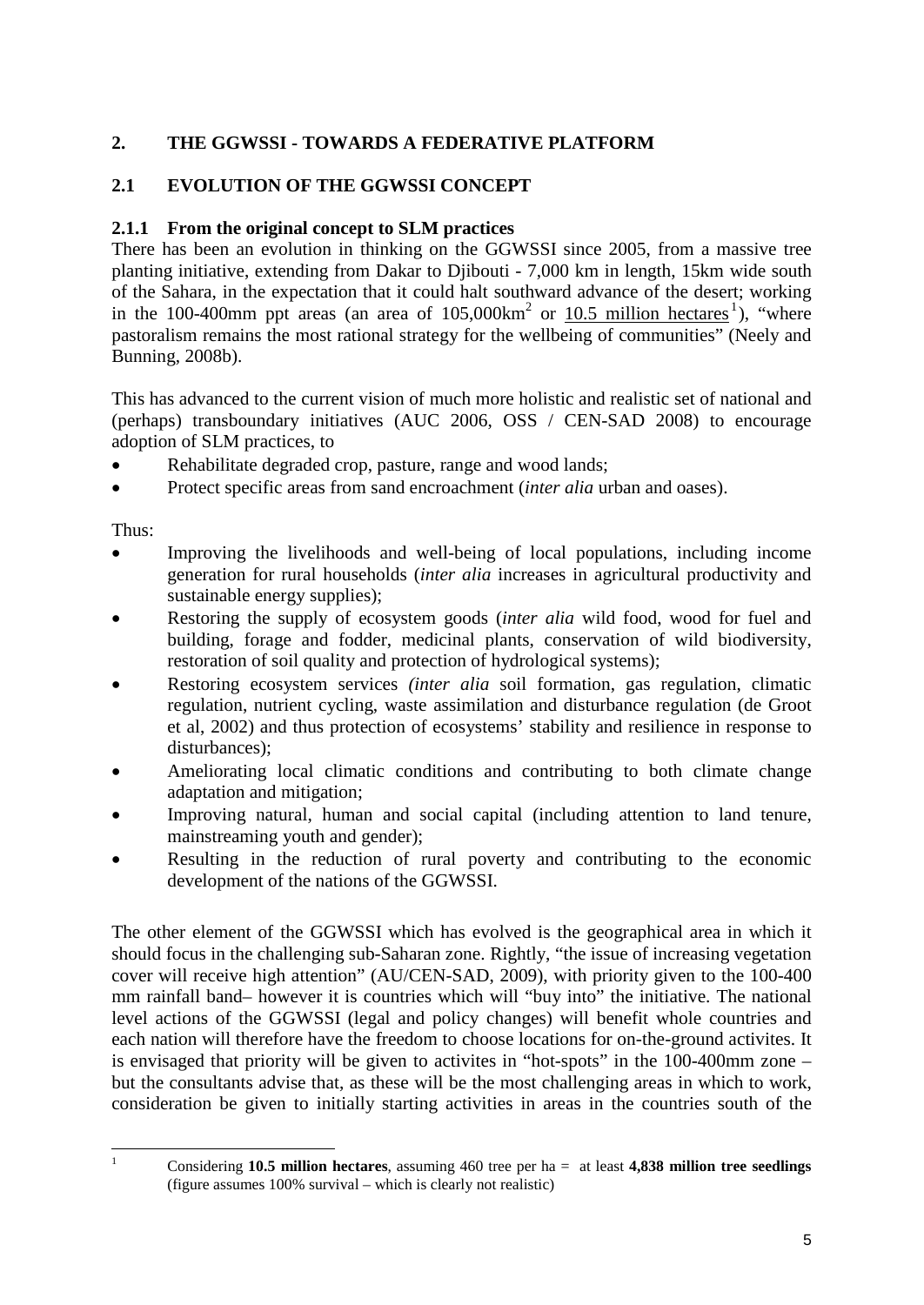Sahara within the 400-600mm rainfall band (Annex 4) (all activities in northern countries are in the 100-400mm band).

#### <span id="page-18-0"></span>**2.1.2 Focus on Sustainable Land Management**

#### *Definition*

"The concept of sustainable land management (SLM) ... refers to the use of land resources, including soils, water, animals and plants, for the production of goods to meet changing human needs, while simultaneously ensuring the long-term productive potential of these resources and the maintenance of their environmental functions" (FAO, 2007). SLM can make a significant and lasting difference, as it is the critical merger of agriculture and environment, with the twin objectives of:

- 1. Maintaining long term productivity and ecosystem functions (land, water, biodiversity);
- 2. Increasing productivity (quality, quantity and diversity) of goods and services (including safe and healthy food).

To achieve these objectives, SLM should be implemented across the wider landscapes by gaining incremental improvements within component systems through applying practices to the many components of production landscapes (home gardens, croplands, savanna, rangelands and woodlands), which will result in:

- improved plant management (e.g. adapted varieties/species including higher agrobiodiversity, higher biomass and crop yields, better vegetative cover, improved livestock productivity);
- improved soil and nutrient management (e.g. minimum soil disturbance, restoration of soil biological activity, higher organic matter levels, integrated plant nutrition, rotations, improved soil structure, good rooting conditions);
- improved rainwater management (e.g. reduced raindrop impact and runoff, increased infiltration, improved soil moisture conditions, improved recharge of surface and ground water, improve rain use efficiency);
- reduced emissions of GHGs across all components of landscapes; and
- reduced vulnerability to storms, floods and drought (e.g. through windbreaks, control of runoff, control of flooding, also opportunities for water harvesting).

The SLM approach exploits the well known synergies between land degradation and the two other main global environmental change components; biodiversity and climate change (Berry and Olson, 2001). This approach to land degradation control, through attention to biodiversity and climate change, provides a stronger, more ecologically sound way of addressing the complex linkages between issues that have acknowledged global importance.

#### *Contribution to climate change adaptation and mitigation*

The GGWSSI is part of the Africa-EU Partnership on Climate Change (EU, 2008), thus the focus of the EC-support for the initiative should be on how the initiative can contribute first to adaptation and secondly to mitigation to climate change through SLM.

Adaptation refers to adjustments in human and natural systems to respond to actual or expected climate impacts. Sustainable land management practices (SLMs) are increasingly recognised as crucial to improving the resilience of land resources to the potentially devastating effects of climate change in Africa (and elsewhere), thus will contribute to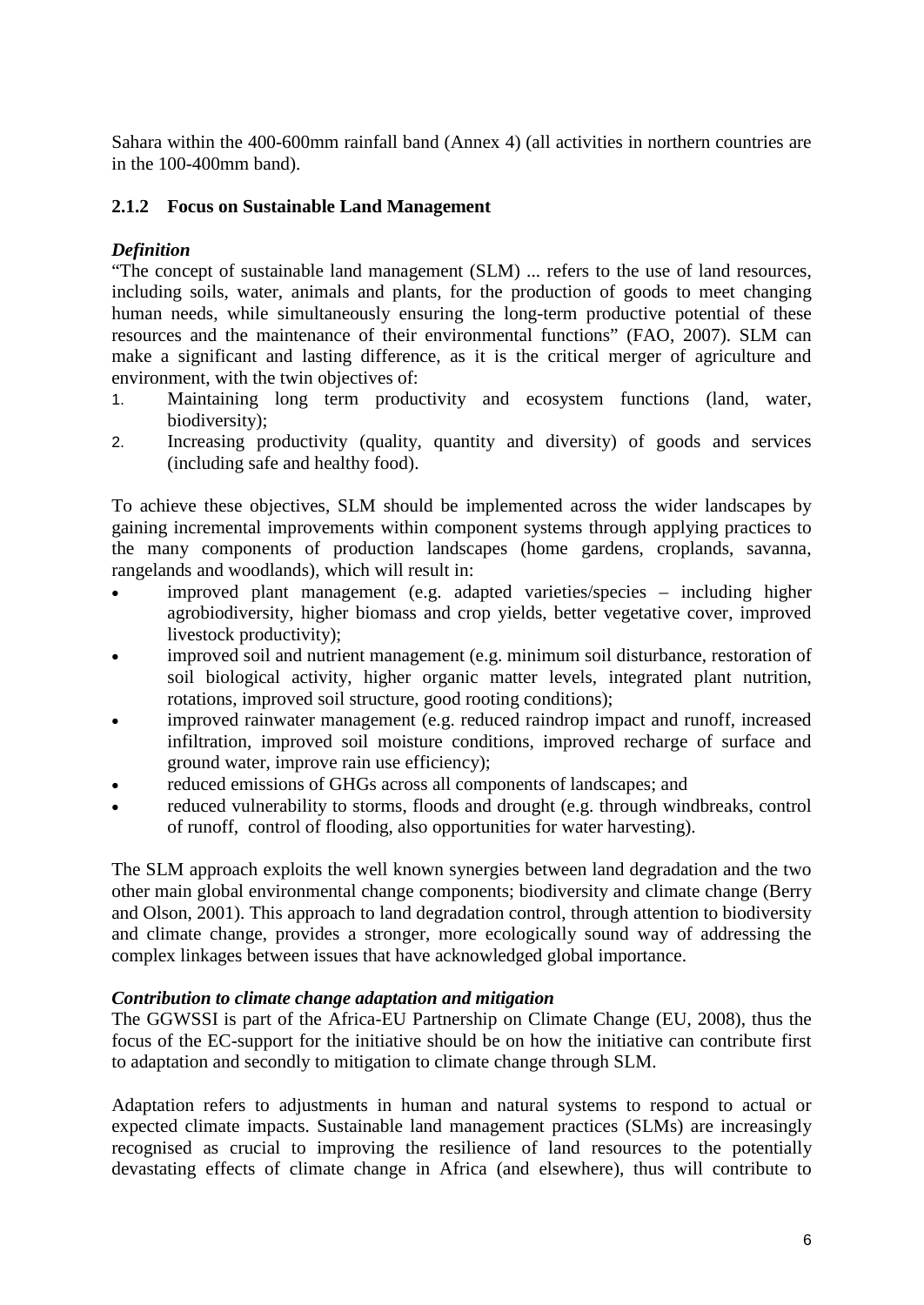maintaining and enhancing productivity. The techniques which increase soil organic carbon content (SOC) are critically important (including the use of composts, mulch, zaï, low / zero tillage, conservation agriculture, rotations and crop diversification; holistic rangeland management; agroforestry and silvopastoralism), as restoration of SOC improves soil structure and consequently functioning, increasing rainfall infiltration and its capacity to store both plant nutrients and rainwater (Woodfine and Sperling, 2008). Trees whether in home gardens, agroforestry or silvopastoral systems, woodlots or shelterbelts further contribute to adaptation, as they provide vital shade (for crops, livestock and people), fruit, fodder, forage, fuel and can reduce storm damage.

Mitigation refers to a human intervention to reduce the "sources" of greenhouse gases or enhance the "sinks" that remove carbon dioxide from the atmosphere. Sustainable land management practices (SLMs) contribute to mitigating climate change, particularly through sequestering carbon (in trees, other above ground biomass and also, of particular importance in drylands, in soils), reducing emissions of carbon dioxide (protecting existing above ground biomass and reducing soil degradation), methane (improved livestock productivity, increased off-take) and nitrous oxide (biological nitrogen fixation using leguminous plants and trees, avoiding need for fertilisers); also reducing use of fuel (low / zero tillage and conservation agriculture) and agrochemicals (IPPM). Mitigation is of less immediate importance to the people of the GGWSSI – but in the longer term, this could provide an additional income source.

## *Drivers of Success in SLM*

Annex 5, a table outlining SLM programmes and techniques and the review of lessons learned in Annex 6 provide examples of SLM projects and activities both in African countries and also in other developing countries. [Also see Annex 1 of the TerrAfrica Vision Paper (FAO, 2007).] The key factors identified from these examples are summarised in Table 2 (below), providing lessons for GGWSSI planning.

<span id="page-19-0"></span>

|  | Table 2 Lessons Learnt from SLM Projects and Programmes |  |  |
|--|---------------------------------------------------------|--|--|
|  |                                                         |  |  |

| <b>Past Reasons for Failure</b>                                                         | <b>Proposed GGWSSI Approach</b>                                                     |
|-----------------------------------------------------------------------------------------|-------------------------------------------------------------------------------------|
| given low political priority                                                            | already has highest level (AU) political support                                    |
| highly sectoral in approach                                                             | aims to be intersectoral <i>(inter alia agriculture,</i>                            |
|                                                                                         | forestry, water, land, education, finance)                                          |
| generally failed to use participatory                                                   | all on-the-ground activites should closely                                          |
| approaches adequately $-$ often "top-                                                   | involve local communities $\ell$ be participatory –                                 |
| down" with outsiders recommending                                                       | "bottom-up"                                                                         |
| actions                                                                                 |                                                                                     |
|                                                                                         | used the army or forestry personnel to involve local people in planning / decision  |
| plant tree seedlings                                                                    | making and implementing SLM activites on                                            |
|                                                                                         | their own or communal land                                                          |
| focused on the practices of land users, will include attention                          | national<br>and<br>to                                                               |
| assumed to be the " <i>perpetrators</i> " of land international legal and policy issues |                                                                                     |
| degradation and tended to disregard                                                     |                                                                                     |
| socio-economic and governance-related                                                   |                                                                                     |
| driving forces                                                                          |                                                                                     |
|                                                                                         | ignored innate abilities of farmers / valorise local knowledge and encourage farmer |
| pastoralists                                                                            | innovation                                                                          |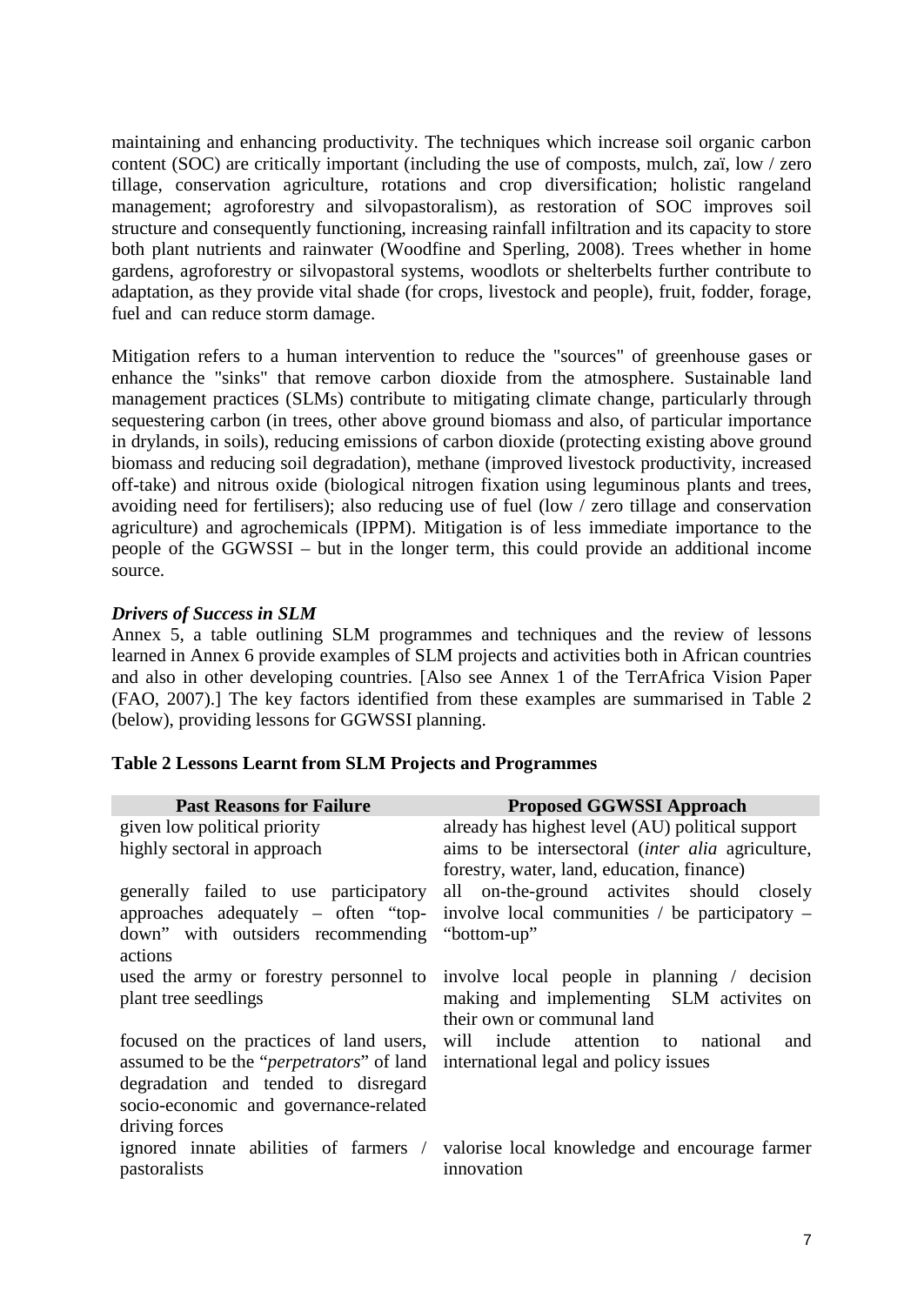benefits towards long term environmental sustainability at the expense of short-term livelihood needs national decision makers

tended to sway the balance of project will focus attention on ensuring that land users gain rapid economic benefits from the initiative, in addition to providing long term environmental sustainability

were not well "publicized" - news of communication at all levels, using a variety of local success stories rarely reached media should be a key element of the GGWSSI

#### *Sustainability and Potential for Up-Scaling*

"A mosaic of success stories is now visible across many parts of the region, where better local management of soils, trees and water is generating better harvests and improved water availability" (Toulmin, 2007). However, such "bright spots" remain exceptions; vast areas of degraded croplands, pasture and rangeland, wood and parklands predominate in most of the countries. The vision of the GGWSSI is to address "the menaces of land degradation and desertification" (AUC/CEN-SAD, 2009). This requires that the initiative focus on the sustainability and up-scaling (or replication) of these successes, linking bright spots, as the Meso-American Bio corridor links protected areas (Annex 5).

Sustainability requires that local people both fully understand and have an economic interest in the long term success of sustainable land management practices. This may seem a trite statement, but experience in the region shows that projects and programmes often fail to ensure this, thus may succeed in the short-term but this ceases when project intervention ends. This was exemplified clearly to the study team when they visited one former project site – local people had participated while there was funding (although even this was meagre), but halted immediately the funding cease, apparently unaware of the long-term benefits of continuing the SLM. This is a matter of education / awareness raising – and the careful selection of locally appropriate SLMs (including ensuring that the whole chain of supplying any required inputs and also marketing for produce are in place), there is no single "silver bullet".

Up-scaling depends on the lessons from successful projects being shared, including with:

- neighbouring farmers, agropastoralists and pastoralists;
- decentralised authorities;
- policy and decision makers at national level particularly the Ministry of Finance;
- education, research and training organisations, including universities and research organisations;
- other land users facing similar land management problems in the sub-region and region.

## <span id="page-20-0"></span>**2.2 GGWSSI FOR CLOSING THE GAPS IN NATIONAL POLICIES AND REGIONAL PROGRAMMES AND INITIATIVES**

#### <span id="page-20-1"></span>**2.2.1 Linkages between with UNCCD, UNFCCC, UNCBD**

Climate change, biodiversity and land degradation are closely linked, although at the international policy level, three multilateral environmental agreements (MEAs) were elaborated in the 90's (Annex 7). However, it is clear that each convention highlighted the need to ensure synergies to implement them at regional, sub-regional and national level. Annexes 8 and 9 outline the synergies between the international and regional commitments of the African countries to implement the MEAs, the New Partnership for African Development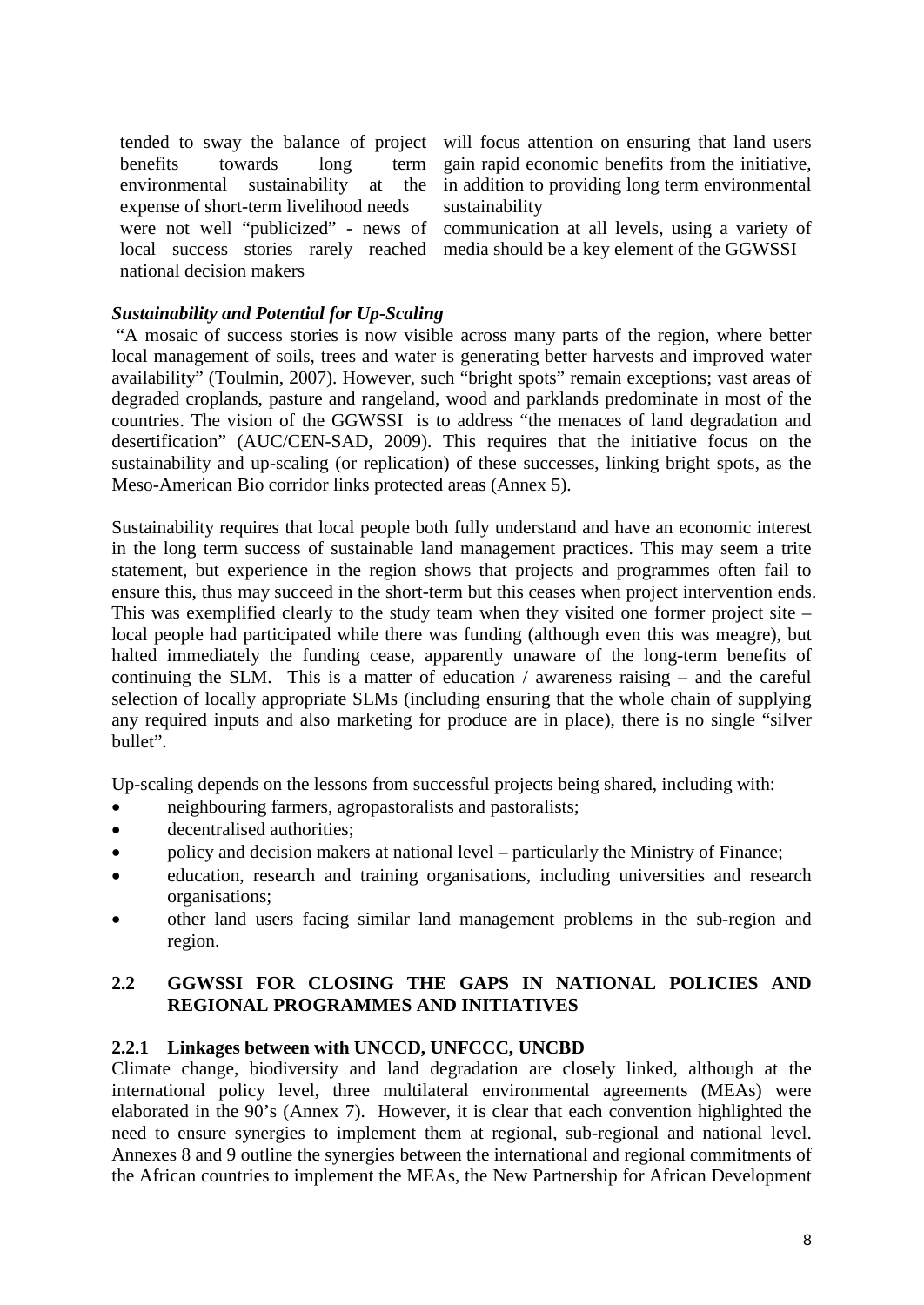(NEPAD) and other strategic frameworks, highlighting the potential role of the GGWSSI in achieving certain commitments and implementing cross-cutting activities.

As a federative platform of the nations of the circum-Sahara, the GGWSSI should serve as a powerful tool to implement and achieve the main commitments and activities involving all stakeholders at local, national, sub-regional and regional levels.

The results obtained by the SLM activities undertaken under the umbrella of the GGWSSI initiative should be reported to the different Conference of the Parties (COP) for each MEA. Thus the GGWSSI will contribute to monitoring the progress made by the countries to promote sustainable land management, adapt to climate change and conserve/restore biodiversity.

The GGWSSI interventions will contribute to the implementation of the UNCCD, particularly towards achieving the targets of its 10 Years strategic plan. The GGWSSI can also both contribute to and benefit from using the UNCCD monitoring-evaluation system with common indicators at local and national levels; also the sharing of knowledge in order to evaluate trends / impacts of SLM to fight against desertification.

#### <span id="page-21-0"></span>**2.2.2 Implementation of the main MEA in the GGWSSI countries**

A range of plans, projects and initiatives are currently being implemented at the national, subregional and regional level. The study team has endeavored to collate information about existing policies, particularly in the countries visited, to identify synergies and potential duplication. However, as time was short and access to information difficult, there remains a lack of knowledge, thus a vital first step in the implementation of the GGWSSI in each country must be a detailed review of all existing policies and national frameworks, institutions and on-going projects to clearly define the linkages between projects implemented under the 3 conventions

The national action plans, programmes and strategies include national action plans (NAPs of UNCCD), national adaptation programmes of action (NAPAs of UNFCCC), [National](http://search.orange.co.uk/redirect?ug=1&uu=00000120c851746a9bb3f0ebfcae0783&brand=ouk&sv=web&p=searchbox&pt=tab&q=NBSAP+biodiversity&pge=1&src=google_standard&pos=1&id=0&sp=zMm0Nz1sroG9xZSQb9uswg%3D%3D&ms=National++Biodiversity++Strategies+and+Action+Plans+%28+NBSAPs+%29&d=www.cbd.int&u=http%3A%2F%2Fwww.cbd.int%2Fnbsap%2F)  Biodiversity [Strategies and Action Plans \( NBSAPs \)](http://search.orange.co.uk/redirect?ug=1&uu=00000120c851746a9bb3f0ebfcae0783&brand=ouk&sv=web&p=searchbox&pt=tab&q=NBSAP+biodiversity&pge=1&src=google_standard&pos=1&id=0&sp=zMm0Nz1sroG9xZSQb9uswg%3D%3D&ms=National++Biodiversity++Strategies+and+Action+Plans+%28+NBSAPs+%29&d=www.cbd.int&u=http%3A%2F%2Fwww.cbd.int%2Fnbsap%2F) (see Table 3).

| <b>Countries</b>    | <b>NAP/CD</b> | <b>NBSAP</b>            | <b>NAPA</b> of the<br><b>LDC</b> |
|---------------------|---------------|-------------------------|----------------------------------|
| Algeria             | 2004          | 2005, completed         |                                  |
| <b>Burkina Faso</b> | 2000          | 1998, completed         | 2007                             |
| Cap Verde           | 2000          | 1999, completed         | 2007                             |
| Chad                | 2000          | 1999, completed         |                                  |
| Djibouti            | 2000          | 2001, completed         | 2006                             |
| Egypt               | 2005          | 1998, under<br>revision |                                  |
| Eritrea             | 2002          | 2000, completed         | 2007                             |
| Ethiopia            | 2000          | 2006, completed         | 2008                             |

#### <span id="page-21-1"></span>**Table 3 National action programmes of the GGWSSI countries to implement the three environmental conventions (UNCCD, UNCBD and UNFCCC)**  (in blue: the suggested pilot / lead countries)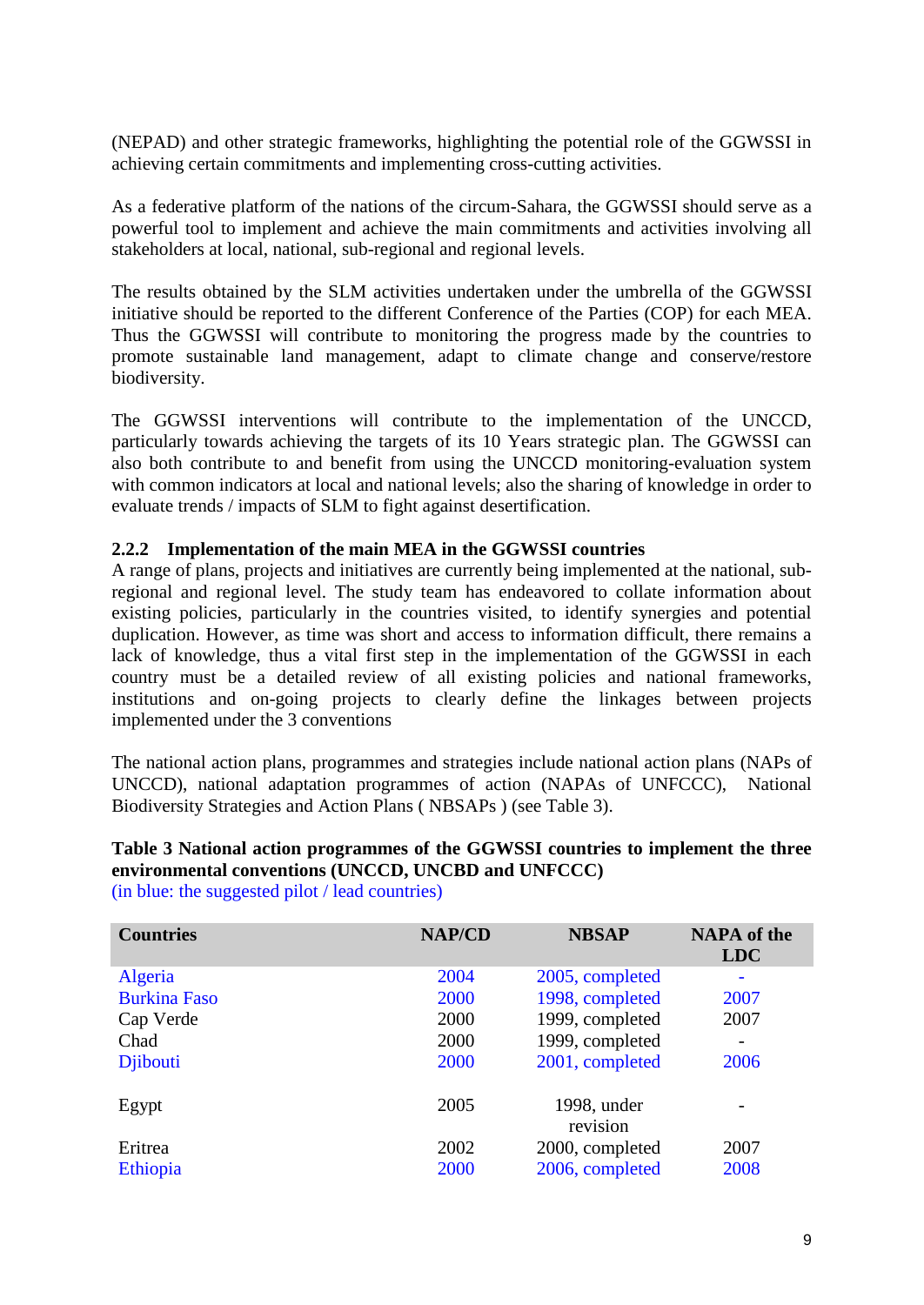| <b>Countries</b> |      |            | <b>NAP/CD</b> | <b>NBSAP</b>            | <b>NAPA</b> of the<br><b>LDC</b> |
|------------------|------|------------|---------------|-------------------------|----------------------------------|
| The Gambia       |      |            | 2000          | 1999, completed         | 2008                             |
| Libya            |      |            |               | Under                   |                                  |
|                  |      |            |               | development             |                                  |
| Mali             |      |            | 2000          | 2001, completed         | 2007                             |
| Mauritania       |      |            | 2002          | 1999, completed         | 2004                             |
| Niger            |      |            | 2000          | 2000, completed         | 2006                             |
| Nigeria          |      |            | 2001          | 2006, completed         | -                                |
| Saharawi         | Arab | Democratic |               |                         |                                  |
| Republic         |      |            |               |                         |                                  |
| Senegal          |      |            | 2000          | 1998, completed         | 2006                             |
| Somalia          |      |            |               |                         |                                  |
| Sudan            |      |            | 2000 / 2006   | 2000, completed         | 2007                             |
| Tunisia          |      |            | 2000          | 1998, under<br>revision |                                  |

[The listed NAPAs have been made available to the UNFCCC Secretariat. The date of submission determines eligibility to apply for funding for implementation under the LDC Fund (Least Developed countries), which is managed by the Global Environmental Facility (GEF).]

NAPAs contain a list of ranked priority adaptation activities and projects, as well as short profiles of each activity or project, designed to facilitate the development of proposals for implementation. To facilitate access to this information based on the NAPAs, listings of projects and project profiles were made, grouped by country and according to main sectors for which an activity falls. Some projects and activities are very cross-sectoral in nature and difficult to classify into any one sector. Such projects have been put into a 'cross-sectoral' group. For more information, see the NAPA project database:

[http://unfccc.int/cooperation\\_support/least\\_developed\\_countries\\_portal/napa\\_project\\_databas](http://unfccc.int/cooperation_support/least_developed_countries_portal/napa_project_database/items/4583.php) [e/items/4583.php](http://unfccc.int/cooperation_support/least_developed_countries_portal/napa_project_database/items/4583.php)

[Note: Unfortunately, the quality of many of the national action plans. (whether NAPs or NAPAs) remains problematic, as the analyses are often superficial and the lists of projects added to them tend to be shopping lists with weak linkages.]

The emergent countries make regular communications to the Climate Change COP.

A range of country-specific national plans / policies and the poverty reduction strategy papers (PRSPs for the World Bank) are also in various stages of implementation. [PRSP are prepared by the member countries through a participatory process involving domestic stakeholders as well as external development partners, including the World Bank and International Monetary Fund. Updated every three years with annual progress reports, PRSPs describe the country's macroeconomic, structural and social policies and programs over a three year or longer horizon to promote broad-based growth and reduce poverty, as well as associated external financing needs and major sources of financing. Interim PRSPs (I-PRSPs) summarize the current knowledge and analysis of a country's poverty situation, describe the existing poverty reduction strategy, and lay out the process for producing a fully developed PRSP in a participatory fashion.]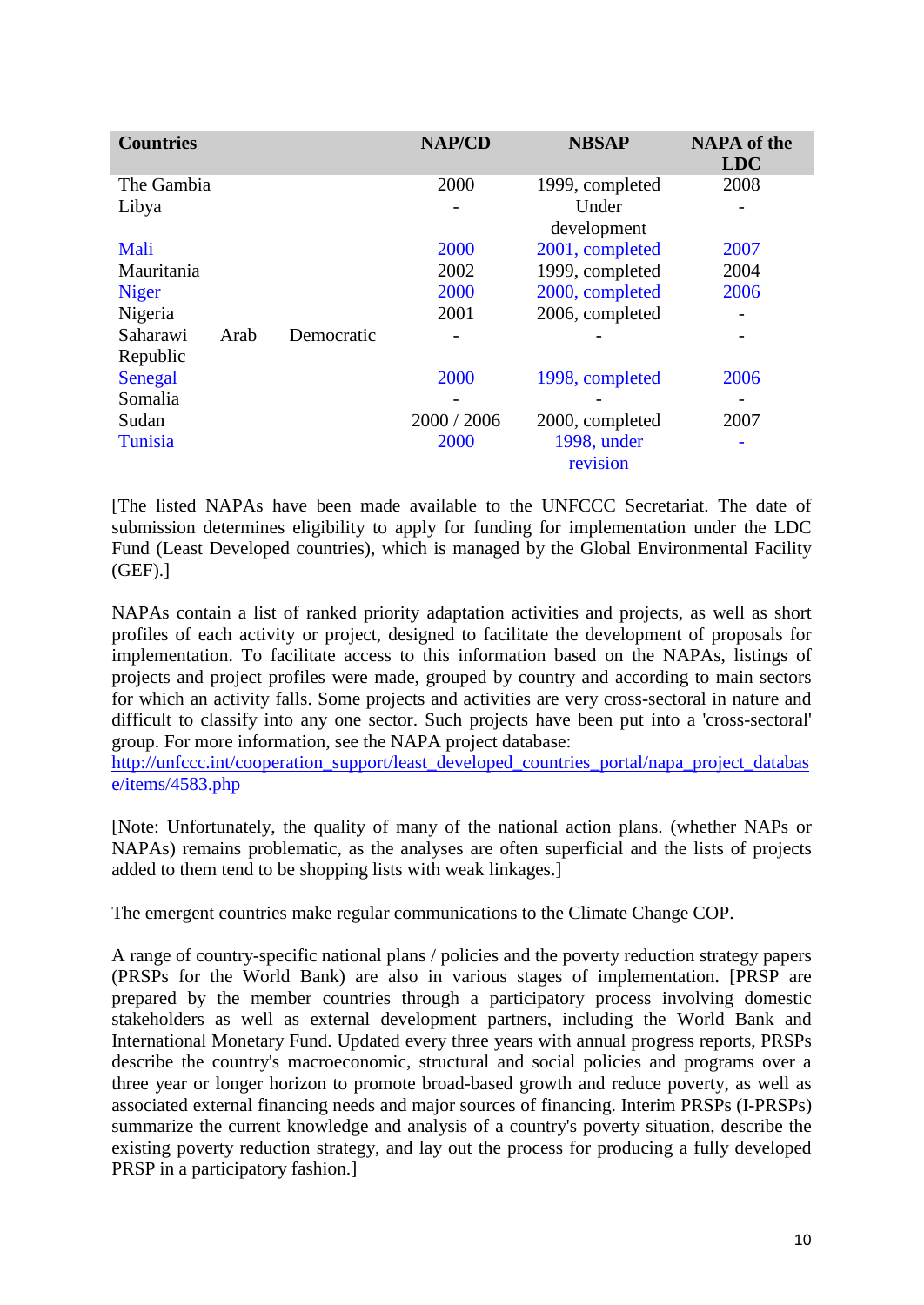The NAP, NBSAP and NAPA are not yet fully implemented, and for example the NAPs predate the recent increasing attention on the synergies between LD, CC and BD and certainly the focus on using agriculture as the engine for development – which is currently "vastly underused" (World Bank, 2007).The Niger NAP does link LD with poverty, asserting that "Desertification control and the natural resources management must also be foreseen from the angle of poverty control." The GGWSSI is thus an opportunity to enhance the synergies and minimise the trade-offs between them, serving as an integrative tool. The GGWSSI will also contribute to monitoring the progress made by the countries to promote sustainable land management, adapt to climate change and conserve/restore biodiversity, including the trends and progress in the implementation of NAP/CD, SRAP, NAPA and NBSAP.

## <span id="page-23-0"></span>**2.2.3 The importance of decentralisation and land tenure policies**

#### *Decentralisation*

Most of the countries of the GGWSSI have been undergoing a programme of decentralisation and have reached varying stages along this pathway (see detail in Annex 10).

The main lesson or conclusion reached is that in countries where decentralization has been embraced as a national goal or strategy and a national policy put in place (for example Burkina Faso and Senegal), the process of decentralization has proceeded much faster as a result of the institutional and legal reforms that were initiated. In other countries, decentralization has taken place as part of the overall global democratization process. In the countries where the process of decentralization has been much slower, it has not been as effective. Factors responsible for this include sociopolitical influences left over from past centralized systems of governance; weakness or absence of policies, laws and regulations concerning decentralization; and lack of strong and effective central authorities to articulate and enforce decentralization policies, laws and environmental standards.

A key factor in the effectiveness of decentralisation is subsidiarity (i.e. environmental and other decisions should be taken at the lowest possible level of public authority closest to the population concerned). High levels of government should have a subsidiary function, performing only those tasks that cannot be performed effectively at a more immediate or local level. In the decentralized governance of natural resources, it is expected that decisionmaking at a given governance level will be limited to issues that cannot be managed at the next lower level without compromising the interests of other off-site stakeholders (as might occur, for example, in the decentralization of river basin management to sub-basin level). The subsidiarity principle requires the development and adaptation of rules to guide the division of decision-making, implementation and enforcement of regulations, and dispute resolution among levels of government and among institutions at each level. These rules are necessary safeguards to the security of power transfer and to facilitate accountability (adapted from UNDP, 2006b).

A major limitation in the effectiveness of decentralisation of governance of natural resources has been that it has not been accompanied by funding and thus staffing to implement the new roles and responsibilities.

The GGWSSI, working at local level, should contribute to highlighting the benefits to all levels (up to the Ministry of Finance) of more effective decentralized governance of NRM. It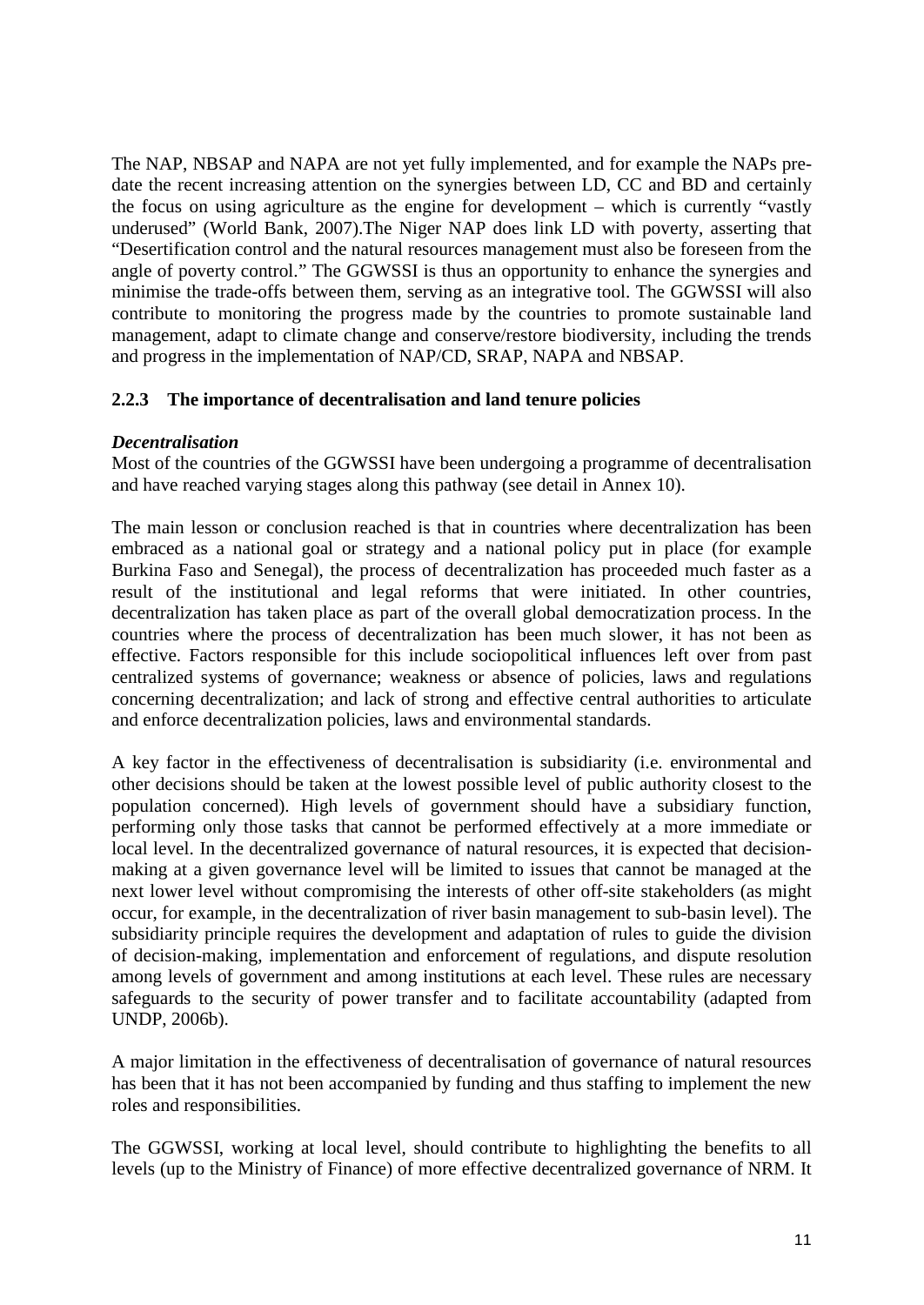is vitally important that the initiative does not enable central governments to re-assert control at local levels where decentralisation has been successful – thus particularly it is important that governments devolve GGWSSI funds to decentralized authorities.

#### *Land tenure*

"Insecurity of land tenure is a socio-political condition that can be made – and unmade (its origins lie in 19th and 20th century policies which failed to accord indigenous and customary occupancy their deserved status as private property interests). This has deprived millions of poor of the protection they need to withstand the worst effects of social transformation and the commoditisation of land.

A new wave of global land reform is underway within which the legal status of customary rights held by rural Africans and other indigenous populations around the world is improving. In a small but growing number of cases in Africa, customary rights are now accorded equivalent legal force with those acquired through non-indigenous systems and may be registered under state law. Support for the devolved governance of these rights at local levels, and building upon customary norms, is also growing." (UNDP, 2006a)

The GGWSSI can work alongside TerrAfrica and the Drylands Development Centre of UNDP and others to particularly ensure that the customary rights of traditional land users in the GGWSSI zone (pastoralists and agropastoralists) are secured, ensuring that the commons remain the capital of the rural poor and restoring customary tenure regimes.

Annex 11 provides specific examples of how these issues are already being dealt with in West and North Africa, which can be used to help guide GGWSSI activities in this subject.

#### <span id="page-24-0"></span>**2.2.4 Ensuring synergies with existing regional initiatives and projects**

An array of regional projects and programmes exist which compliment, have synergy with and or raise issues of potential duplication with the proposals for the GGWSSI. Annex 12 provides a guide to the key initiatives, namely:

## *Regional Initiatives*

- TerrAfrica (World Bank)
- NEPAD's CAADP
- Action Plan of the Environment Initiative of NEPAD
- MENARID (of the International Fund for Agricultural Development IFAD)

#### *Regional Projects*

- SolArid of the Global Mechanism (GM)
- Land Degradation Assessment in drylands project (LADA)
- African Monitoring of Environment for Sustainable Development (AMESD)

Table 4 shows that from a geographical and subject focus, the GGWSSI is the only initiative (or organisation) which is comprehensively covering the full range of SLM/NRM topics, including the interlinked LD, CC and BD – and focusing only on the circum-Saharan countries.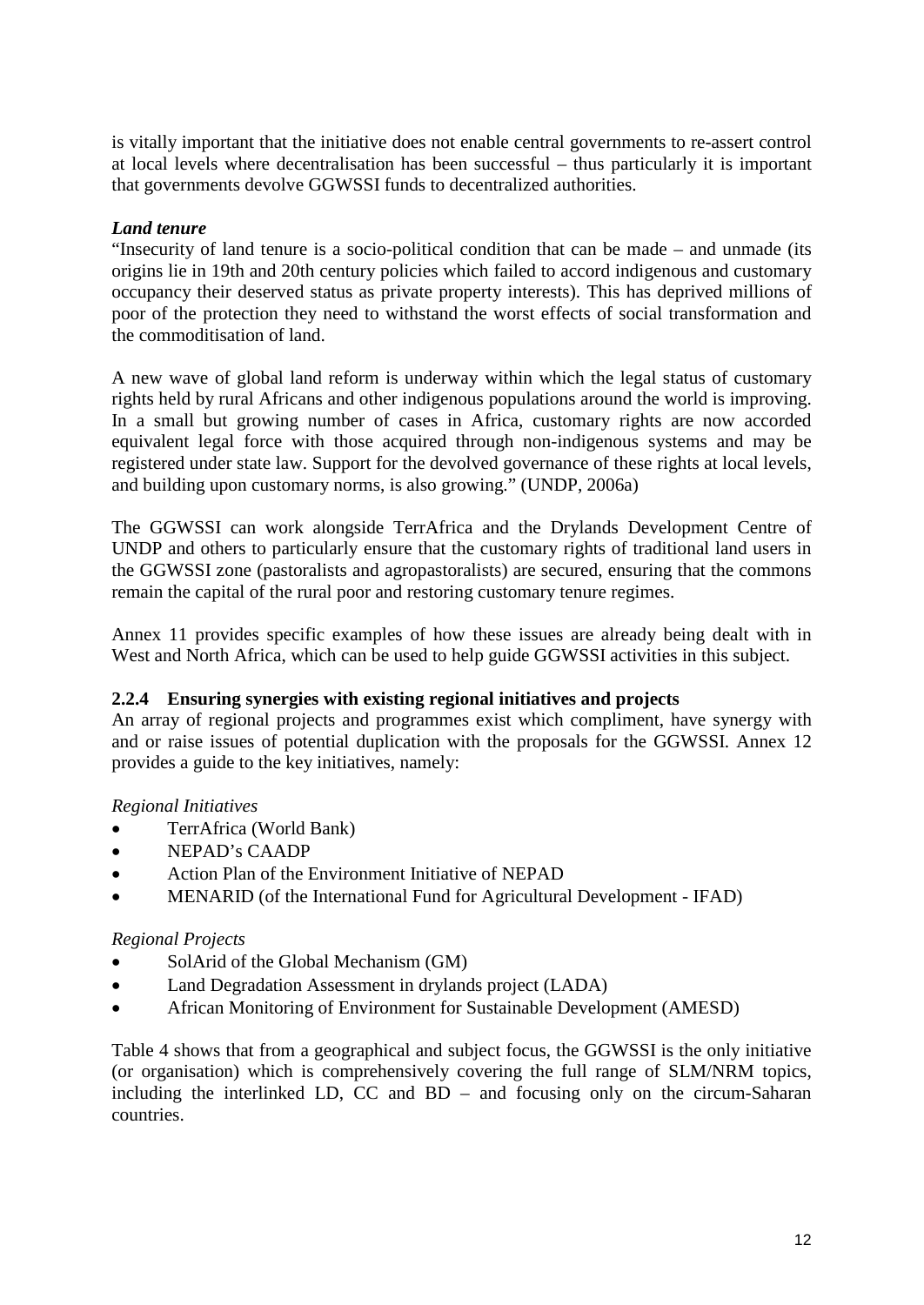#### **Table 4 Analysis of Geographical and Subject Focus of Relevant Organisations, Initiatives, Projects and Programmes (based on current understanding / available information)**

<span id="page-25-0"></span>

| Project /<br>Programme | <b>Geographical Focus</b> |        |        |         | <b>Subject Focus</b> |            |    |          |          |    |          |           |    |           |
|------------------------|---------------------------|--------|--------|---------|----------------------|------------|----|----------|----------|----|----------|-----------|----|-----------|
| $/$ Key                |                           |        |        |         |                      |            |    |          |          |    |          |           |    |           |
| Organisation           |                           |        |        |         |                      |            |    |          |          |    |          |           |    |           |
|                        | North                     | West   | North- | Sub-    | Other                | <b>SLM</b> | NR | Agro-    | Silvo-   | LD | Pastoral | Livestock | CC | <b>BD</b> |
|                        | Africa                    | Africa | East   | Saharan | Developing           |            | M  | forestry | pastoral |    |          |           |    |           |
|                        |                           |        | Africa | Africa  | Countries            |            |    |          |          |    |          |           |    |           |
| <b>GGWSSI</b>          |                           |        |        |         |                      |            |    |          |          |    |          |           |    |           |
| <b>OSS</b>             |                           |        |        |         |                      |            |    |          |          |    |          |           |    |           |
| <b>Dryland</b>         |                           |        |        |         |                      |            |    |          |          |    |          |           |    |           |
| Development            |                           |        |        |         |                      |            |    |          |          |    |          |           |    |           |
| Centre (DDS)           |                           |        |        |         |                      |            |    |          |          |    |          |           |    |           |
| of UNDP                |                           |        |        |         |                      |            |    |          |          |    |          |           |    |           |
| International          |                           |        |        |         |                      |            |    |          |          |    |          |           |    |           |
| Livestock              |                           |        |        |         |                      |            |    |          |          |    |          |           |    |           |
| Research               |                           |        |        |         |                      |            |    |          |          |    |          |           |    |           |
| Institute              |                           |        |        |         |                      |            |    |          |          |    |          |           |    |           |
| (ILRI)                 |                           |        |        |         |                      |            |    |          |          |    |          |           |    |           |
| World                  |                           |        |        |         |                      |            |    |          |          |    |          |           |    |           |
| Agroforestry           |                           |        |        |         |                      |            |    |          |          |    |          |           |    |           |
| Centre                 |                           |        |        |         |                      |            |    |          |          |    |          |           |    |           |
| (ICRAF)<br>World       |                           |        |        |         |                      |            |    |          |          |    |          |           |    |           |
| for<br>Institute       |                           |        |        |         |                      |            |    |          |          |    |          |           |    |           |
| Sustainable            |                           |        |        |         |                      |            |    |          |          |    |          |           |    |           |
| Pastoralism            |                           |        |        |         |                      |            |    |          |          |    |          |           |    |           |
| (WISP)<br>of           |                           |        |        |         |                      |            |    |          |          |    |          |           |    |           |
|                        |                           |        |        |         |                      |            |    |          |          |    |          |           |    |           |
| <b>IUCN</b>            |                           |        |        |         |                      |            |    |          |          |    |          |           |    |           |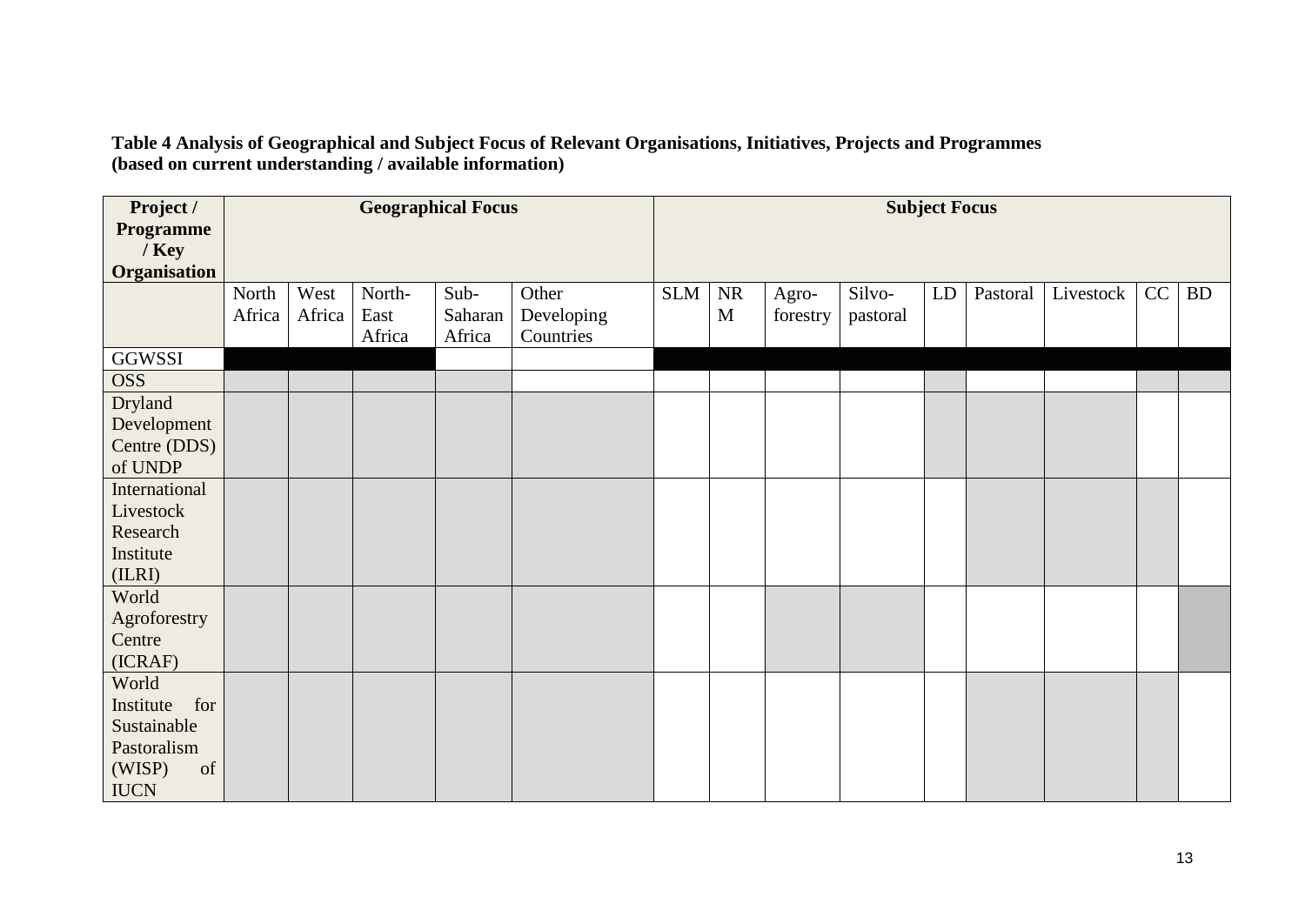| Project /<br>Programme<br>$/$ Key<br><b>Organisation</b> | <b>Geographical Focus</b> |        |        | <b>Subject Focus</b> |            |            |           |          |          |    |          |           |    |           |
|----------------------------------------------------------|---------------------------|--------|--------|----------------------|------------|------------|-----------|----------|----------|----|----------|-----------|----|-----------|
|                                                          | North                     | West   | North- | $Sub-$               | Other      | <b>SLM</b> | <b>NR</b> | Agro-    | Silvo-   | LD | Pastoral | Livestock | CC | <b>BD</b> |
|                                                          | Africa                    | Africa | East   | Saharan              | Developing |            | M         | forestry | pastoral |    |          |           |    |           |
|                                                          |                           |        | Africa | Africa               | Countries  |            |           |          |          |    |          |           |    |           |
| <b>WOCAT</b>                                             |                           |        |        |                      |            |            |           |          |          |    |          |           |    |           |
| TerrAfrica                                               |                           |        |        |                      |            |            |           |          |          |    |          |           |    |           |
| SolArid                                                  |                           |        |        |                      |            |            |           |          |          |    |          |           |    |           |
| <b>MENARID</b>                                           |                           |        |        |                      |            |            |           |          |          |    |          |           |    |           |
| <b>LADA</b>                                              |                           |        |        |                      |            |            |           |          |          |    |          |           |    |           |

SLM-sustainable land management; NRM = natural resource management; LD = land degradation; CC = climate change; BD = biodiversity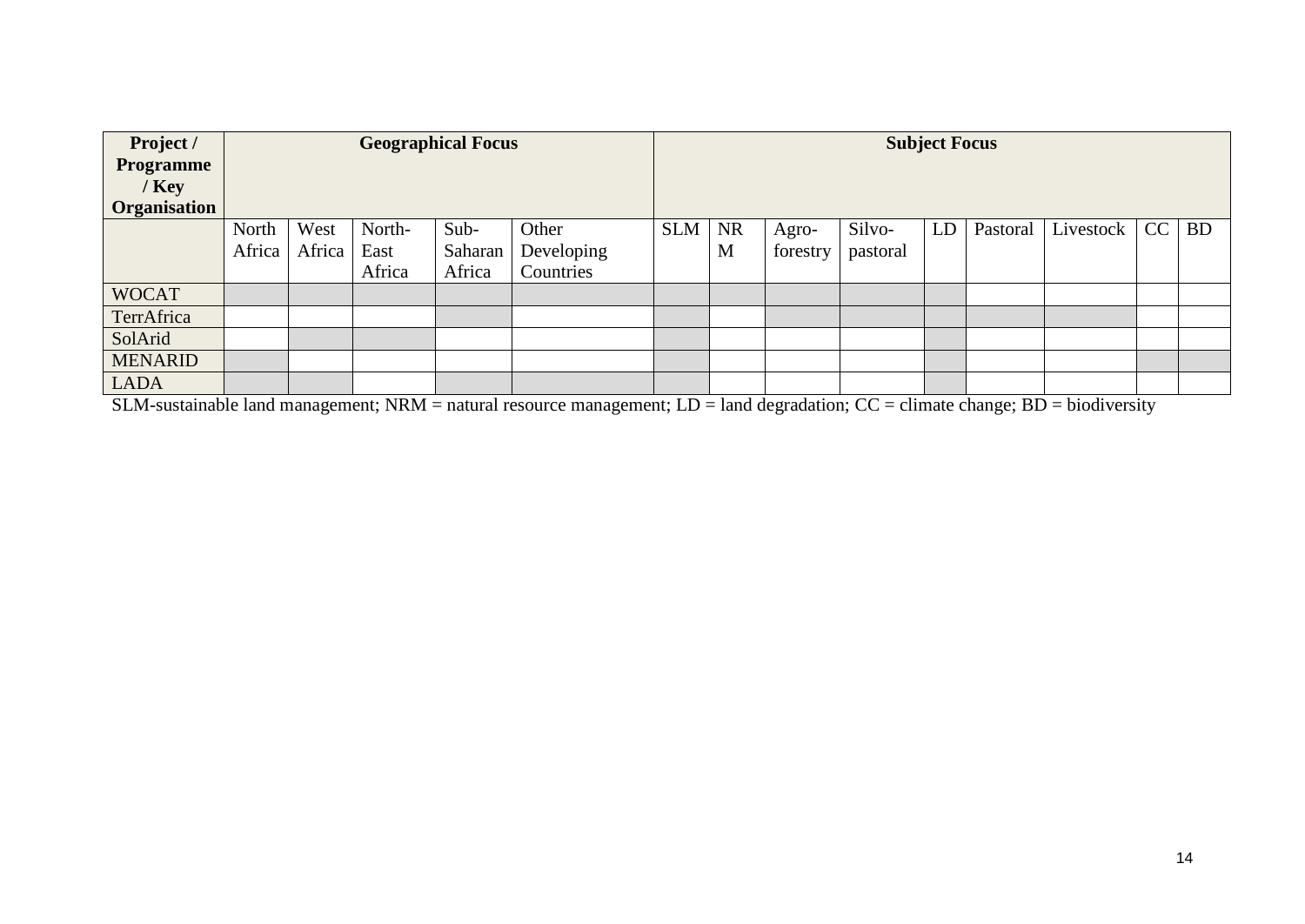The GGWSSI should work with the existing on-going projects and initiatives, also gaining from the expertise of the specialist institutions in Table 4, but also from organisations with wider but complimentary mandates (*inter alia* FAO, IFAD, ICARDA, GEF, ICRISAT/Desert Margin Programme, INSAH, IRA), to avoid reinventing the wheel, thus speeding and maximising the beneficial impacts of the GGWSSI on the landscapes and livelihoods of rural people in the circum-Sahara.

The following are considered the key areas of synergy:

#### **TerrAfrica**

"TerrAfrica, through multi-stakeholder partnerships, is advancing this alternative vision that will strategically address the knowledge and technology, policy and institutional and financial barriers and bottlenecks to adoption and scaling up the many local level African land management within the integrity of the landscape. By bringing the necessary elements together to obtain multiple ecological and socio-economic benefits together, SLM is a thread that fundamentally links multiple sectors, actors and scales. (FAO, 2007).

The GGWSSI is an African-owned programme which is technically truly aligned to TerrAfrica, which itself is so-far largely operated from outside Africa. [The TerrAfrica Vision Paper (FAO, 2007) fully details the vision, including the economic, ecological and social consequences of land degradation and the required "Shifts in Emphasis to Achieve SLM".]

TerrAfrica has, to-date, not worked on-the-ground (but is creating the legal and policy conditions necessary to support SLM) – the GGWSSI should reap the benefits of the TerrAfrica activities at national level, focusing most of its activities with land users.

Another area where the GGWSSI differs in emphasis is that TerrAfrica recognises climate change as an exacerbating factor in land degradation, whereas for the Africa-EU Partnership on Climate Change, this should be given even greater emphasis - that using SLM (built upon scientific knowledge, local experience and farmer innovation) the GGWSSI will help adaptation to the inevitable short and medium / longer term changes in climate in the circum-Sahara countries. The GGWSSI should also be used to help unite the poor and vulnerable countries of the circum-Sahara to not only adapt to climate change but also to lobby to benefit from the post Kyoto climate agreement, gaining recognition for the fact that there are huge opportunities for low cost carbon storage in dryland soils.

The GGWSSI compliments TerrAfrica as it will include the countries north of the Sahara – and hence provide the unique ecosystem focus for the GGWSSI.

#### **NEPAD's CAADP**

Under CAADP, Africa's governments have further identified four continent wide entry points (Pillars) for investment and action in pursuing increased and sustainable productivity in agriculture, forestry, fisheries and livestock management (Bwalya et al, 2009). The pillar of particular relevance to the GGWSSI is:

Pillar 1 Extending the area under sustainable land and water management.

However, the GGWSSI will depend on developments under Pillar 2: Pillar 2 Rural infrastructure and trade-related capacities for market access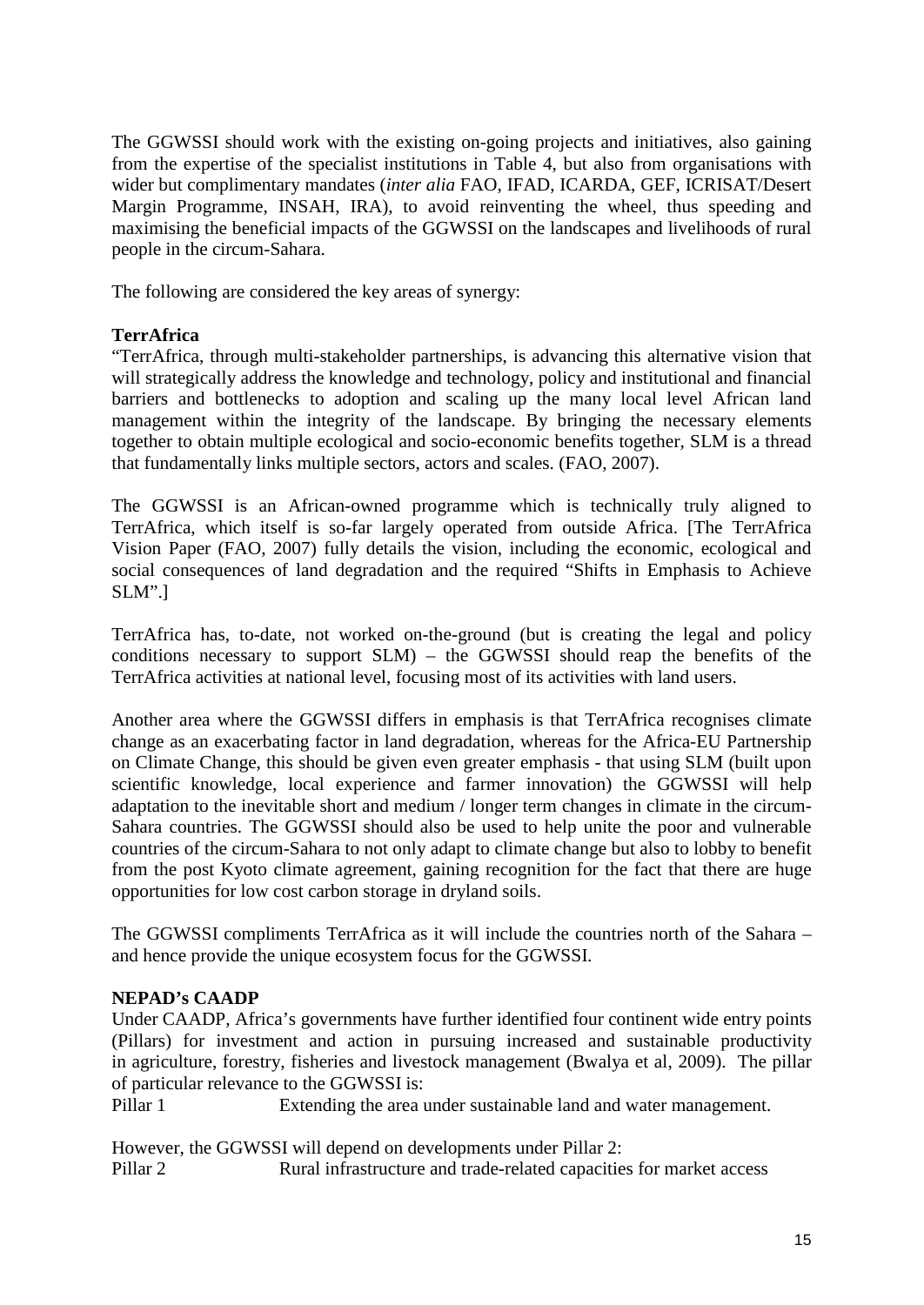| Increasing food supply and reducing hunger across the region by<br>increasing small holder productivity and improving response to food                |
|-------------------------------------------------------------------------------------------------------------------------------------------------------|
| emergencies;                                                                                                                                          |
| Improving agricultural research and systems to disseminate appropriate<br>new technologies, and increasing the support to help farmers adopt<br>them. |
|                                                                                                                                                       |

#### **Action Plan of the Environment Initiative of NEPAD**

The Action Plan aims to integrate economic growth, income distribution, poverty eradication, social equity, and better governance. It covers eight sectors, many of which are already the subject of various MEAs: combating land degradation; drought and desertification; wetlands; [invasive species;](http://www.unep.org/DEC/OnLineManual/Resources/Glossary/tabid/69/Default.aspx?high=invasive+species#high) marine and coastal resources; cross-border conservation of natural resources; [climate change;](http://www.unep.org/DEC/OnLineManual/Resources/Glossary/tabid/69/Default.aspx?high=climate+change#high) and cross-cutting issues. Indeed, one of the specific objectives of the Action Plan is to support the implementation by African States of their commitments under the global and regional environmental [agreements](http://www.unep.org/DEC/OnLineManual/Resources/Glossary/tabid/69/Default.aspx?high=agreement#high) to which they are party." (UNEP, 2009).

#### **MENARID**

The MENARID programme brings together all GEF agencies to promote integrated sustainable land management in the drylands of the Middle East and North Africa region. The main objective of MENARID is to advance the mainstreaming of sustainable land management, improving governance for natural resource management and coordinating investments to decrease vulnerability to climate change and improve ecosystem resilience and integrity." (IFAD, 2009) It is understood that this will involve the development of numerous separate proposals to the GEF – thus this could be highly bureaucratic and require co-financing.

The overall objective of MENARID is twofold:

- 1. to promote INRM in the production landscapes of the MENA region;
- 2. to improve the economic and social well-being of the targeted communities through the restoration and maintenance of ecosystem functions and productivity.

MENARID is designed to be the North African equivalent of TerrAfrica, thus there should be alignment and complementarity between the initiatives.

#### **SolArid**

In the spirit of the Green Wall for the Sahel and Sahara Initiative, the Partnership and Resource Mobilisation Platform intends to strengthen the implementation of existing continental frameworks and plans addressing the menaces of land degradation and desertification in the margin of the Sahara desert (RAP, SRAPs, NAPs…).

At the *local level,* SolArid intends to promote a strong decentralised cooperation programme to the benefit of African Local Communities geographically covered by the Green Wall Initiative. SolArid will also promote *South-South Cooperation between Maghreb and Sahel (francophone)* countries – a principle which the GGWSSI will extend to benefit the Anglophone countries.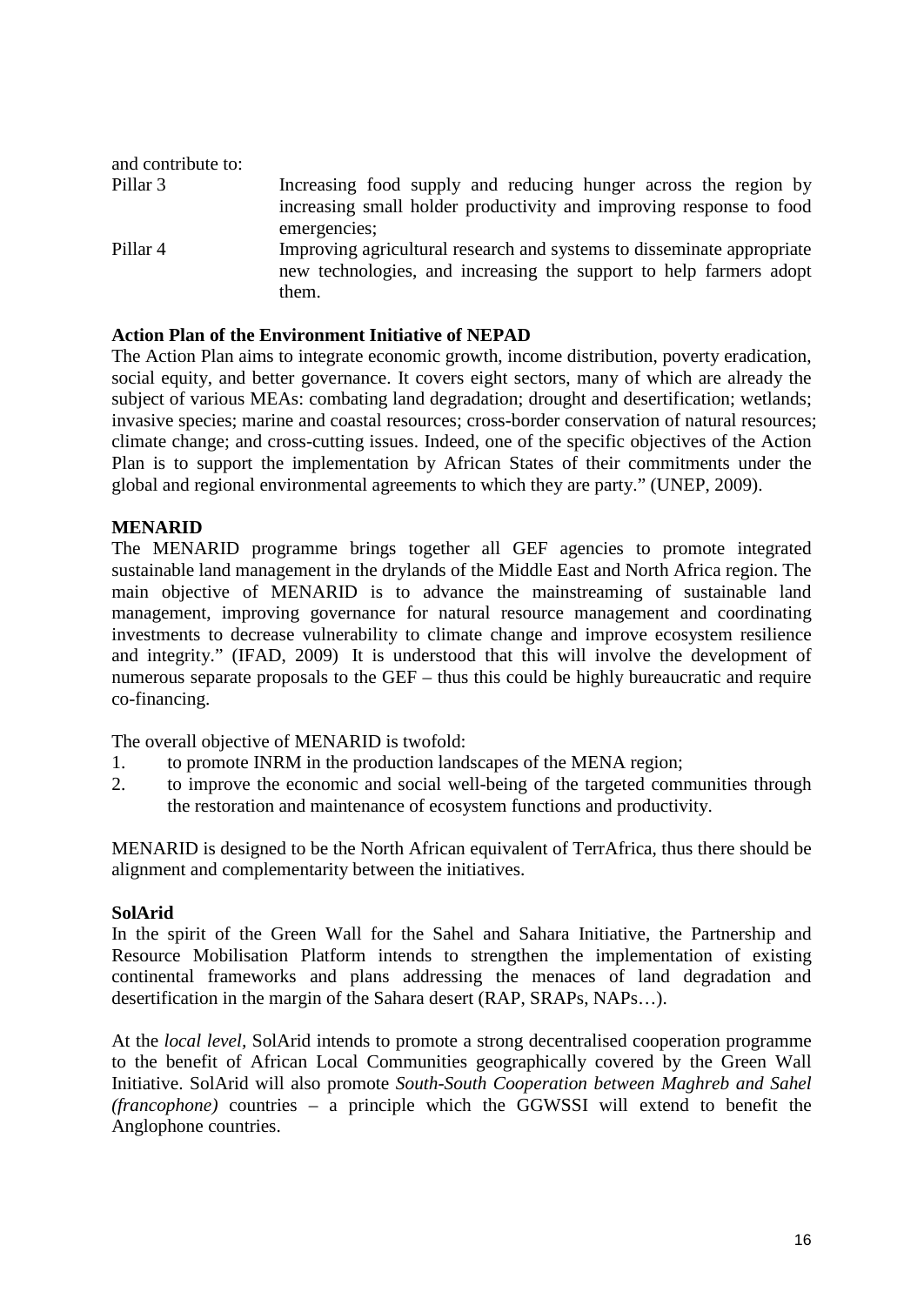## **LADA**

LADA is developing tools and methods to assess and quantify the nature, extent, severity and impacts of land degradation on dryland ecosystems, watersheds and river basins, carbon storage and biological diversity at a range of spatial and temporal scales.

LADA follows a participatory, decentralized, country-driven and integrated approach and makes ample use of participatory rural appraisals, expert assessment, field measurements, remote sensing, GIS, modeling and other modern means of data generation and processing, networking and communication technologies for sharing of information at national and international levels.

At all stages of intervention within the LADA project, substantial attention is given to *training, institutional and technical capacity building, with the final goal of improving policy and decision-making capability*. A particular emphasis is put on multi-stakeholder involvement and participation, especially of land users and farmers at the local level and of policymakers at national and global levels. GGWSSI has to learn and enhance the achievements of LADA.

**AMESD (**African Monitoring of Environment for Sustainable Development)

"The purpose of the program is to increase the information management capacity of African regional and national institutions in support of decision makers at different levels (regional, national and local) and to facilitate sustainable access to Africa-wide environmental information derived from earth observation technologies." (AMESD, undated) Information from AMESD will be useful in the monitoring and evaluation of the GGWSSI, at national and regional levels.

-- Other projects and programmes exist, notably those of international, national and local NGOs (*inter alia* SOS Sahel and Christian Aid) – which the GGWSSI must learn from and support.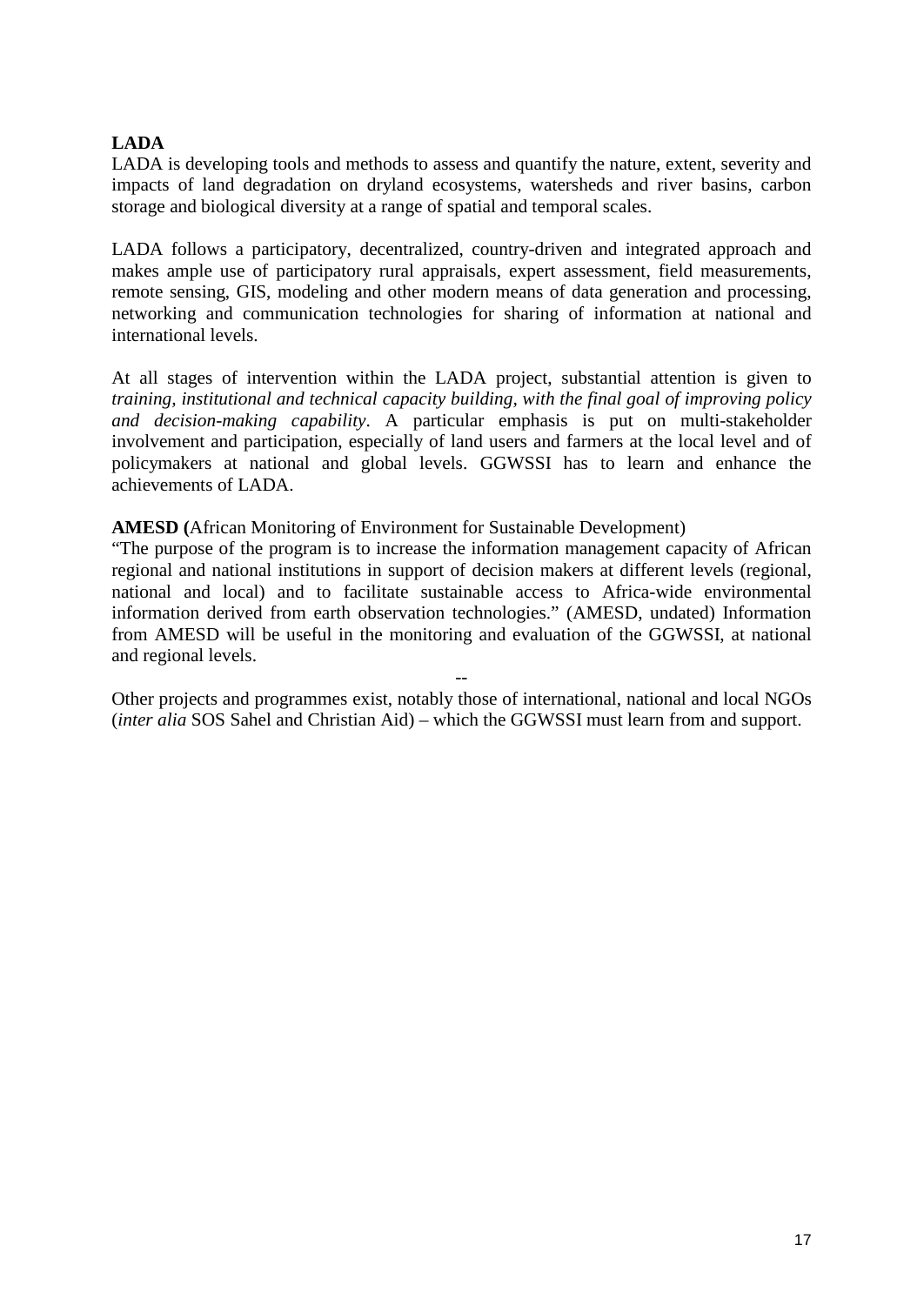## <span id="page-30-0"></span>**3. ANALYSIS OF THE OPPORTUNITY TO USE GGWSSI AS A FEDERATIVE PLATFORM TO IMPLEMENT THE AFRICA – EU STRATEGIC PARTNERSHIP AND ENSURE SYNERGIES WITH ONGOING INITIATIVES AND PROGRAMMES**

#### <span id="page-30-1"></span>**3.1 RELEVANCE OF THE GGWSSI FOR THE IMPLEMENTATION OF THE LISBON STRATEGY**

The Lisbon Strategy provides a general framework for long term Africa-EU partnership that will be implemented through successive Action Plans in the short term and a strengthened political dialogue at all levels, producing concrete and quantifiable effects in all areas of partnership.

Amongst other, the new approaches that sustain the implementation of its new long term partnership rely on:

- the recognition and full support from the EU to the efforts of Africa and the preponderant role that the continent must play to create the needed conditions to ensure economic and social sustainable development and the effective implementation of development programs;
- the importance of Africa in showing firm and determined political commitment to assume its responsibilities to support the goals and priorities of the partnership.

The GGWSSI initiative is fully supported at the highest political level, by the AU and its member states, particularly the circum-Saharan countries. Moreover, the AU – CENSAD propose to build a concrete plan of action to fight against desertification, to preserve NRM and biodiversity, to mitigate the effects of climate change with the view to reducing poverty and enhancing natural resources in the Circum-Saharan zones. This is the first time that the African continent has tried to develop a joint initiative in which local communities, civil society, national, sub-regional and regional institutions will contribute all together. This African initiative, launched at the regional level, will contribute to regional integration.

The initiative will channel EC support to addressing the challenges of meeting of the Millennium Development Goals, in particular MDG 1 (Poverty and hunger), MDG 7 (Sustainable Environment) and MDG 8 (elaboration of a partnership for development).

To achieve the MDG 7, the EU and the AU recognise the need to reinforce their cooperation to address the environmental variability and climate change issues. The countries around the south of the Sahara are among the poorest countries of the world and they need international support to face climate change. In this context, the GGWSSI is an initiative which can develop SLM to improve local livelihoods, adapt and mitigate climate change, conserve and develop agro-biodiversity, increasing productivity of agro-pastoral zones, thus contributing to food security and poverty reduction.

Until now, the EC Delegations' commitment at national level in these countries has focussed on the support for infrastructure (roads, water and sanitation) – contributing to improving trade, regional integration and health conditions and on the financing of regional and national projects focussed on climate change adaptation, conservation biodiversity, forestry and agriculture. However, all these have been independent projects (Annex 13), dealing with specific issues without any linkages [with the notable exception of TerrAfrica]. There also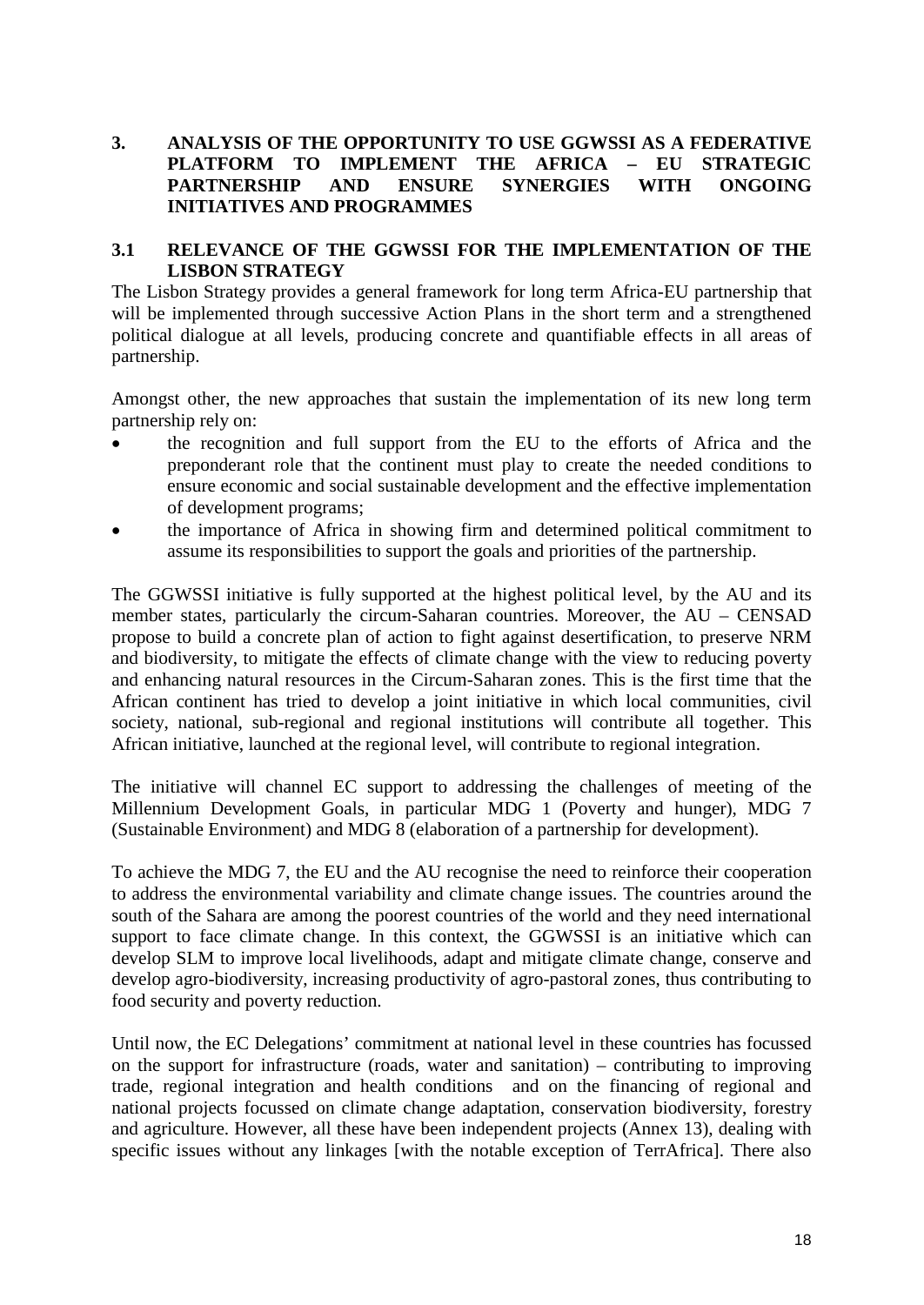small but important project in countries where delegations support NGOs, for example in food security – through SLM.

Thus, the GGWSSI initiative is welcomed as it provides a means for the EC and MSs to become strongly involved in rural development through SLM to adapt to climate change, resulting in improved food security and rural poverty reduction. The EC and MSs could contribute efficiently to the donor platform dialogue to strengthen its action ensuring complementarities.

## <span id="page-31-0"></span>**3.2 STRATEGY OPTIONS AND JUSTIFICATION FOR IMPLEMENTATION STRATEGY**

## <span id="page-31-1"></span>**3.2.1 Institutional Structure**

The terms of reference for the current study (Steps 2 and 3) required that the team develop realistic scenarios for the institutional structure of the GGWSSI. The key advice prior to the start of this study was that the EC prefers to assess the capacity of existing structures, before considering creating new ones. The study team has therefore prepared four possible scenarios for the institutional structure of the GGWSSI (see Interim Report, Figure 2 and Annex 14).

## <span id="page-31-2"></span>**Figure 2 Institutional Scenarios for the Great Green Wall of the Sahara and the Sahel Initiative, as proposed by the study team**



**Option 1**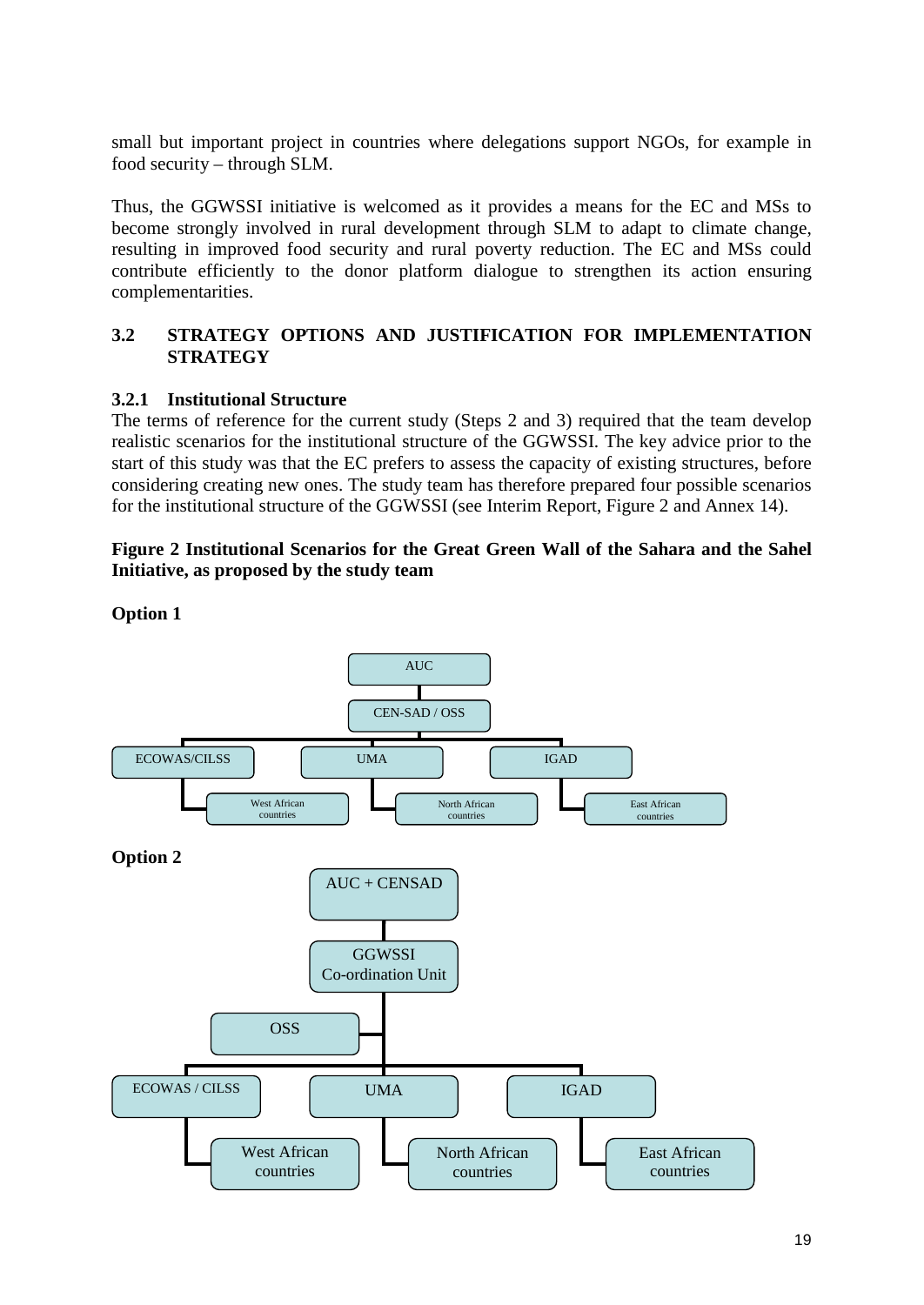## **Option 3**



In order to not consider GGWSSI as one more initiative that will need additional support from financial and technical bilateral and multilateral partners, and particularly from EC, the study team advises that the GGWSSI should be integrated with the other regional initiatives based on existing structures (avoiding the creation of a new one). Thus the GGWSSI will compliment existing activities.

A condition for the sound implementation of the GGWSSI is that **all institutions work in their own specialism(s), according to their mandates, skills, experiences and field of excellence.**

For guidance, Annex 15 provides a listing of the various regional and sub-regional organisations of the Sahel and Saharan countries and maps of the countries covered in each REC are provided in Annex 16. The available information for those organisations which are identified as those the AUC wish to be involved in the structure of the GGWSSI has been collated in Annex 17. The information outlines their characteristics including their mandates, skills and experience and identified needs relating to involvement in the GGWSSI.

All four scenarios for the institutional structure of the GGWSSI prepared by the study team (Figure 2 and Annex 14) involve the overall leadership of the AUC and CEN-SAD, which is considered essential to support the African leadership of the initiative. [A SWOT analysis for the preferred / each scenario was undertaken at the consultation workshop (6 and 7 May in Burkina Faso), using the participants' expertise, as the team found published information scarce – see Annex 18]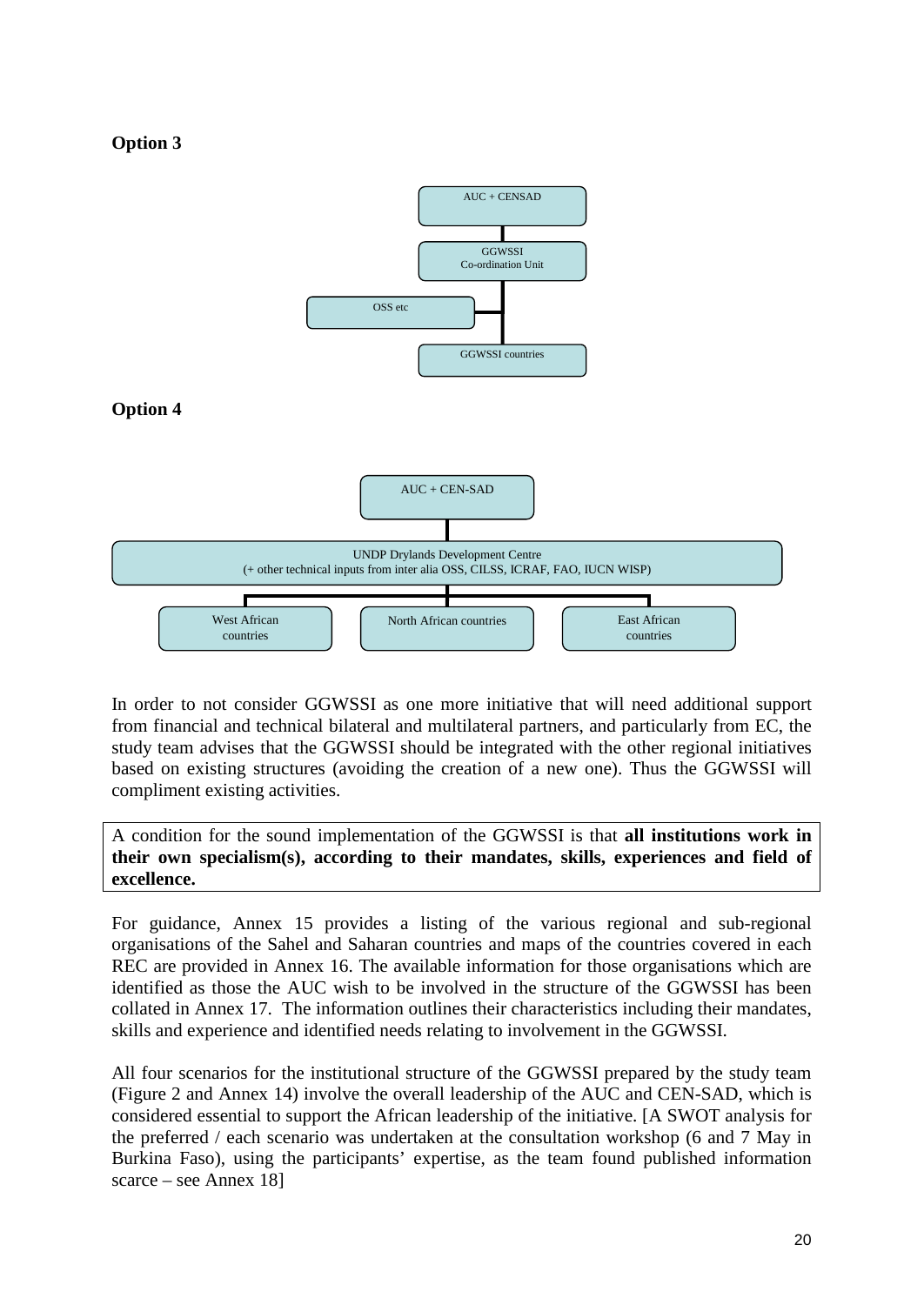Under scenarios 1and 2, this African leadership is re-enforced by ownership at sub-regional level, through the co-ordinating role of the sub-regional organisations ECOWAS, IGAD and UMA respectively in west, east and north Africa. Various people interviewed for this initiative expressed doubts about the interest and capacity of the RECs in the GGWSSI – citing that they had hardly played a role in SLM policy making, nor have a voice at the COP of the UNCCD. It is hoped that this new initiative will give them a *raison d'être* and improve their integration.

Under scenarios 1 and 2 the existing regional technical organisations (OSS and CILSS) will be the providers of technical inputs to the initiative. This however leaves a gap for the countries of east Africa – although this may be a role which IGAD could also fulfil (this has not as yet been confirmed due to communication problems – and that IGAD were not represented at the study's workshop or final meeting).

The main difference between scenarios 1 and 2 is that under scenario 2 it is proposed that the EC establish a GGWSSI co-ordination unit close to the AUC – following the model recently established for the AMESD. Nevertheless, to reinforce the African ownership, the coordination unit will be created and led by AUC / African experts; possibly, with a technical assistance from EC.

Scenario 3 is proposed as an option which works directly from a GGWSSI co-ordination unit (possibly following the AMESD model or based at CEN-SAD headquarters) to the national level. This could be supported by the range of technical organisations in Scenario 4 (see below).

Scenario 4 has been developed in which the many other organisations working on drylands, agroforestry, soils, agriculture, pastoralist – although not specifically or only focussed on the GGWSSI area, are directly encouraged to provide technical expertise. This scenario has specifically been proposed as it has become very clear during this study that enormous amounts of relevant information and research results already exists but remains unavailable as others are not aware of its existence.

The consultants recommend that whatever the final institutional structure of the GGWSSI, it is important to ensure collaboration and knowledge sharing between organisations to avoid "reinventing the wheel".

[Readers should note that since the development of the TORs, the AU have published an Implementation Plan for the Great Green Wall of the Sahara and the Sahel Initiative (AU/CEN-SAD, 2009), which clearly maps out the structure which they intend to adopt (Annex 19). This most closely matches scenario 1.]

Strengthening of regional and sub-regional institutions is a vital component of Phase 1 of the GGWSSI (refer to Annex 17):

The Department of Rural Economy and Agriculture, which is within the Division of Environment and Natural Resources in the AUC has a small staff – and already has a very wide and challenging remit. This department should be reinforced with dedicated staff, to efficiently link the AU / AUC with the implementation unit and support the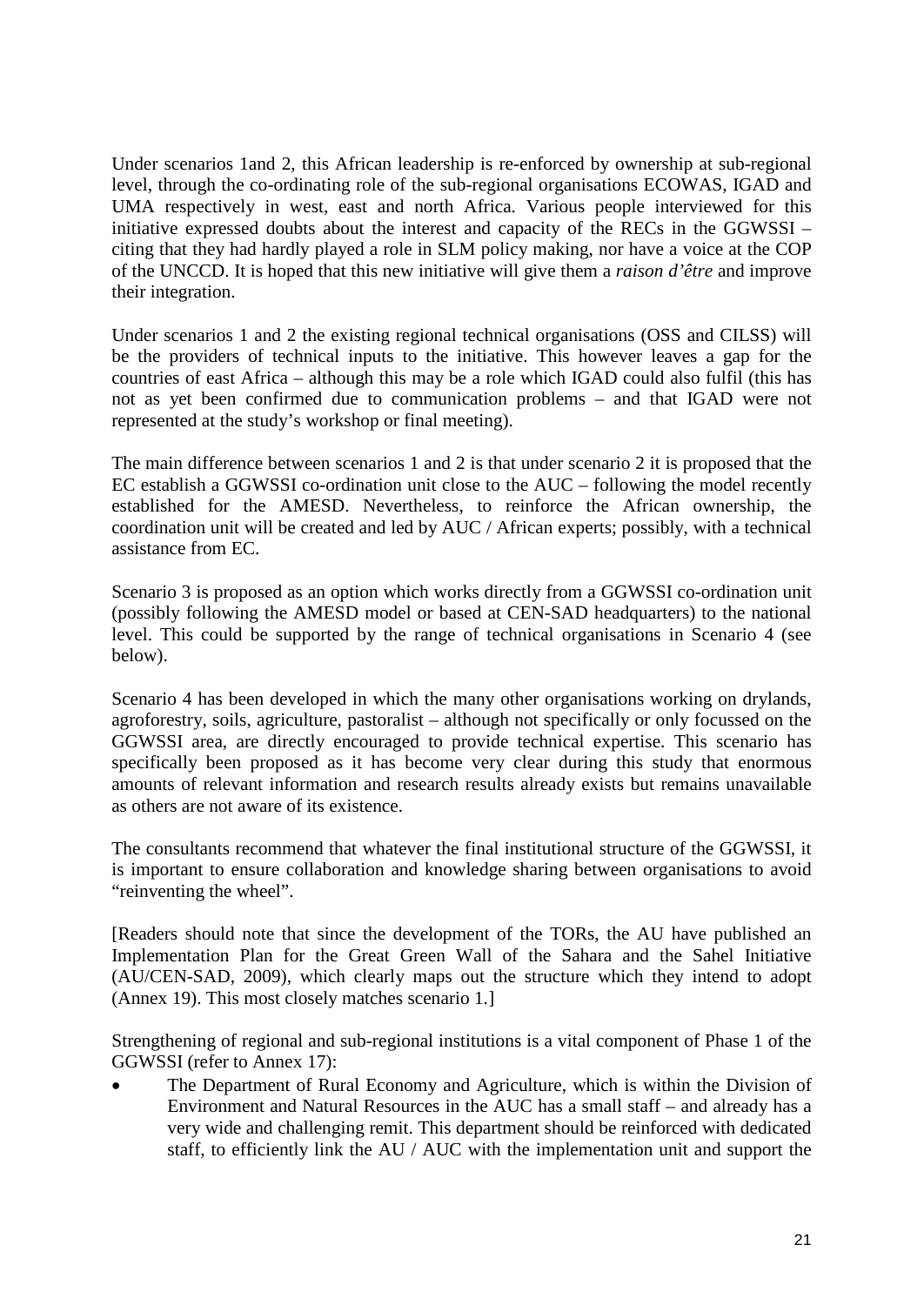wider GGWSSI. One program officer should be dedicated to the coordination of GGWSSI at the AUC level.

- The Rural Development and Natural Resource Management Department of CEN-SAD currently have a staff of only two. This small team must be reinforced with administrative and technical staff to form the fully operational coordination unit. The study team propose that the GGWSSI coordination unit is created within this department – with a staff of at least 3 persons (one program officer to deal with each sub-region), under the leadership of one regional coordinator (from the existing members of staff - preferably the Director of the department), with support from the existing departmental assistant). The study team recognises that the Rural Development and Natural Resource Management Department of CEN-SAD was created recently but the Director has sound experience in managing regional programmes, thanks to her professional experience and background at OSS. Her very good knowledge of political and institutional issues, work accomplishments and her good relationships with the donors (particularly with the Global Mechanism), should ensure the effective implementation of the coordination.
- The small but efficient team at OSS requires to be reinforced to improve its scientific and training capabilities through inputs from external experts on specific issues.
- CILSS has experience in the coordination and management of sub-regional projects (including EU). Thanks to its new partnership with ECOWAS, it can develop, duplicate and extend all its programmes/projects within the CILSS and ECOWAS member countries – for example the GGWSSI, which could require additional capacity. CILSS has two efficient technical institutions (INSAH and AGRHYMET) which can contribute training and capacity building for the GGWSSI (e.g. M&E using remote sensing).
- ECOWAS can directly raise funds based on their existing policies on the environment (ECOWAP) and agriculture (ECOWEP) that can be implemented by the CILSS (already involvement in the NEPAD/CAADP development).
- UMA Relies on OSS to implement technical sub-regional projects but could be major player to up scale GGWSSI in non AU member countries.
- IGAD activities have recently focused on the vital role of managing / avoiding conflicts to ensure peace in East Africa It also has a mandate to fight against drought and desertification realise peace, economic prosperity and regional integration in East Africa. In 2008, IGAD produced a strategy document on the environment highlighting the economic and social conditions. [Regrettably, despite numerous attempts, the study team has not received a response yet on the GGWSSI from IGAD, but hope this will be available for information into the Final Report.]

<span id="page-34-0"></span>Following the deliberations of the working group (including a SWOT analysis – see Annex 18) at the Burkina Faso stakeholders' workshop the following institutional structure (Figure 3) was validated by the African partners and is recommended by the study team.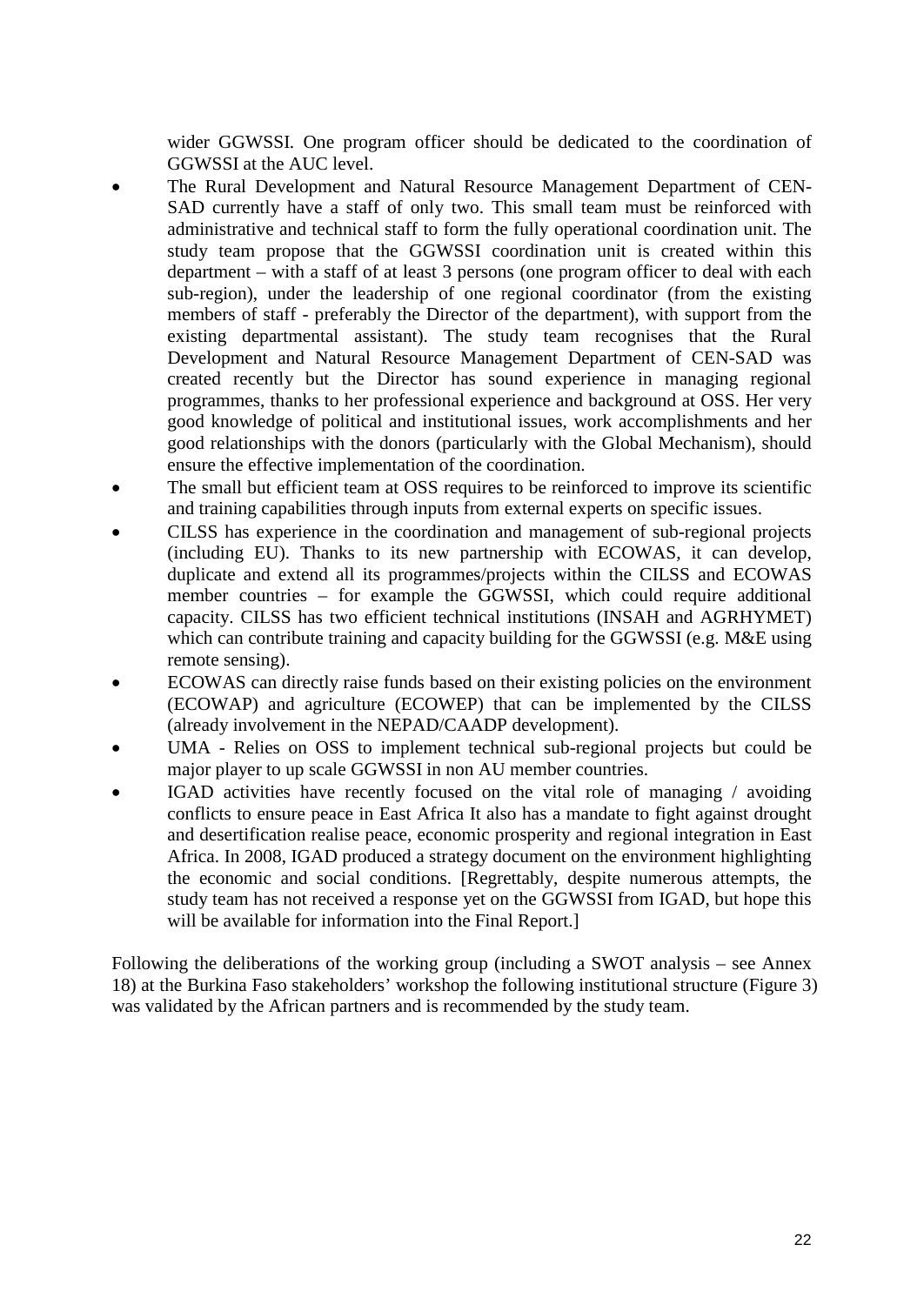**Figure 3 Institutional Scenario for the Great Green Wall of the Sahara and the Sahel Initiative, as validated by the African partners at the GGWSSI's Stakeholder Workshop, 7 May 2009**



**At the national level**, all the countries already have existing SLM co-ordination structures, which should be used to support the GGWSSI. The Ministry / organisation with technical leadership of the initiative ("key ministry") will assist in the country-level SLM / NRM activities, with the support of all sound existing scientific and technical institutions.

The GGWSSI should be integrated in the national policy and strategies (i.e. rural development strategy in Niger; social and economic development plan in Tunisia) and in the strategic investment programmes, for instance those developed with the support of TerrAfrica in Ethiopia, Mali and Niger. The country analysis of Mali (Annex 20) demonstrates the synergies between existing initiatives, projects and programmes that contribute to building and complimenting national strategies.

The study team advises that it is vitally important for the activities of the GGWSSI in each country to work at local levels, with the decentralised authorities and NGOs; the initiative should not centralise but concentrate on valorising local empowerment, including devolving finances to local decision makers and communities.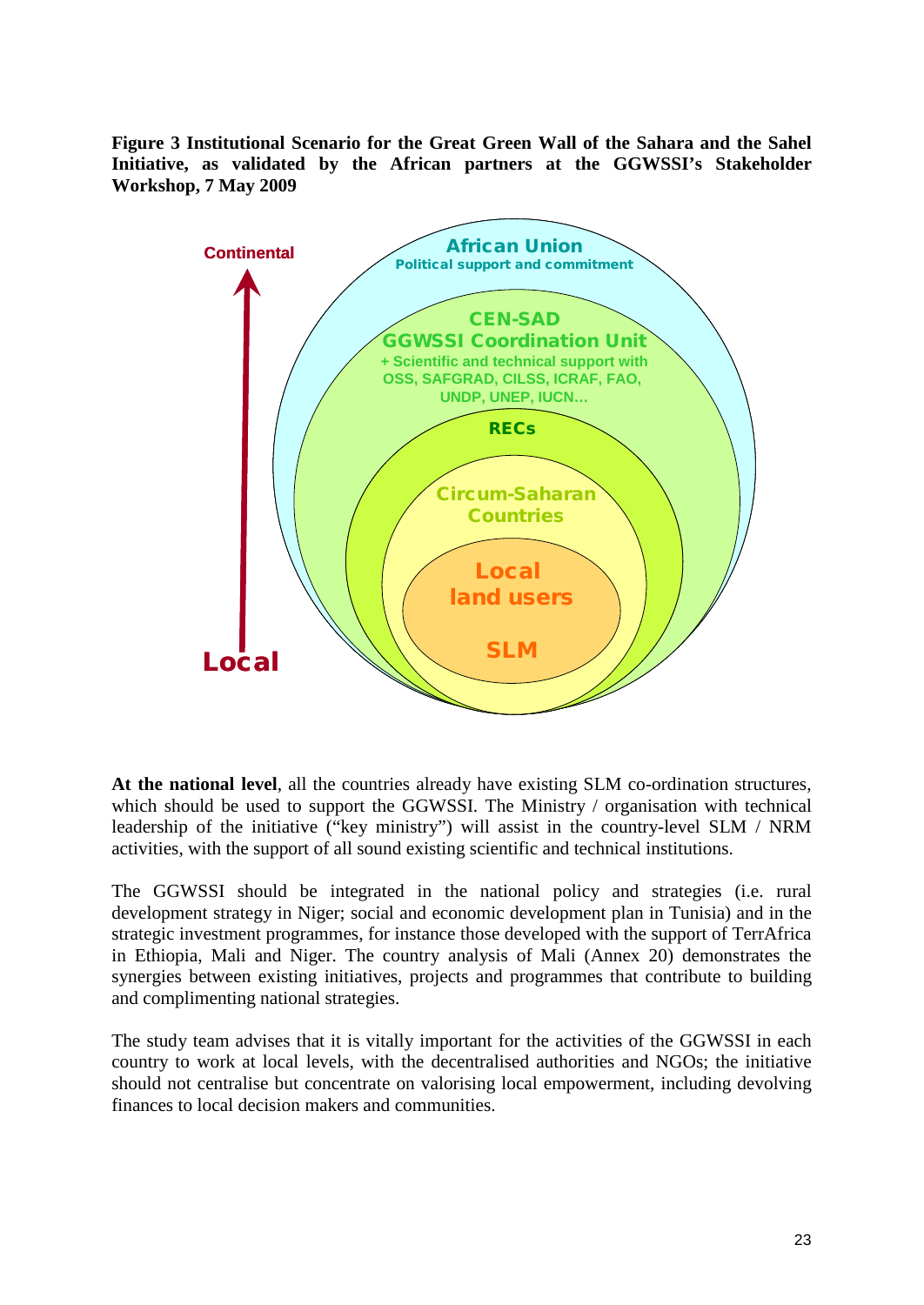## <span id="page-36-0"></span>**3.2.2 Regional Steering and Technical Committees**

The AU Concept Paper on the GGWSSI (AUC, 2006) includes a "Steering Committee of Ministers, designated by Member States directly concerned with the establishment of the Green Wall as well as select Ministers from other Regions of Africa could be set up at the regional level to monitor the implementation of the project and to report to relevant Policy Organs of the AU for policy and other implementation directives as well as to keep the projects under the radar in the development programmes of the concerned countries." Also a very large "Technical Committee" to "meet quarterly for the first three years of planning and implementation and half-yearly thereafter, to guide the programme. A sub-set of the Technical Community of representatives in Addis Ababa may be constituted for a closer and more frequent follow-up of project implementation with the AU Commission."

This has been refined in the implementation plan (AU/CEN-SAD, 2009) and, as proposed by CEN-SAD to the study team during their recent mission, it is recommended that at the political level the initiative should be guided by the Heads of State, who meet annually at AU meetings. It is generally agreed that a Steering Committee, based on one of the AU's Specialised Technical Committees – most probably that of Agriculture, Rural Development, Water and the Environment, with representatives of the involved countries. The study team recommend that the Steering Committee must be kept small to be efficient.

Within the AU, sectoral meetings on agriculture, the environment and water resources take place every two years, where GGWSSI technical matters should be discussed (CEN-SAD can invite additional participants). It is strongly believed that there is no need for an extra system of meetings to be developed for the GGWSSI – particularly as the whole initiative is in the framework of a partnership on climate change.

The study team recommend that a network of technical experts is developed by the GGWSSI coordination unit, keeping up-to-date electronically (email, telephone and video conferencing), meeting *ad hoc* around particular issues (inter alia CGIAR ICRAF, ICRISAT, DDC/UNDP, FAO, IUCN WISP) as used, for example, by African Forest Forum.

## <span id="page-36-1"></span>**3.3 ANALYSIS OF DIFFERENT PARTNER ORGANISATION ROLES**

The GGWSSI "network" (i.e. national, sub-regional and regional organisations) should be formalised rapidly, defining clear roles, responsibilities and commitments of each institution at national, sub-regional and regional levels.

The study team advises that it is important for the GGWSSI (e.g. the AUC/CEN-SAD) to setup contractual mandates with the different institutions, in order to implement specific activities with defined time schedules – perhaps through a Memorandum of Understanding.

# *AUC* .

• Political backing for the GGWSSI within Africa and with other donors (EU and others).

# *CEN-SAD*

- Co-ordination unit (covering ecological/environmental; socio-economic/political; agri-processing / business; initiative financing; knowledge sharing and training);
- Coalition and lobbing on behalf of the countries of the GGWSSI at international level regarding dryland issues – e.g. PES.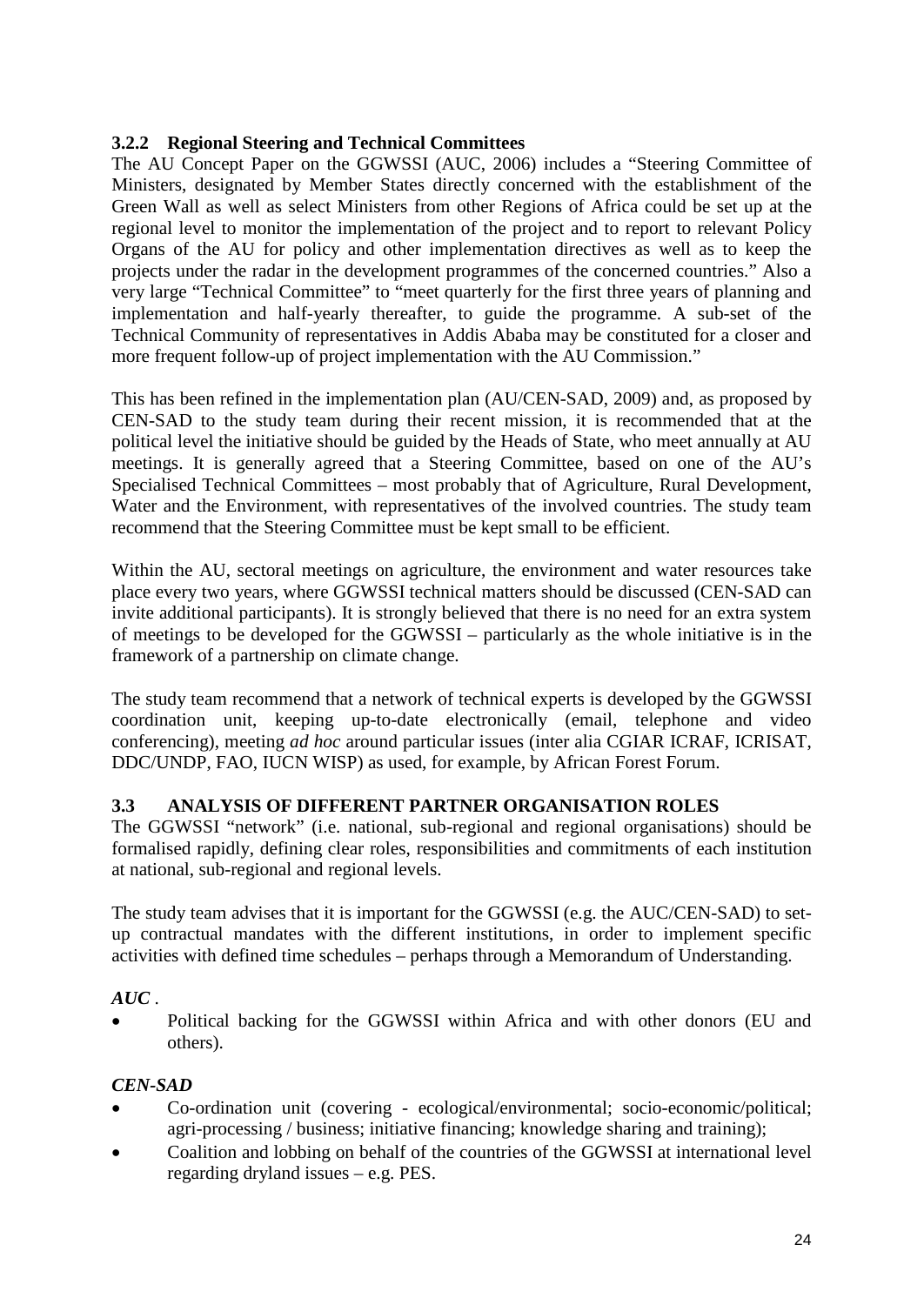## *RECs*

- Co-ordination of training (using technical experts) and capacity building;
- Reinforcing mainstreaming and national ownership.

## *Technical Level (OSS / CILSS / UNDP Dryland Development Centre and others)*

- Provision of scientific and technical guidelines;
- Provision of technical training in collaboration with national universities and government institutions.

## *National Level*

- Identifying "bright spots" for up-scaling;
- Prioritising "hot spots" areas for on-the-ground implementation;
- Reviews of existing policies and legislation in the range of relevant Ministries which impinge on SLM;
- Catalysing legal and policy changes to support SLM;
- Training trainers in SLM / NRM.

## *Decentralised Local Level*

- Government, decentralised authorities, NGOs (international and local) and private sector players working with local communities – up-scaling "bright spots", including working on development planning and SLM with land users.
- In the longer term, promoting development of agri-businesses and agro-processing.

## <span id="page-37-0"></span>**3.4 ROLE OF STAKEHOLDERS (FARMERS / PASTORALISTS / LOCAL GOVT / SPECIALISED INSTITUTIONS / UNIVERSITIES)**

## <span id="page-37-1"></span>**3.4.1 Description of beneficiaries**

The principal beneficiaries of the GGWSSI will be the local populations, especially the poor families (men, women, young people and children) directly affected by the problems caused by land degradation and climate change, who will take part in / benefit from the implementation of SLM activities.

The **secondary beneficiaries** are the **national institutions**. The GGWSSI will contribute to implementing the national strategic investment frameworks and national strategies for development. It will also contribute to disseminating useful information for the implementation of the MEA; raising ecological literacy.

The **tertiary beneficiaries are** the **sub-regional and regional organisations**. The GGWSSI will reinforce the regional integration as it will unite nations to promote sustainable land management and adaptation to climate change. These stakeholders can provide political support but also scientific and technical support based on their great experience. They can make available all exiting scientific knowledge and findings to improve SLM activities and also to elaborate summaries at sub-regional and regional scale to assess environmental changes and provide information to follow the implementation of MEA.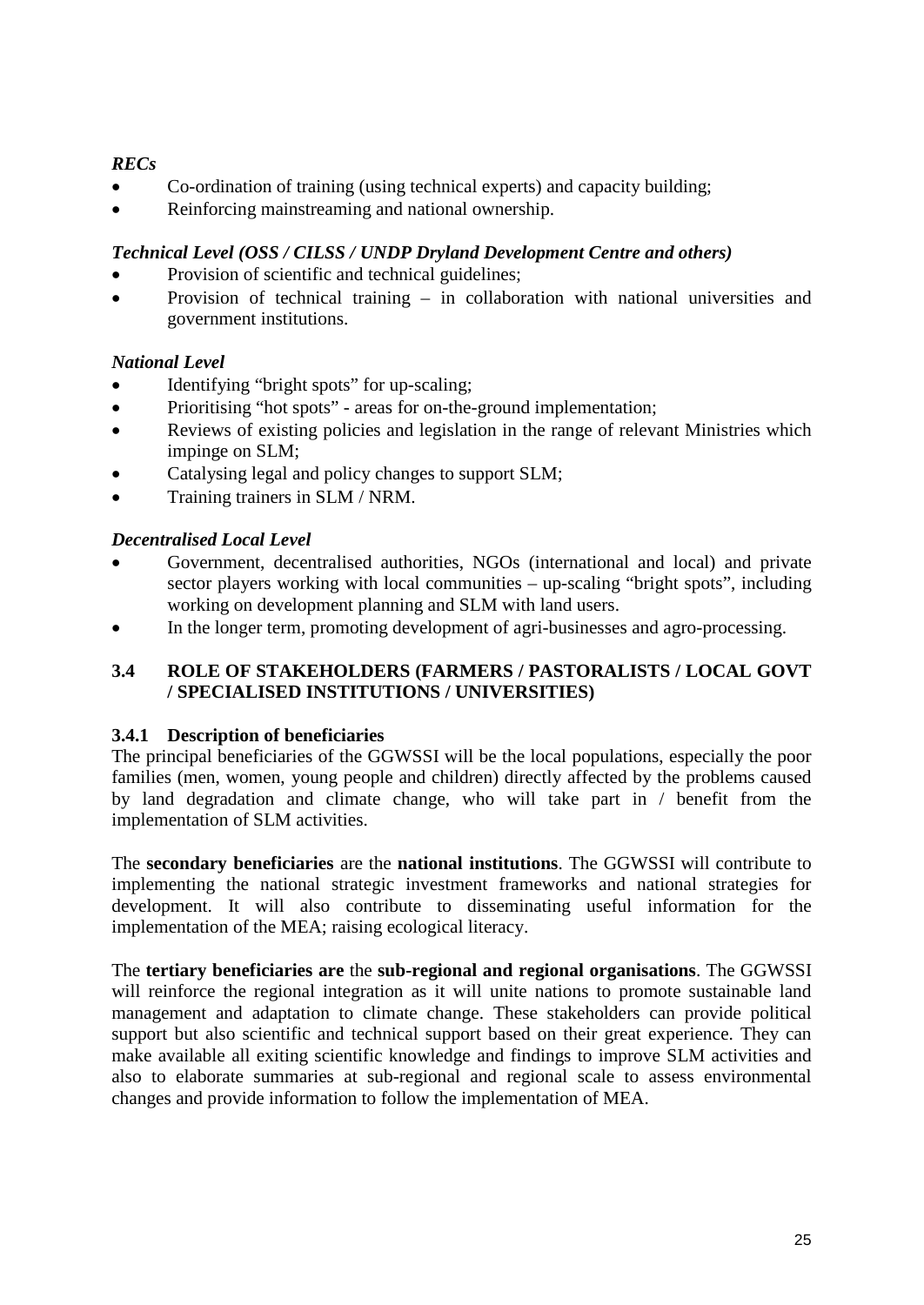#### <span id="page-38-0"></span>**3.4.2 Reasons for the choice of these beneficiaries**

The first and major beneficiaries are the **local populations** because they are the most affected and most vulnerable to the impacts of climate change, land degradation and biodiversity loss. The initiative should work with existing groups [farmer / village organisations, women's groups and where these do not exist, instigate creation of such groups as these have been proved key to successful up-take of similar actions (e.g. Greenbelt Movement in Kenya)]. The key challenge is to get millions of land users to appreciate the economic benefits to them and their households of investing in SLM of crop, range, savanna and woodlands, which will greatly reduce the recurrent costs of GGWSSI. Development strategies will be developed with and for them to ensure this.

The **national institutions** from a wide range of sectors (*inter alia* agriculture, forestry, environment) will benefit from GGWSSI thanks to its integration in the national policies framework and thanks to the involvement of all technical and financial partners (donor platform) to avoid duplication of efforts, favour the inter-sectoral harmonization of approaches and development of a joint vision. In some cases this may mean enhancing the capacity of national institutions or changing their focus. However, it is vital to avoid significant increases in the recurrent costs of institutions, since the key challenge is to catalyse millions of land users to adopt SLM practices.

Each within its mandate (Annex 17), the **sub-regional and regional organizations**, play key roles in the implementation of 3 Rio Multilateral Environmental Agreements (with different degrees of effectiveness). The role and mandate of these entities are rarely revisited to take account of the evolution of knowledge, of the wider issues and required actions but also to take into account their complementary and comparative advantage. The GGWSSI will help to create synergies and build capacity at sub-regional and regional level.

## <span id="page-38-1"></span>**3.4.3 Identifying needs and constraints of beneficiaries**

#### **At local scale**

To ensure improved livelihoods for the local population, it is vital to integrate traditional knowledge as well as people's adaptive capacity. In the GGWSSI, the local population must be considered as full participants and partners in the implementation of SLM and development activities, using participatory approaches to enable local people to find solutions which are environmentally and technically effective and socially acceptable. A major constraint will be the low levels of literacy among the rural people in some of the countries. The GGWSSI should prioritise ensuring that information for these groups is made available using appropriate means of communication (*inter alia* well trained local "extension" or similar workers, either from the public or private sector).

#### **At national and sub-regional scale**

At national and sub-regional levels, the often urban-based institutional and policy makers in each region and country are disconnected from field realities and must increase their understanding of the changing environmental situation, also the potential benefits of upscaling existing successes. This will help them guide development of national and regional policies. At this level, the most important challenges relate to improving the policy development process and identification of reliable, relevant and useful indicators for the monitoring of policies and programs.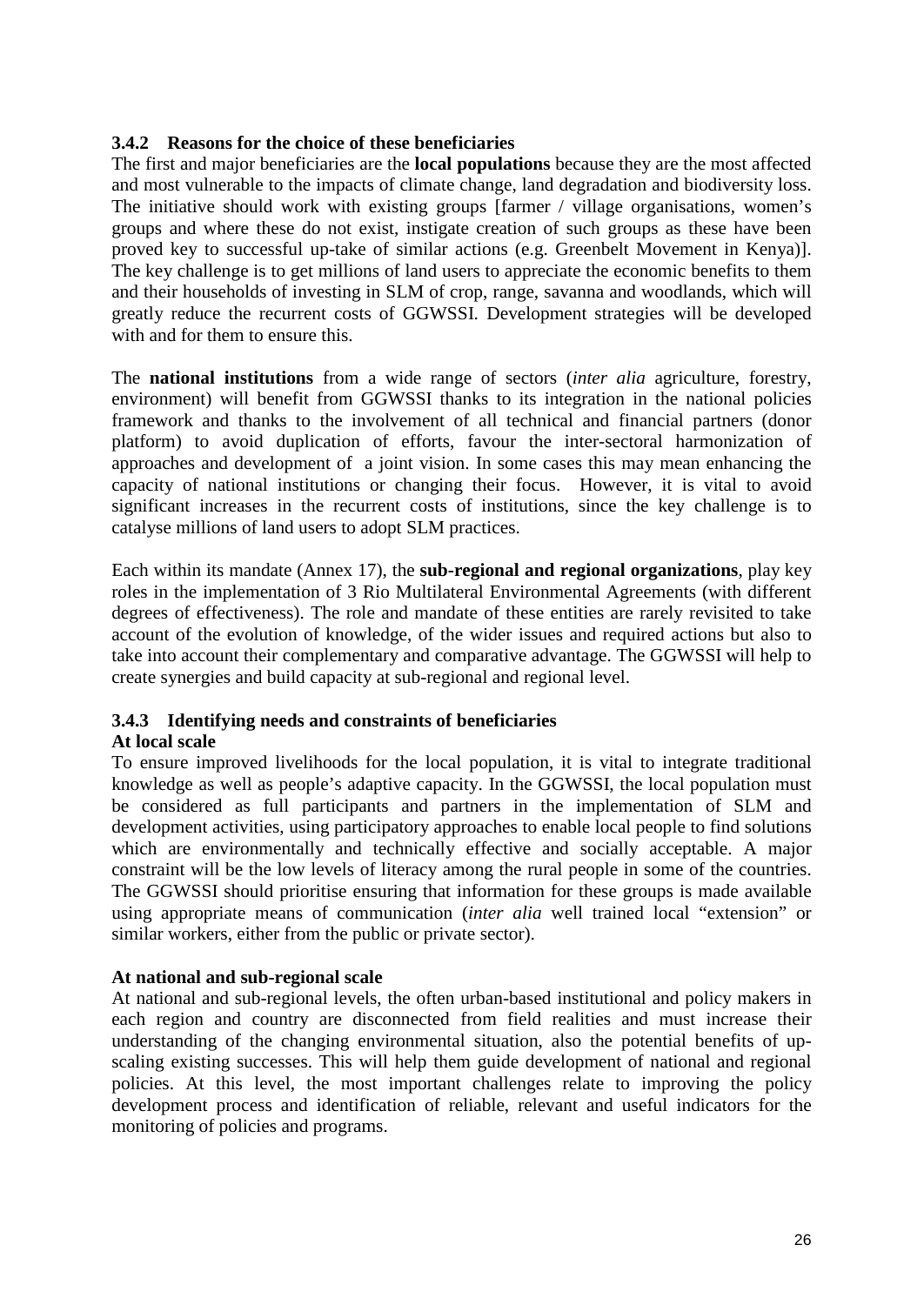The GGWSSI can contribute to strengthen the capacities of these institutions to improve their capacities for research-development, analysis of environmental changes, vulnerability assessment and to develop operational adaptation strategies. They will be able to fully play their roles for their countries members and create a catalyst at the national level.

Weakness of the knowledge, capacity and lack of finances are major constraints to the effective participation of the African countries and their sub-regional organizations in international negotiations on the environment. In other words, the weakness of the delegations of circum-Saharan countries means that they cannot develop effective strategies for negotiation. To help remedy this, the knowledge generated under the GGWSSI will provide useful information to support African representatives involved in international negotiations.

## <span id="page-39-0"></span>**3.4.4 Relevance of the action to the beneficiaries**

Despite extensive efforts, the planning system in the circum-Saharan countries does not really take into account environmental concerns in macroeconomic policies. Indeed, these systems are focused on short-term concerns and to bring financial stability, avoiding taking into account the longer-term environmental risks. The implementation of the GGWSSI operating at each level will be a strategic tool for identifying the vulnerability of ecosystems and populations at local level but also with a sub-regional/regional vision, contributing to development of appropriate adaptation strategies.

The GGWSSI (with TerrAfrica and MENARID) is a real opportunity to meet the demands of various stakeholders in the circum-Saharan region to help develop better policies as well as activities to strengthen adaptation to climate change, reverse land degradation and loss of biodiversity thus reduce rural poverty. It will also strengthen the capacity of countries and sub-regional institutions to participate fully in international negotiations on the definition of priorities and the practical implementation of decisions and commitments.

Participatory actions should be rapidly begun at ground level, with the support of NGO's and technical services after they have been trained in participatory extension. It is vital that land users will perceive their ownership of activities and the process.

## <span id="page-39-1"></span>**3.5 RELEVANT GGWSSI ACTIVITIES (LOCAL, NATIONAL AND REGIONAL)**

The study team advises that the GGWSSI should use the national level framework of the TerrAfrica Initiative (developed using their Country Support Tool – CST), as the initiatives are so closely aligned. Clearly, within the wide-ranging framework of TerrAfrica for Sub-Saharan African the focus of the GGWSSI is on drylands, where certain activities will be most urgent (i.e. assisted natural regeneration of trees, holistic range management and conservation agriculture). The team appreciates the vital importance of the work which TerrAfrica is undertaking in promotion of "programme-based approaches to SLM implementation at country level". The main way it does this is by supporting partnerships among international, regional, national, district and local/community level stakeholders, with the long term goal of restoring, sustaining and enhancing the productive and protective functions of SSA's land resources by combating the interrelated problems of land degradation, food insecurity and rural poverty. It does this through the implementation of a long term, well funded and multi-level programme with the medium-term objectives of:

strengthening the enabling institutional, policy, legislative, budgetary and strategic planning environment for SLM within SSA; and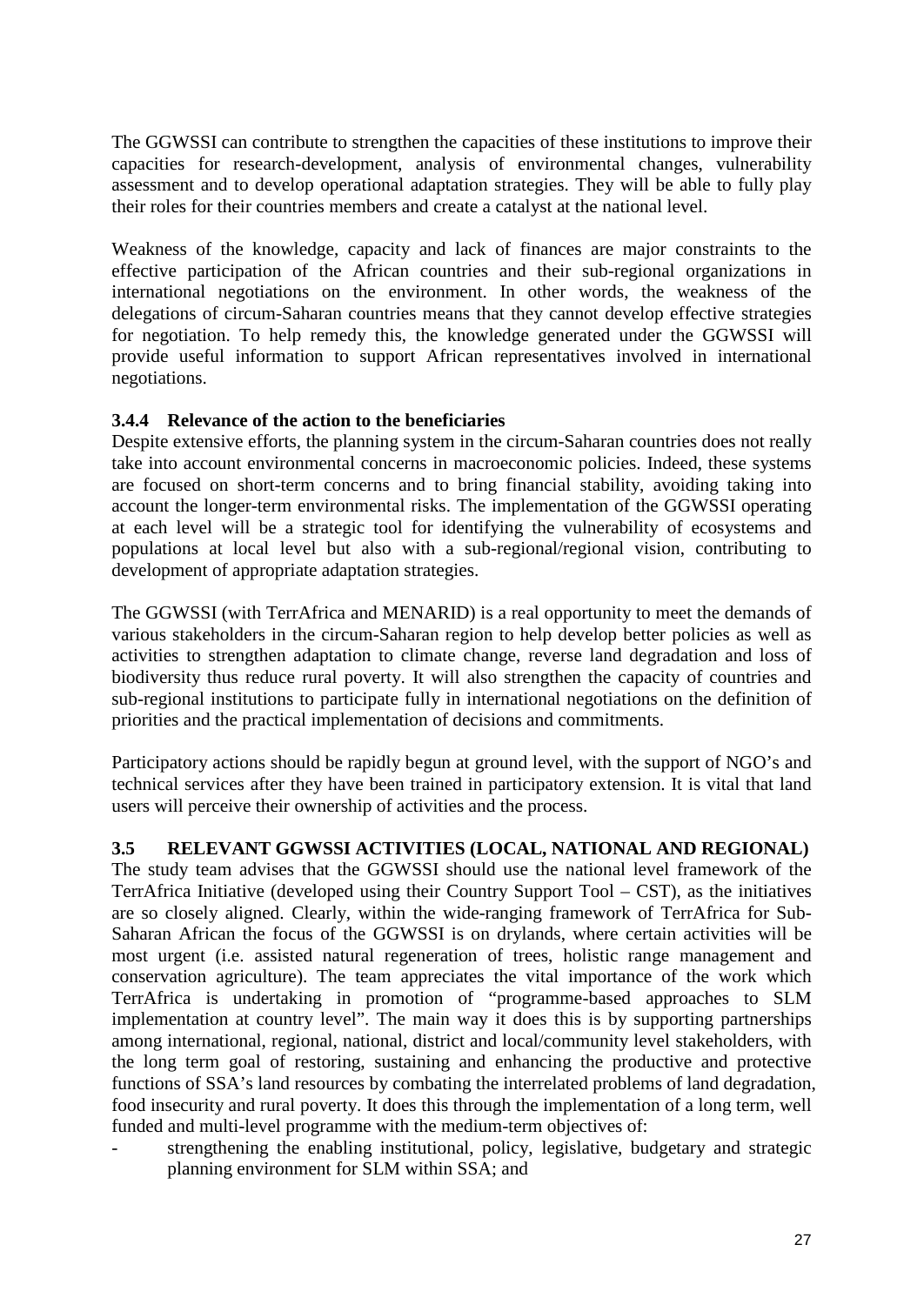mainstreaming SLM within country-driven programmes, so as to remove the barriers and bottlenecks to financing, and scaling-up on the ground, successful SLM technologies and approaches." (FAO, 2007)

The study team recommend that in countries where TerrAfrica is already being implemented, the GGWSSI compliments the international / national level activities with decentralized and ground level activities.

Where TerrAfrica has not worked in a country, the GGWSSI should work at both national level (learning from the successful experiences of TerrAfrica and using the CST, see FAO, 2008) and also at local level.

## <span id="page-40-0"></span>**3.5.1 Policy and Legal Issues**

GGWSSI constitutes the main tool complimenting TerrAfrica to implement continental / regional strategic framework (NEPAD/CAADP, NEPAD Environmental Action Plan) in which EC is already involved. The GGWSSI, as a regional integrative initiative, should help to catalyse the EC and EC Member States financial support in arid lands and desert margins, which is critical for long term sustainability, peace and security (the alternative, would be that environmental migrants would be forced to abandon the degrading lands) and move north, towards Europe.

## <span id="page-40-1"></span>**3.5.2 Land Tenure**

The initiative should work with the TerrAfrica, the DDC, and others in:

- "Protecting the rights of land under customary tenure;
- Increasing land title registration and linking it to land use planning;
- Promotion of women's land rights in land registration and customary land tenure systems;
- Promotion of land markets and security of tenure;
- Policy objective: create safety nets to facilitate SLM and assist those negatively affected by land markets" (FAO, 2007).

A particular focus for the GGWSSI should be ensuring the rights of mobile pastoralists, who have seen encroachment on their lands with the expansion of settled agriculture, in places leading to conflicts.

## <span id="page-40-2"></span>**3.5.3 Communication Strategies**

The study team is particularly concerned that many initiatives are gathering "knowledge bases" and databases of information on SLM – but that these remain in reports held in offices, on CDs and the internet, thus inaccessible to rural land users – the potential beneficiaries of this knowledge. The GGWSSI should champion ensuring that this information is made available (in a range of forms and languages) to all potential beneficiaries, increasing their ecological awareness, irrespective of their language, level of literacy and access to computers.

Particularly:

Raising awareness of climate change, options for SLM, the importance of local wild and agro-biodiversity, issues of relevant laws and policies (e.g. on land tenure) with all groups of local people (project beneficiaries) – including young, old, men and women farmers, agropastoralists and especially nomadic / transhumance pastoralists – to enable them to better understand the nature of the issues and options to respond.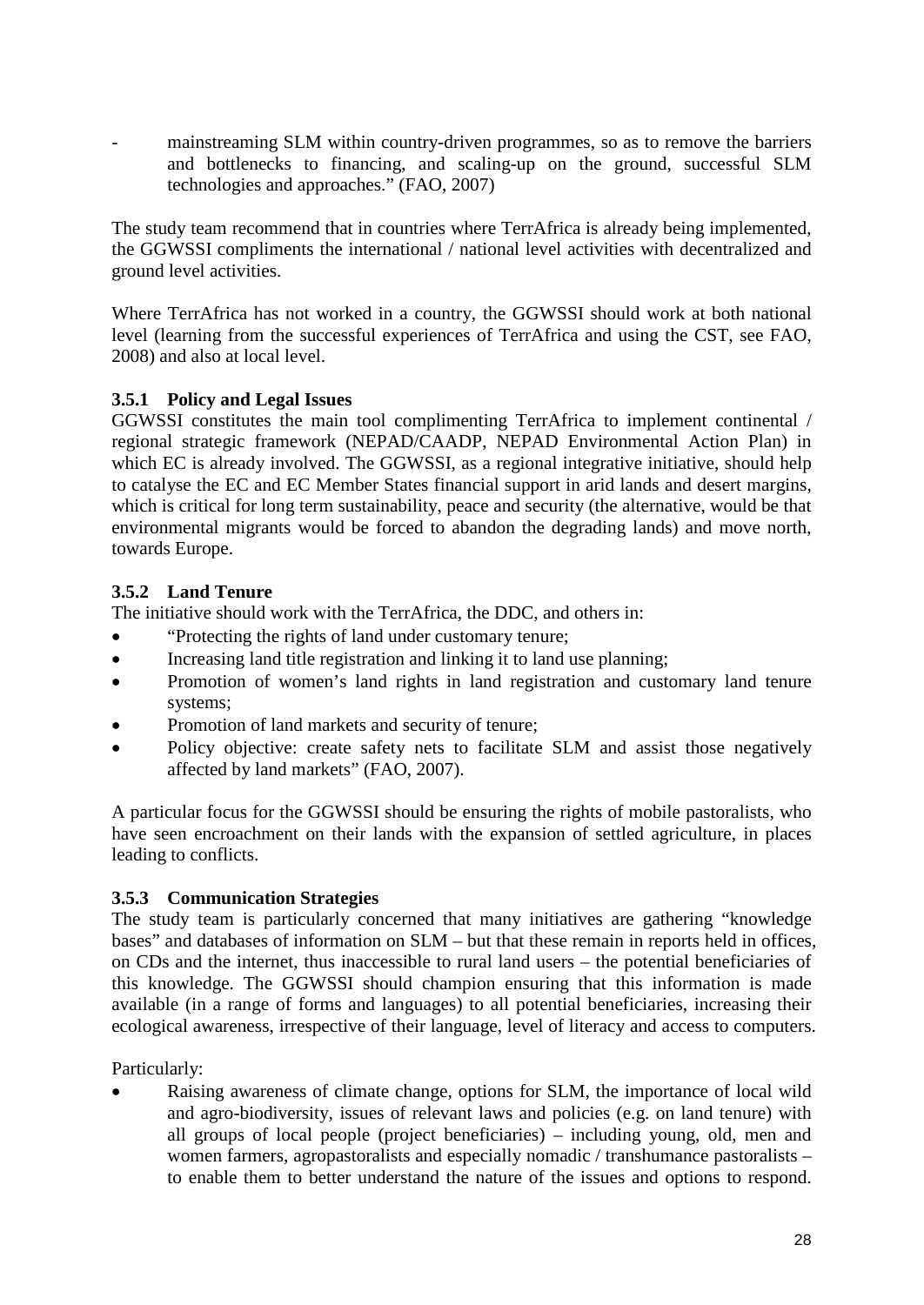[*inter alia* schools (e.g. develop a GGWSSI non pc-based version of [www.scienceacross.org](http://www.scienceacross.org/) or materials for after school clubs), adult education, rural radios, newspapers, tv, word of mouth, posters.]

- Valorising local / traditional knowledge.
- Sharing knowledge and evidence of good practices / bright spots;
	- using the enormous volumes of relevant information on SLM currently available on the internet (*inter alia* TerrAfrica knowledge base and WOCAT) to develop materials for dissemination to all age groups in communities [as appropriate in each country / region] via schools (e.g. SLM in school curricula or after school clubs), adult education, newspapers, radio (e.g. rural radio in Niger), tv, drama, eco-buses –depending on local situations (literacy levels etc.);
	- produce information in formats designed to inform policy / decision makers (local / district / national / international);
- Developing advisory services (technical, financial, market, business) for farmers, agropastoralists, pastoralists and small rural businesses, based on partnerships between decentralized government, the private sector and civil society.
- Networking of scientists working on GGWSSI (universities, national and international research institutions), particularly involving young scientists.
- Dissemination of scientific and technical information more widely in Africa and elsewhere (e.g. databases of important information on indigenous trees / natural vegetation held by ICRAF).

## <span id="page-41-0"></span>**3.5.4 Operational / Local Level Activities**

- Work by extensionists, the private sector and NGOs with rural communities using participatory approaches to analyse the needs of rural communities.
- Encouraging local communities to work on participatory development / SLM planning, integrating scientific knowledge with local knowledge, experience and farmer innovation.
- Support for up-scaling of locally-appropriate SLM practices using, for example, the approaches developed by FAO and ILRI of farmer field schools / demonstration "plots" / study visits etc. for conservation / low tillage agriculture, rangeland management / livestock keeping, including agroforestry and silvopastoralism (see Annex 21 and www.wocat.net).
- Development of agri-businesses and agro-processing (*inter alia* tools and equipment making, processing of surplus crops for marketing).
- Catalysing receipt of incentives, including payments for environmental services (PES) and other non-financial rewards.
- Ensuring availability of micro credit to support land users' investment in SLM.

# <span id="page-41-1"></span>**3.5.5 Valorising SLM**

The actions of the GGWSSI will help land users to adapt their land management practices to increase their resilience to the impacts of climate change.

In addition, the GGWSSI should create and alliance of dryland nations to lobby at the highest levels to ensure that these people who are most affected by climate change yet contributed least can receive some of the benefits of the growing carbon market.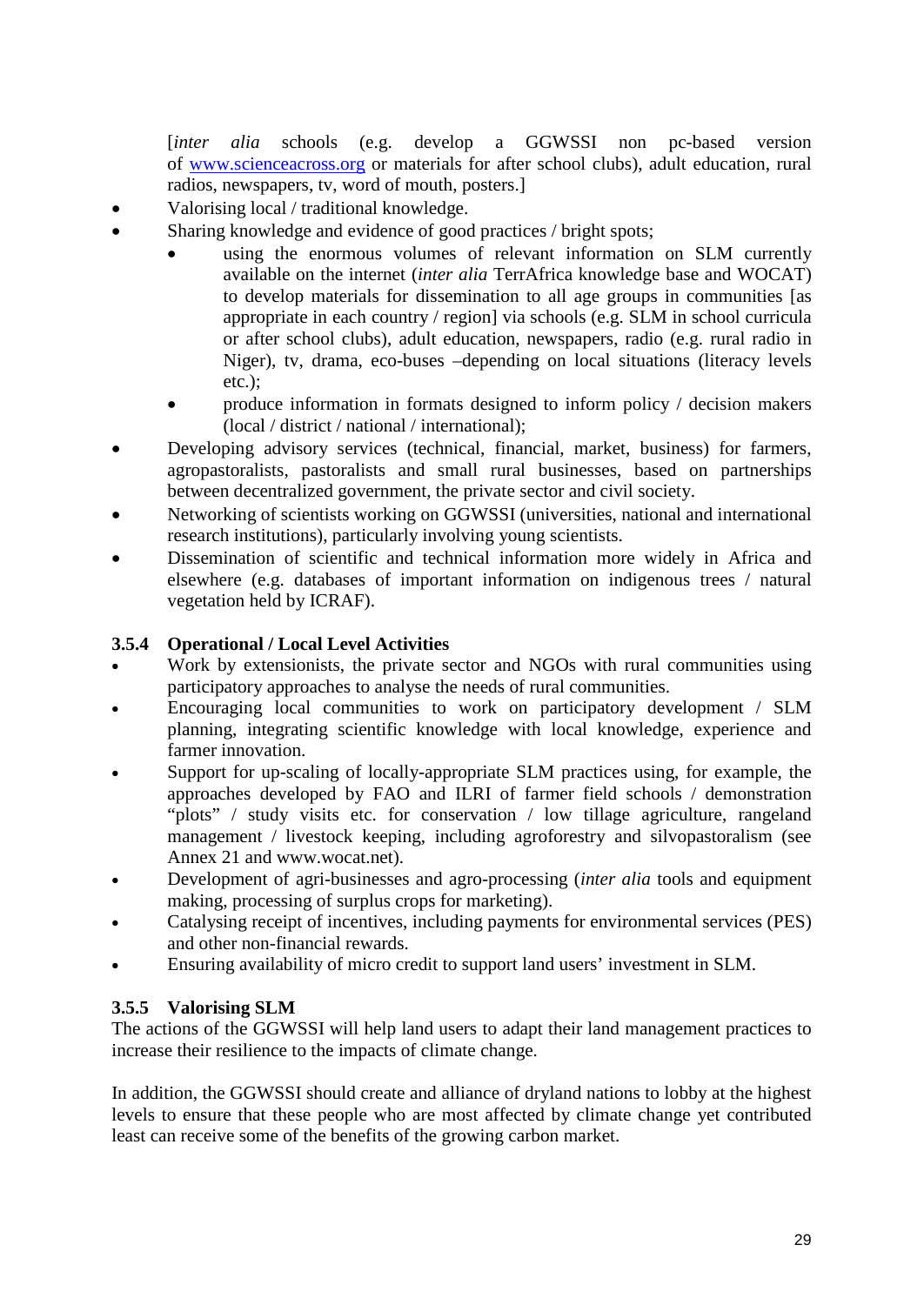There is a great potential for carbon sequestration in drylands because pasture is the largest anthropogenic land use and because substantial historic carbon losses mean that dryland soils are now far from saturation. Indeed, the IPCC (2007b) identified grassland management as having the second greatest potential for mitigating greenhouse gas emissions while providing an important mitigation effect for the investment dollars. Preventing degradation and rehabilitation of degraded drylands meets the requirements as low cost means to mitigation while adding significant benefits for productivity and pastoralists livelihoods (adaptation). This appears not to be widely know, but the GGWSSI could help (with UNDP, FAO and others) to raise this subject in order that this becomes eligible for Payments for Environmental Services (PES) (see later section on financing).

## <span id="page-42-0"></span>**3.5.6 Harmonising across Borders**

Harmonisation of policies and laws across borders is a vital but very long-term goal. This is not considered a high priority for the GGWSSI, as most of the issues are national level. However, the exception is all the issues relating to mobile pastoralists. The initiative should particularly work with the river basin authorities, which have already developed structures for inter-governmental activities.

#### <span id="page-42-1"></span>**3.5.7 Links with existing associated activities**

A major cause of the reduction in tree cover and resulting degradation of land in the circum-Sahara has been and continues to be harvesting for fuelwood and charcoal. Many of the proposed actions of the GGWSSI aim to increase woody vegetation cover across the countries involved in the initiative (assisted natural regeneration, agroforestry, silvopastoralism). However, these will be in vain unless a significant reduction can be achieved in the local / national dependence on wood / charcoal in most of the countries, towards alternative fuels; via fuel efficient stoves (which can reduce wood use by 80%) towards solar power (solar cookers or electricity generated using photo-voltaic power), biogas (from manure) or electricity from generators fueled by biodiesel from local crops (see Annex 5). [The team found in Niger coal from Nigeria is being imported as an alternative to wood-fuel ….. which clearly is at odds with global efforts to reduce reliance on fossil fuels.]

The GGWSSI should collaborate with any existing projects – and where they do not exist, prioritise this.

#### <span id="page-42-2"></span>**3.6 MONITORING AND EVALUATION**

The subject of how the activities of the GGWSSI will be monitored and evaluated is absent from the various documents produced so-far, although the AU and CEN-SAD (2009) document does include mention that a system will be devised.

Again, this is an area where the GGWSSI can build on existing experience and systems, avoiding the time-consuming and costly process of developing yet another M & E system.

Monitoring will be required at different scales, including initiative-wide, national and local levels.

#### <span id="page-42-3"></span>**3.6.1 Regional Level**

The African Monitoring of the Environment for Sustainable Development (AMESD) programme, which has been designed to address the need for improved environmental monitoring towards sustainable management of natural resources, seems the most appropriate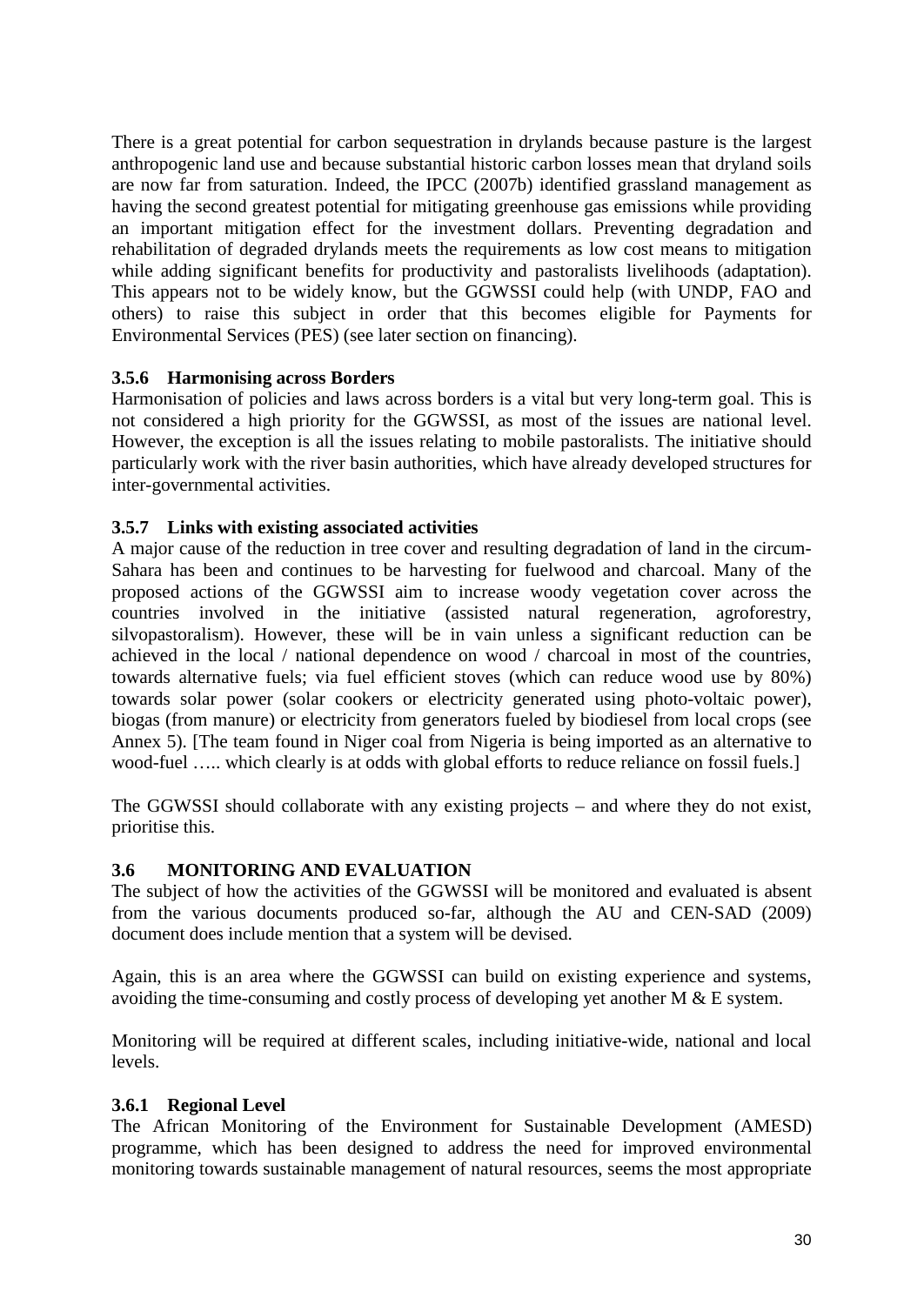organisation with which the initiative should develop a monitoring system. AMESD is to respond to "request from the RECs to assist with coherent regional monitoring of the environment to help inform regional environmental policies and enable regional harmonisation of national policies and practices in environmental monitoring and management" (AMESD, undated).

## <span id="page-43-0"></span>**3.6.2 National Level**

Numerous achievements of existing monitoring and evaluation systems will be valuable for the implementation of GGWSSI including:

- AMESD
- The National environmental monitoring mechanism based on local observatories (such as ROSELT Niger) that can provide support to monitor ecological and socioeconomic evolution trends allowing analysing the impacts of SLM activities implemented by GGWSSI
- The current LADA project is developing national level monitoring and evaluation.

## <span id="page-43-1"></span>**3.6.3 Local Level**

The current LADA project is developing local level monitoring and evaluation (Annex 12).

Community level monitoring and evaluation is increasingly included in local level interventions and the study team advise that it should be considered vital for GGWSSI initiatives as it reinforces local ownership of village / community level activities. There are many good examples of approached using PRAs etc – for example that developed by the Northern Rangeland Trust in Kenya [\(http://www.nrt-kenya.org/\)](http://www.nrt-kenya.org/), to:

- Evaluate activities and assess their impacts;
- Provide feedback to guide the future activities.

Characteristics of the monitoring programme are:

- Multidisciplinary combining quantitative ecological monitoring and qualitative participatory monitoring;
- Community-led the community decides what species and events are a priority to monitor;
- Community-managed data collection and initial analysis is undertaken locally;
- Technical support detailed analysis of data will be conducted by technicians from the Northern Rangelands Trust and results provided to project staff and community managers;
- Landscape level monitoring to complement monitoring at higher level.

Thus the GGWSSI will contribute to monitoring the progress made by the countries to promote sustainable land management, adapt to climate change and conserve/restore biodiversity.

The results obtained by the SLM activities undertaken under the umbrella of the GGWSSI should be included in reports to the different Conference of the Parties (COP) for each MEA, also the trends and progress in the implementation of NAP/CD, SRAP, NAPA and NBSAP.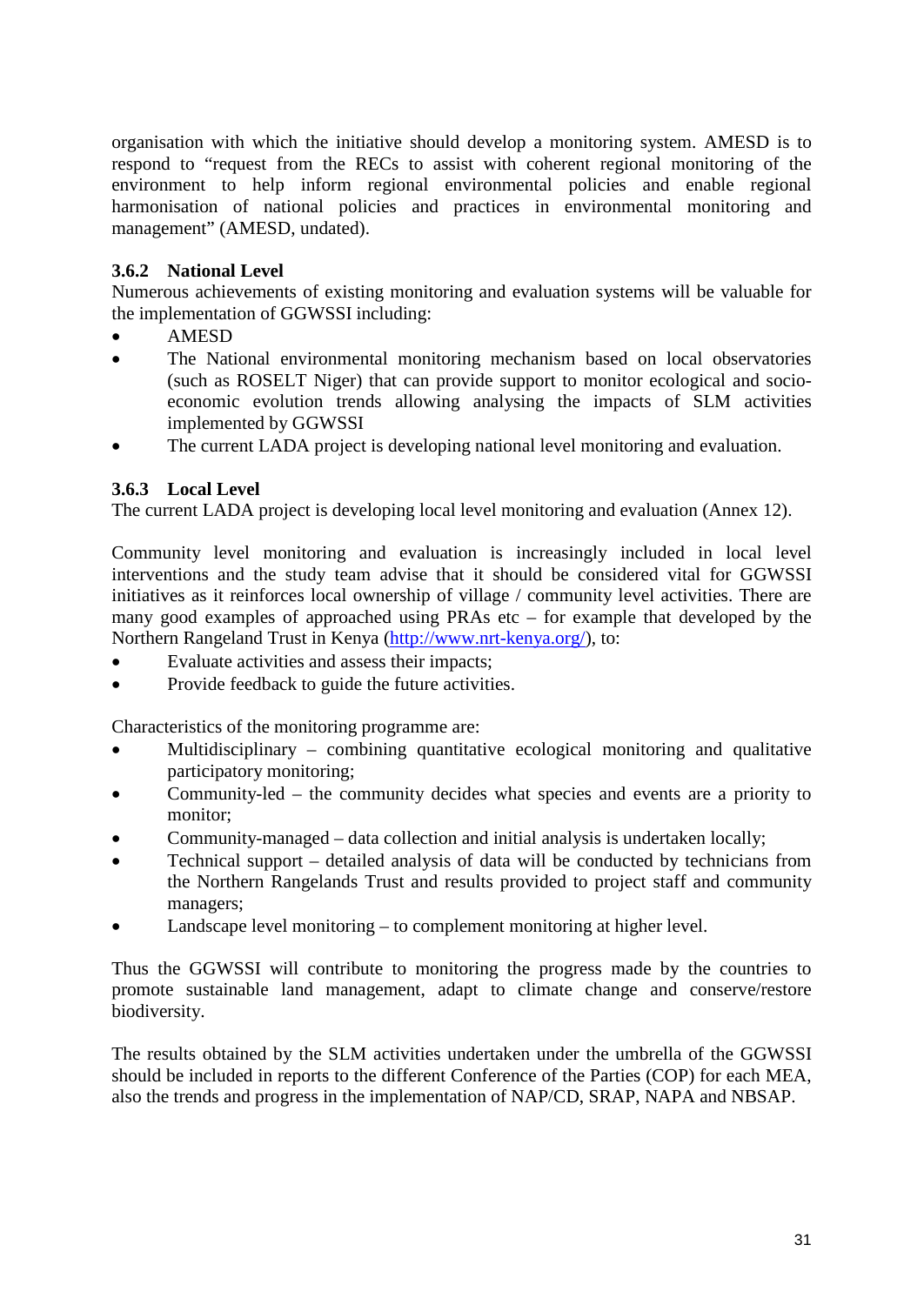## <span id="page-44-0"></span>**4. FINANCING THE GGWSSI**

Priority Action 2 of the Africa-EU Partnership on Climate Change includes the "Great Green Wall for the Sahara (and Sahel) Initiative" and is outlined in the document produced on the Africa-European Union Strategic Partnership in 2008 (EC, 2008 and Annex 1). The text lists, under the heading finance for the GGWSSI, the following:

- Appropriate financing sources in accordance with their respective scope and their relevance to the objectives and activities concerned, their specificity and eligibility criteria, such as the  $10<sup>th</sup>$  EDF, ENPI, DCI and appropriate thematic programmes on the Environment and Natural Resources;
- Bilateral contributions from EU Member States and African states;
- Private sector, African Development Bank;
- Member States of AU and RECs.

The GGWSSI is by definition a long term initiative – the benefits of many SLM activities in drylands take decades to reach their full beneficial impacts (e.g. providing environmental conditions remain similar, the SOC content is likely to reach its maximum 5 to 20 years after adoption of beneficial SLM practices (Lal, 2004)). Consequently, it is vital that the funding system developed is both assured for the *long term* and *not dependent on a single institution*. The following analysis reviews some of the possible funding sources within the  $EU -$  and also more widely, to ensure long term continuity of support for the GGWSSI.

Annex 1 in the Background Note on the GGWSSI (2008) outlines two phases for the initiative:

Phase 1: Initial phase (2 years) - to prepare the appropriate environment for the implementation of the Great Green Wall Program.

Phase 2: Implementation - "The implementation phase should be spread over a longer period of sub-phases of ten years with provision for mid-term and end of phase reviews of progress on implementation. Every succeeding phase could build on the outcome of the review and develop activities for the next ten years. Overall the completion of the Program could be targeted for 30 years assuming that simultaneous actions would be possible in all countries within the belt. The activities of the phase would include (on-going) research. The activities for this phase will be implemented principally by the countries concerned."

However, it is clear that the AUC and GGWSSI counties are anxious to begin activities in Phase 1. *"This ambitious program of the Green Wall needs to be implemented as soon as possible. It would request significant investment of financial and human resources and political commitment of the States concerned and is bound to several decades* "(AUC/CEN-SAD, 2009). Furthermore, the sooner activities begin on the ground, the better, from the point of view of poverty reduction and adaptation to climate change. Indeed the study team was asked to identify pilot countries where the national and also local level activities should begin.

The study team suggests that the initiative may begin in pilot / lead countries (see Annex 24) – but that in parallel with "setting up the institutional arrangement for implementation", at least awareness raising activities should begin in as many of the countries as possible.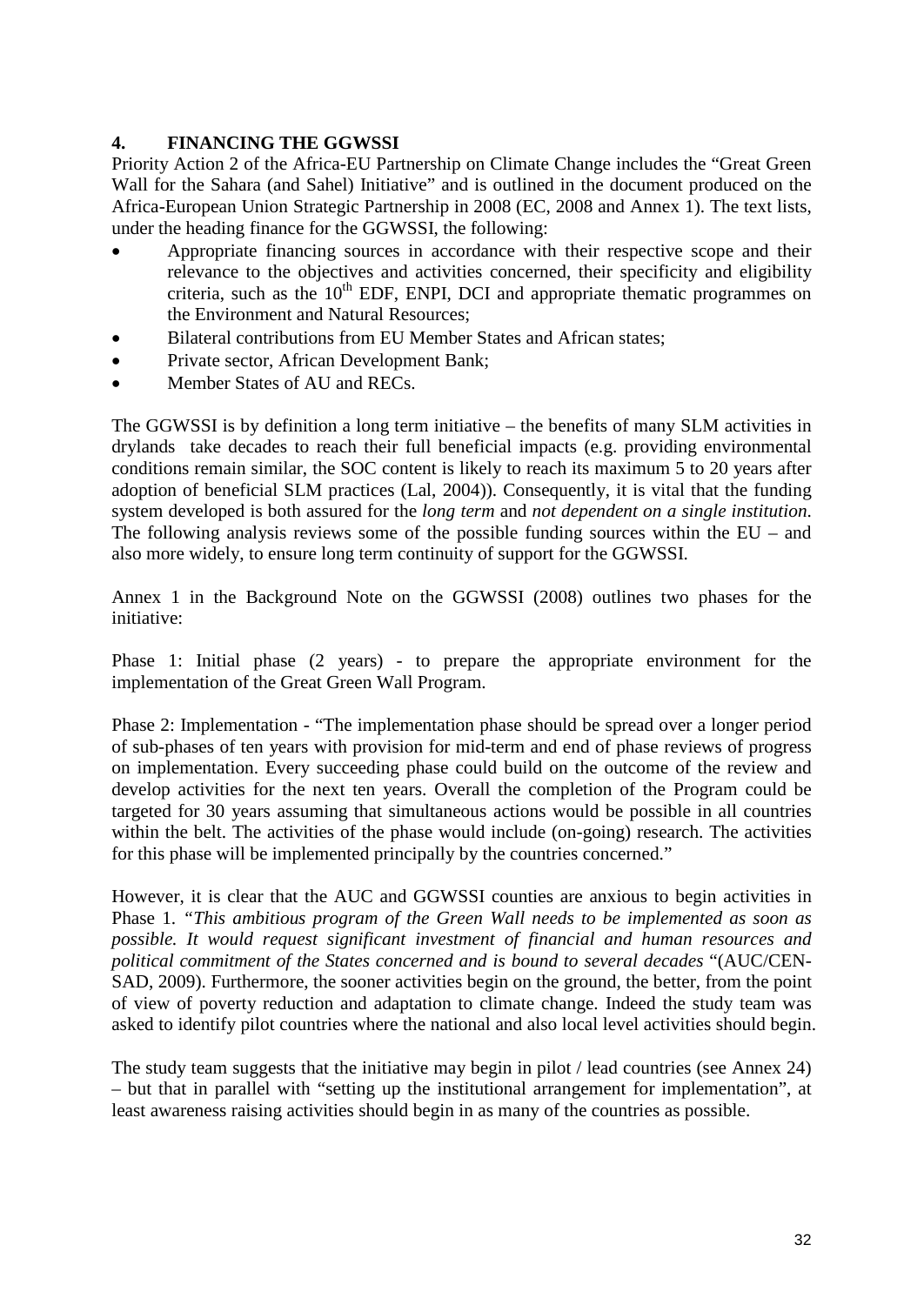## <span id="page-45-0"></span>**4.1 REVIEW OF POTENTIAL SOURCES OF FUNDING**

## <span id="page-45-1"></span>**4.1.1 European Commission**

Under the current financing mechanisms of the EC, funding for the GGWSSI could be extremely complex and disjointed. The core issue for financing of the GGWSSI is that it potentially involves over 15 countries to the north and south of the Sahara, thus eligible for funds from different "Directions" (ENPI and EDF respectively). One immediate issue this raises is that under current rules, the EC may not be able to provide funding for example to CEN-SAD, which is the AUC's preferred coordinating institution.

[EDF = European Development Fund for ACP countries only, ENPI = European Neighbourhood Partnership Instrument for Mediterranean countries]

However, many EC funding mechanisms could support activities of the GGWSSI (see Annex 22.

The study team advises that the EC should consider contributing funding towards the implementation of the GGWSSI at two levels:

- support the regional level;
- support the national level.

At the regional level, the study team advises that the EC should directly fund the AUC in order to implement the coordination unit in the Rural Development Department of CEN-SAD for the initial phase (2009 - 2010). In addition, the EC or MSs should provide technical assistance for capacity building to help the coordination unit to:

- develop and implement the activities at the regional level;
- ensure activities are being implemented at national levels.

At the national level, the GGWSSI must be integrated in the CSIF – SLM of each country and the EC and / or MSs could contribute (where possible through budget support) to reinforce on-going and new SLM activities which will be labelled "GGWSSI". GGWSSI SLM activities should begin in the proposed pilot countries as they already have sound frameworks (TerrAfrica, CSIF-SLM, success stories, acceptance of the inter-sectoral approach, donor platform…). Simultaneously, awareness raising, training and education in SLM should start in all the other countries.

Even if the actual support is planned for initial phase  $(2009 - 2010)$ , it is important that a longer-term financial mechanism, with much greater resources, is planned to achieve the restoration of degraded land and provide benefits to local communities over the medium to long term.

The support for the initial phase can be part of the regular EC and MSs funds to support long term investment with different phases that will be built through a coalition (donor platform for the GGWSSI) in which EC and EU MS can play a key role the first five years:

- during Phase I (2009-2010), the support could contribute to fund
	- the regional level:
		- the EC can contribute to funding the AUC CEN-SAD / GGWSSI coordination unit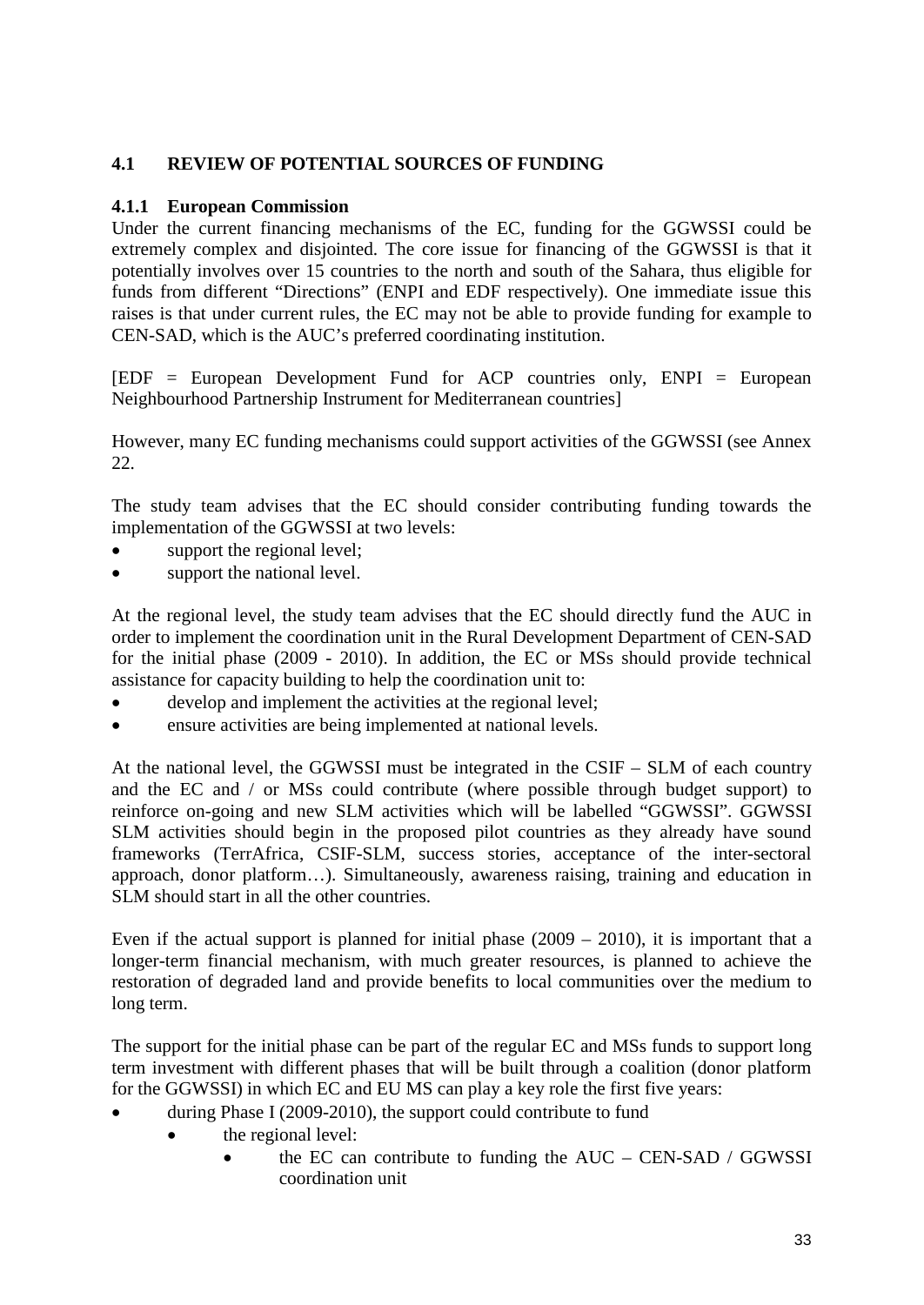- the MS can provide technical assistance for capacity building
- the national level to develop SLM activities, ensuring funds and other benefits reach local levels. Also continue and increase support for SLM via NGOs.
- during Phase II (to 2020), the AUC / AU MSs should demonstrate their commitment to the initiative by funding the regional coordination unit. The EC may support the regional level through providing one or more technical assistant, but should focus support to the national level:
	- at national level, the EC and MSs should identify and include SLM activities in the country strategy framework (where possible to be included in the revised version of the ECD / country strategy that will be prepared by the end of 2009), ensuring funds and other benefits reach local levels. Also continue and increase support for SLM via NGOs.
	- at national level, the EU MSs should reinforce their bilateral cooperation with SLM activities, complementing their diverse activities which support rural development.

Whatever the final duration of the EC / MSs funding mechanism, it is necessary to plan the progressive disengagement of the EC and MSs. This will facilitate the full ownership of the initiative by African regional, sub-regional and national institutions. The countries are already willing to contribute to the financing of the initiative – and as the benefits bear fruit, it is hoped countries will be willing to provide additional support for national activities and the AUC should assume responsibility for funding the coordination unit. The initiative should also benefit from:

• progressive development of alternative sources of funding for AU MSs, e.g. through carbon finance;

and

• increased appreciation of the benefits (financial, food security and environmental) of SLM among land users.

# <span id="page-46-0"></span>**4.1.2 EU Member States**

Different Member States have different areas of interest relating to the overall initiative. Clearly bearing in mind Lisbon commitment, it is imperative that MSs should contribute. Ideally this should be coordinated, but funds should not be channeled through  $CEN-SAD - a$ mechanism should be designed to minimise complexities of multiple accounting and reporting requirements.

The implementation of GGWSSI will be really efficient if it is integrated into national Strategic Investment Frameworks, particularly those developed within the TerrAfrica regional initiative, and used by the donors to ensure complementarity between financing. Great efforts are being made in the countries to create donor platform, with notable successes in Mali, Niger and Ethiopia.

<span id="page-46-1"></span>Member States could notably contribute in ways which are not possible for the EC, for example providing long term staff on secondment to support capacity building in the RECs. MSs could also contribute to the GGWSSI through technology transfer, for example of solar and other renewable energy technologies, to reduce pressure on woody resources of the circum-Sahara.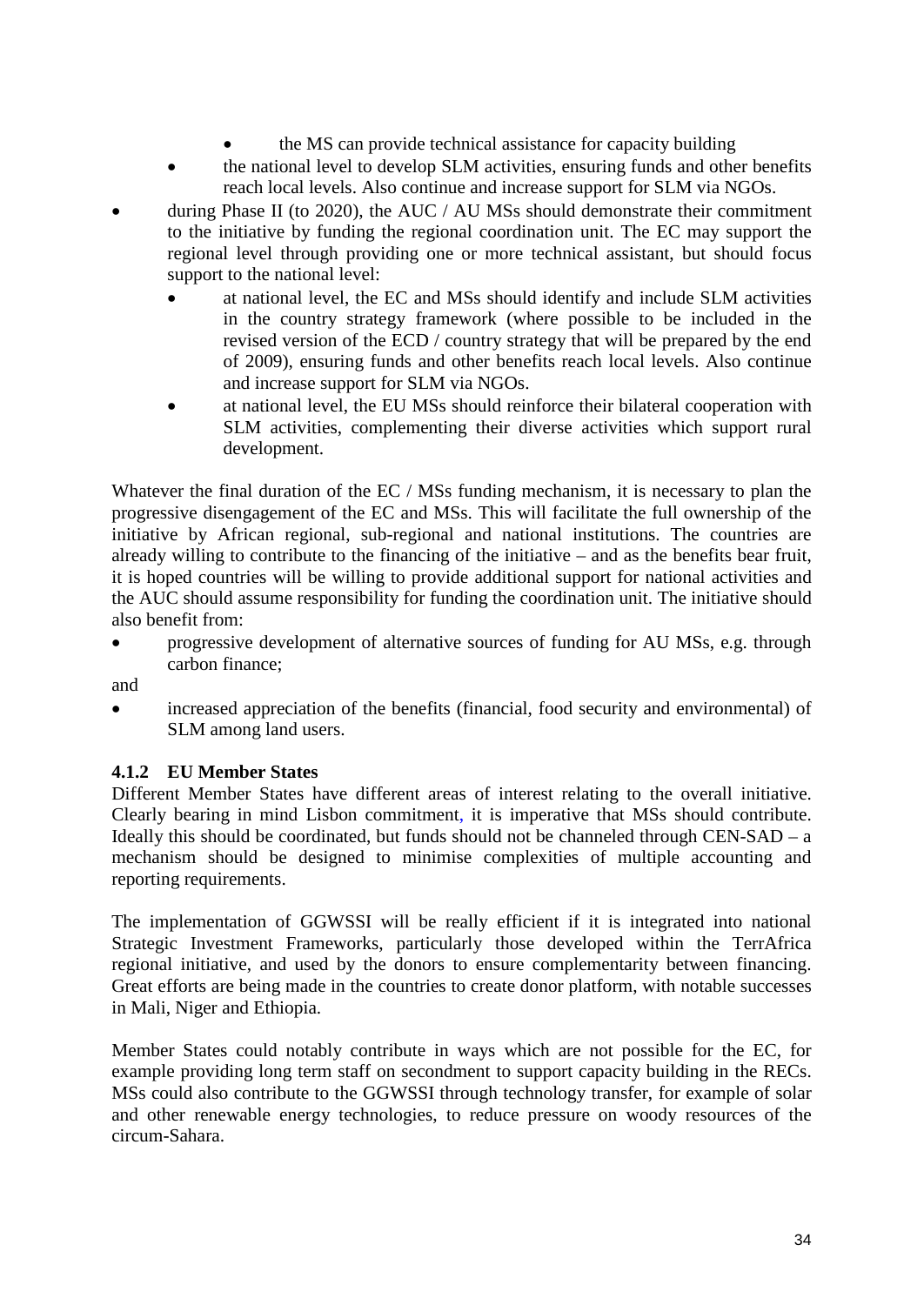|                                                                                                | <b>European Union</b><br><b>Commission</b>                                                                                                                               | <b>EU Member States</b>                                                                                                                                                            |  |  |  |
|------------------------------------------------------------------------------------------------|--------------------------------------------------------------------------------------------------------------------------------------------------------------------------|------------------------------------------------------------------------------------------------------------------------------------------------------------------------------------|--|--|--|
| Phase I $(2009 - 2010)$                                                                        |                                                                                                                                                                          |                                                                                                                                                                                    |  |  |  |
| level<br>Regional<br>$\ddot{\cdot}$<br>implementation<br>of<br>the<br>GGWSSI coordination unit | AU<br>support / technical Technical assistant<br>assistant                                                                                                               |                                                                                                                                                                                    |  |  |  |
| level<br>National<br>implementation of GGWSSI<br>in the countries                              | Provide<br>funding<br>where<br>possible<br>through Budget<br>support ensuring the majority<br>reaches local levels and first<br>beneficiaries<br>(poor<br>land<br>users) | Provide<br>funding<br>where<br>through<br>possible<br><b>Budget</b><br>support ensuring the majority<br>reaches local levels and first<br>beneficiaries (poor<br>land<br>users)    |  |  |  |
|                                                                                                | Continue<br>and<br>increase<br>support for SLM via NGOs                                                                                                                  | Continue<br>and<br>increase<br>support for SLM via NGOs                                                                                                                            |  |  |  |
| Phase II A $(2010 - 2013)$                                                                     |                                                                                                                                                                          |                                                                                                                                                                                    |  |  |  |
| Regional level                                                                                 | No more funding / technical<br>assistant                                                                                                                                 | Technical assistant                                                                                                                                                                |  |  |  |
| National level                                                                                 | Provide<br>funding<br>where<br>possible<br>through Budget<br>support ensuring the majority<br>reaches local levels and first<br>land<br>beneficiaries<br>(poor<br>users) | Provide<br>funding<br>where<br>possible<br>through<br><b>Budget</b><br>support ensuring the majority<br>reaches local levels and first<br>beneficiaries (poor<br>land<br>users)    |  |  |  |
|                                                                                                | Continue<br>(and<br>increase)<br>support for SLM via NGOs                                                                                                                | Continue<br>and<br>increase<br>support for SLM via NGOs                                                                                                                            |  |  |  |
| Phase II B $(2014 - 2020)$                                                                     |                                                                                                                                                                          |                                                                                                                                                                                    |  |  |  |
| National level                                                                                 | Provide<br>funding<br>where<br>possible<br>through Budget<br>support ensuring the majority<br>reaches local levels and first<br>beneficiaries<br>(poor<br>land<br>users) | Provide<br>funding<br>where<br>possible<br>through<br><b>Budget</b><br>support ensuring the majority<br>reaches local levels and first<br>beneficiaries<br>(poor<br>land<br>users) |  |  |  |
|                                                                                                | Continue support for SLM<br>via NGOs                                                                                                                                     | Continue<br>and<br>increase<br>support for SLM via NGOs                                                                                                                            |  |  |  |

#### **Table 5** Proposed EC and EU MS Funding of the Initiative

## <span id="page-47-0"></span>**4.1.3 African Union**

The AU/CEN-SAD recent document (2009) outlines the following regarding resource mobilisation:

• "In collaboration with the CEN-SAD and NEPAD Secretariats as well as RECs, the AUC will assist trans-boundary and national programmes with resource mobilization. However, this does not make resource mobilization the exclusive purview of these organizations. The national governments will have the principal responsibility for raising financial resources for their respective activities as well as for trans-boundary projects. It is, nevertheless, expected that by presenting this strategic plan to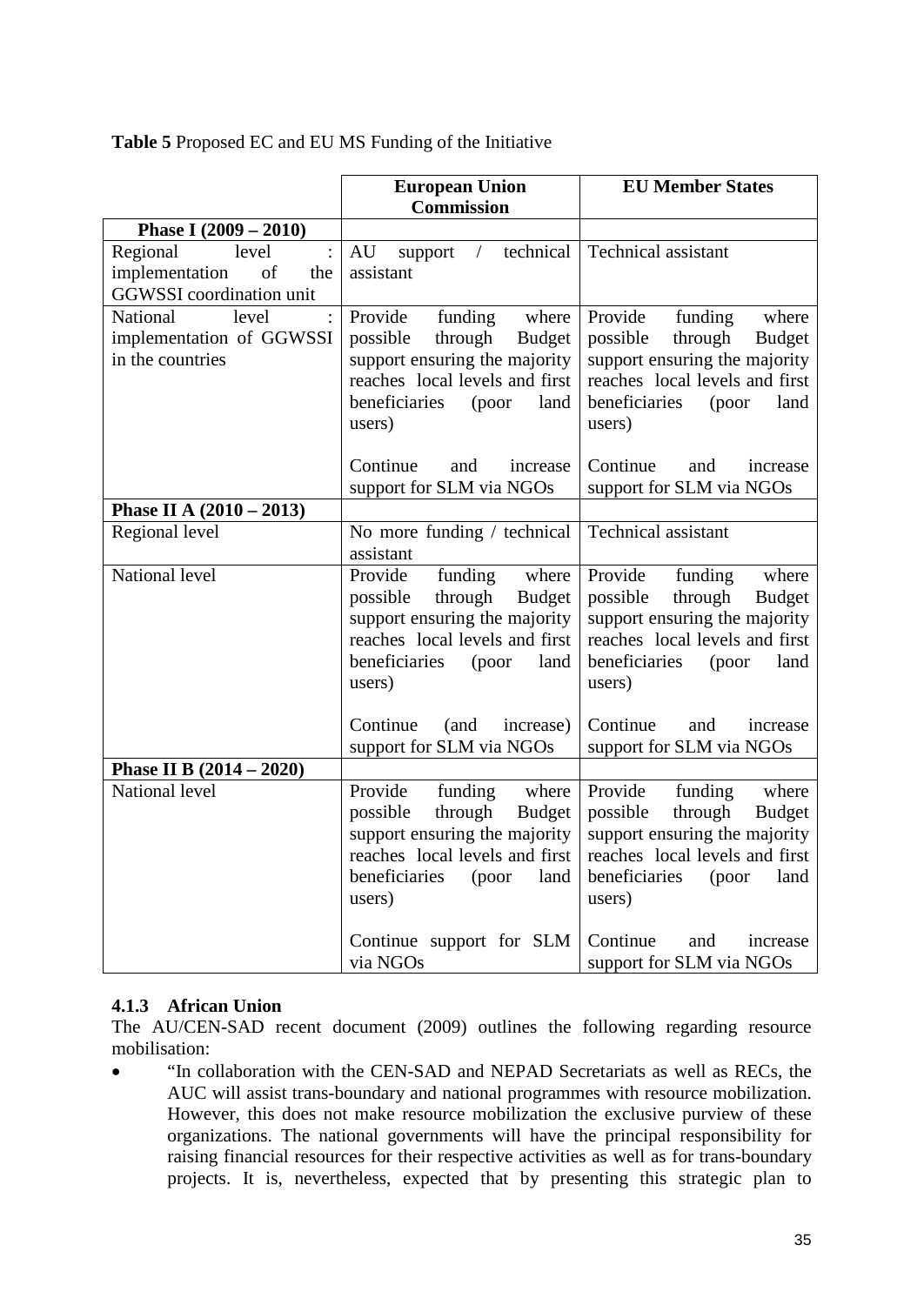development partners, the latter will take it into account, when reviewing and approving funding for their interventions, at all levels. It is also expected that development partners will use this strategic plan in developing calls and requests for proposals."

• Also "participating countries would need to ensure annual budgetary allocations for the implementation of the Initiative, these national resources will need extra budgetary support. Therefore, there would be need for a 'Dedicated Trust Fund', to which each could contribute either voluntarily or by assessed contribution."

If the EU is unable to fund regional level activities (CEN-SAD) (see below), the opportunity exists for the AU to finance the regional level, through the support of CEN-SAD member countries (especially the AU's existing five major funding countries - Algeria, Egypt, Libya, Nigeria and South Africa). This would further demonstrate the strong commitment of the AU (political and financial) towards the GGWSSI as a real programme of the AU, developed by the AU and sustained by the AU.

## <span id="page-48-0"></span>**4.1.4 Dedicated Trust Fund**

The AU/CEN-SAD (2009) implementation Plan states that it requires "a 'Dedicated Trust Fund', to which each (country) could contribute either voluntarily or by assessed contribution. The resources from this Fund, complemented by external development assistance, would ensure the un-interrupted implementation of the programme."

The development of this fund will demonstrate African ownership of the GGWSSI. It is recommended that this trust fund be managed by the AfDB.

## <span id="page-48-1"></span>**4.1.5 African Development Bank**

The African Development Bank (AfDB) could manage the proposed 'Dedicated Trust Fund', using a model similar to that used for the African Water Facility. This is particularly pertinent given the slogan of the UNCCD for the World Day to Combat Desertification (17 June 2009) which is:

*"Conserving land and water = Securing our common future"*

The AfBD has also the possibility to finance feasibility studies and some small projects (up to 1 million US\$) and will undertake studies about the implementation of Soil and Water Management in 2009.

For each country, the AfDB has one strategic programme and it will be necessary to analyse these opportunities of funding for GGWSSI projects if they are related to the strategic objectives.

Another window exists: the *regional public good grant,* which funds regional scale projects (e.g. Lake Chad and the Congo Basin).

## <span id="page-48-2"></span>**4.1.6 Other Development Banks**

CEN-SAD is already in discussions with:

• Banque Islamique de Développement / Islamic Bank of Development (which can fund all countries).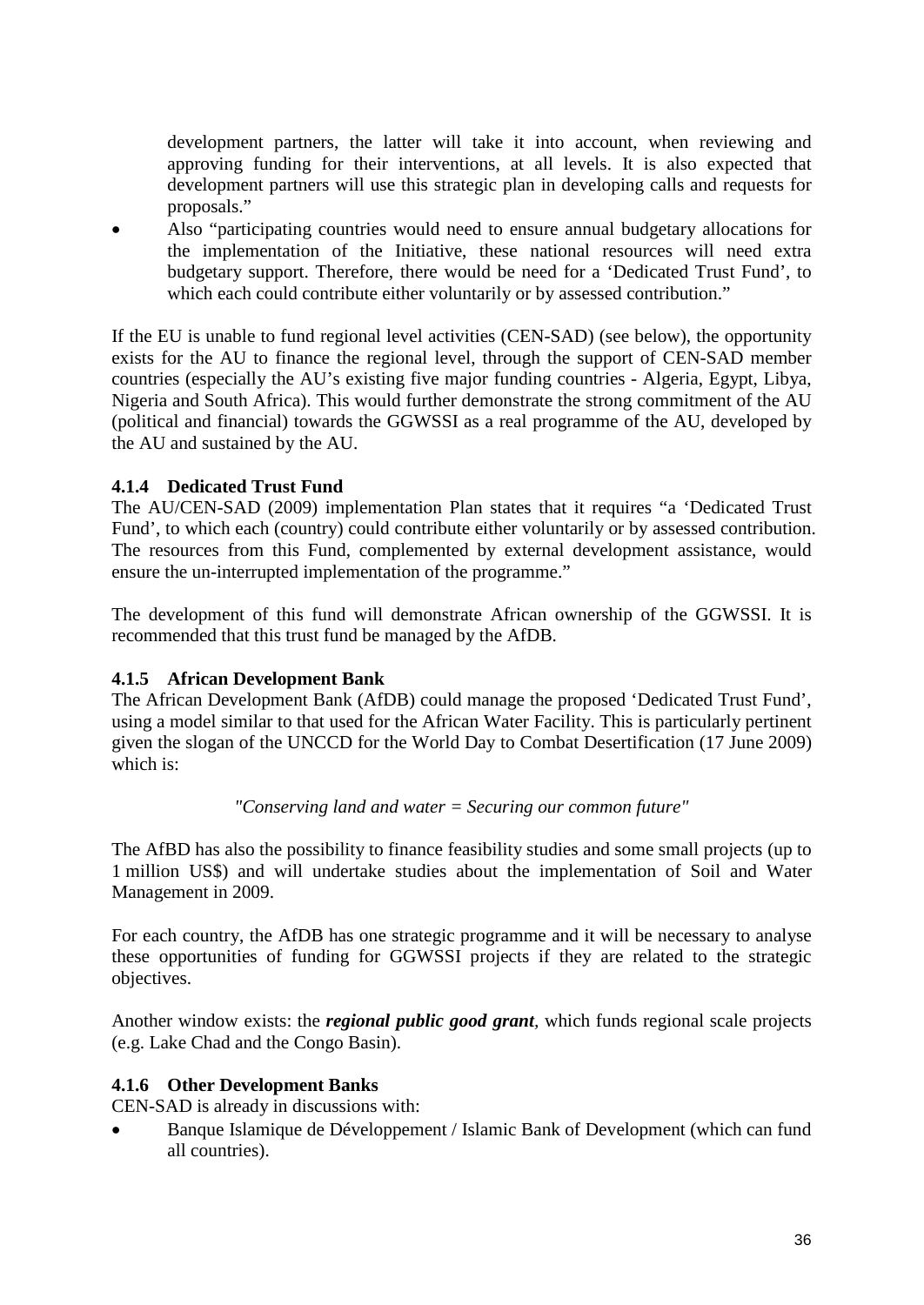- Banque Arabe de Développement Economique et Agricole ; Arab Bank of Economic and Agricultural Development (based in Khartoum) (which does not fund activites in Arab countries) – this has several financial mechanisms and is especially interested in food security.
- The Kuwait Fund.

## <span id="page-49-0"></span>**4.1.7 Private Sector**

The AUC and CEN-SAD coordination unit should explore public-private partnership for resource mobilization, in parallel with the efforts of TerrAfrica, also opportunities for aspects of the initiative to be financed by private donation / sponsorship. This unique African-led initiative and the focus on dryland ecosystems may mobilize sources of private sector funding which would not be available for TerrAfrica.

## <span id="page-49-1"></span>**4.1.8 Other potential sources of funds**

During the study's mission, we found many people in Government and other institutions who believed that the GGWSSI was being or would be financed by the Clean Development Mechanism (CDM) or alternatively by UN- Reducing Emissions from Deforestation and forest Degradation (REDD) Programme. However, under current rules, this is highly unlikely for the following reasons.

**CDM**: The Kyoto Protocol to the United Nations Framework Convention on Climate Change (UNFCCC) was adopted in December 1997 by several industrialized countries and some economies in transition, and the agreement came into force in February 2005. The value of transactions within the Clean Development Mechanism (CDM) of the Kyoto Protocol, which involves carbon trading with developing countries, has more than doubled each year between 2005 and 2007. Despite this expansion, Sub-Saharan Africa (SSA) accounts for only 1.4 percent of all registered CDM projects—only 17 out of 1,186 projects (CDM, 2008). The reasons for this include the complexities of eligibility and monitoring for CDM projects.

**REDD**: The UN-REDD Programme, is collaboration between the FAO, UNDP and UNEP, which was launched recently to ensure that Reducing Emissions from Deforestation and forest Degradation becomes an important component of a future agreement on climate change to be agreed under the UNFCCC in December 2009 in Copenhagen, Denmark. The UNFCCC also recognises that the policy has to be 'carbon double plus' – arresting tropical deforestation, while conserving forest biodiversity and channeling substantial revenues to forest-dependent nations. It is aimed at reducing greenhouse gas emissions from forests and boosting livelihoods in tropical nations has approved \$18 million in support of five pilot countries in Africa, Asia and Latin America.

Unfortunately for ecological reasons the countries of the Sahel are unlikely to be eligible to benefit from REDD, particularly as one of the pilot country selection criteria is "emission avoidance potential". Thus, yet again, the international community has identified global climate as a priority and devised a scheme to transfer money north to south, but the REDD is only likely to benefit countries with extensive rainforest (*inter alia* Papua New Guinea and the Democratic Republic of Congo).

**Carbon sequestration in dryland soils**: Scientists and other experts including at UNCCD, FAO and the UNDP' Dryland Development Centre are working towards the goal of scheme (possibly a widening of the CDM) which recognises the huge potential for low cost carbon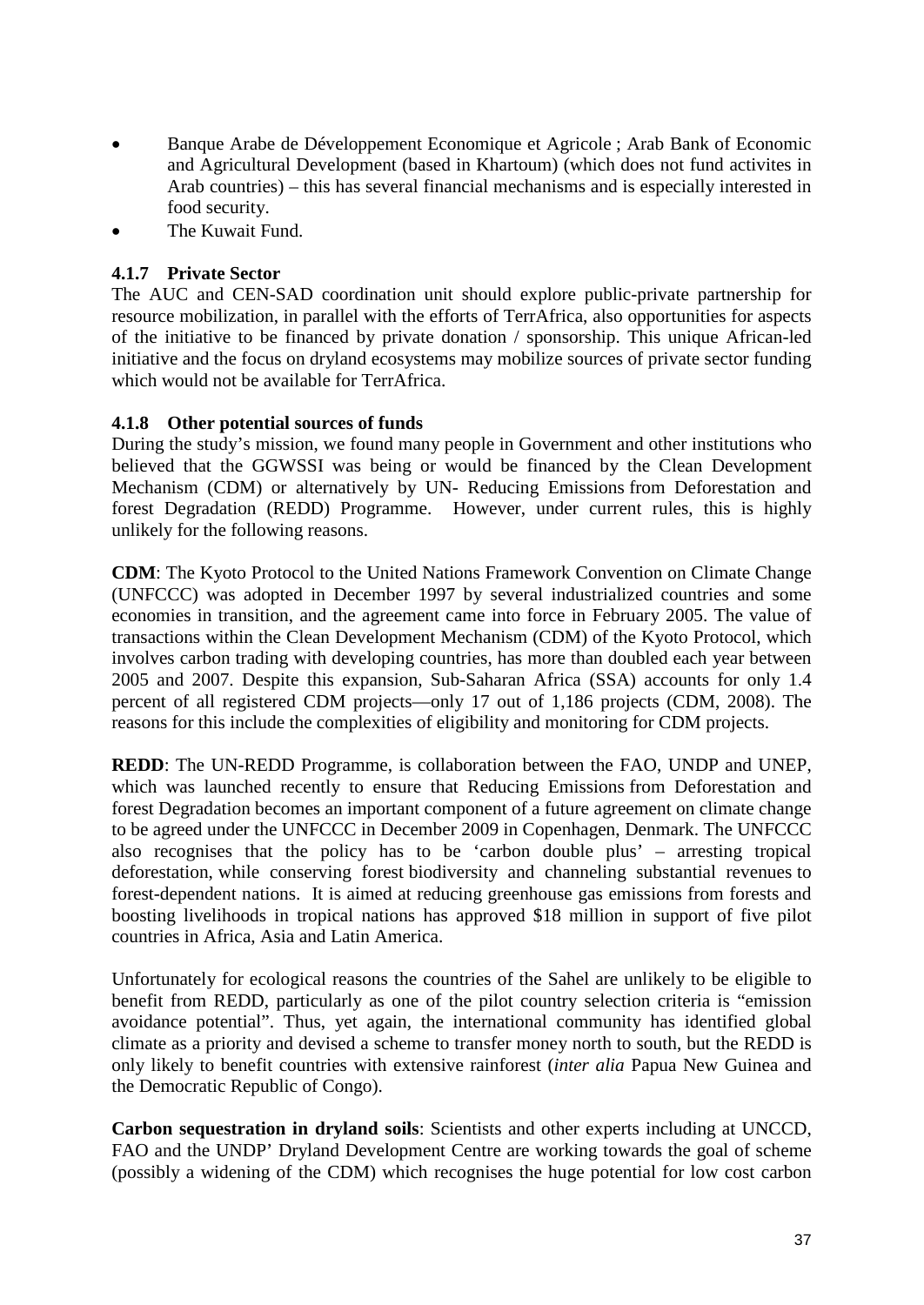storage in drylands (Neely and Bunning, 2008) which could bring enormous economic benefits to the pastoral, agropastoral and rain-fed farmers of the Sahel. Facilitating the participation of the GGWSSI countries in the CDM (and other carbon markets) should be a priority for the initiative as it would encourage the development of innovative ways to sequester carbon and deliver strong local community, environmental, and economic benefits.

## <span id="page-50-0"></span>**4.1.9 Potential sources of funds at local and national levels**

During the consultation's workshop, the participants discussed and proposed various mechanisms to ensure financial support for the activities at the local and national levels taking into account that these should be country-specific.The following were proposed:

For the local level:

- Develop the role of the civil society (organizations) in mobilizing resources;
- Strengthen the role of local communities in SLM;
- Mobilize financial resources from the local development plans and annual budgets of local communities;
- Involve the local-level private sector if possible, *inter alia* by introducing policies that benefit private investment in SLM, especially land tenure;
- Encourage local community involvement in paying for ecosystem services;
- Use revenue from forest management:
- Use revenue from ecotourism;
- Encourage decentralized cooperation;
- Facilitate access to micro-financing;
- Expand micro-financing to include investments in SLM;
- Encourage funding by remittances.

For the national level:

- Encourage national financial institutions to invest in SLM;
- Vote for a national budget for GGWSSI;
- Bring out SLM/GGWSSI as a priority in negotiations with the TFPs (various strategic country support documents, (CSP-NIP, UNDAF, PRSP, CAS…);
- Obtain funding from new sources (CDM, Carbon fund, etc.);
- Promote private sector involvement;
- Establish a GGWSSI fund;
- Create a South-South partnership and investment platform especially for GGWSSI;
- Identify and facilitate access to appropriate U.N. sources and programmes;
- Seek funding from the AU and African sub-regional organizations;
- Use FARA and similar institutions to mobilize financial resources for research related to SLM activities;
- Seek funding from multilateral financial partners (banks, foundations, GEF5, intra-ACP EDF), and other EU instruments.

The development of a South - South Regional Investment Platform was discussed at the study's workshop in Ouagadougou. Discussions particularly highlighted the role of the Global Mechanism in defining and establishing such a platform to support the development of fund mobilization strategies in each country. A study that is currently being made will be analyzed together with the RECs in Tripoli in June 2009, and the results will be reported at a meeting of Ministers of Environment, Water Resources and Agriculture. The study team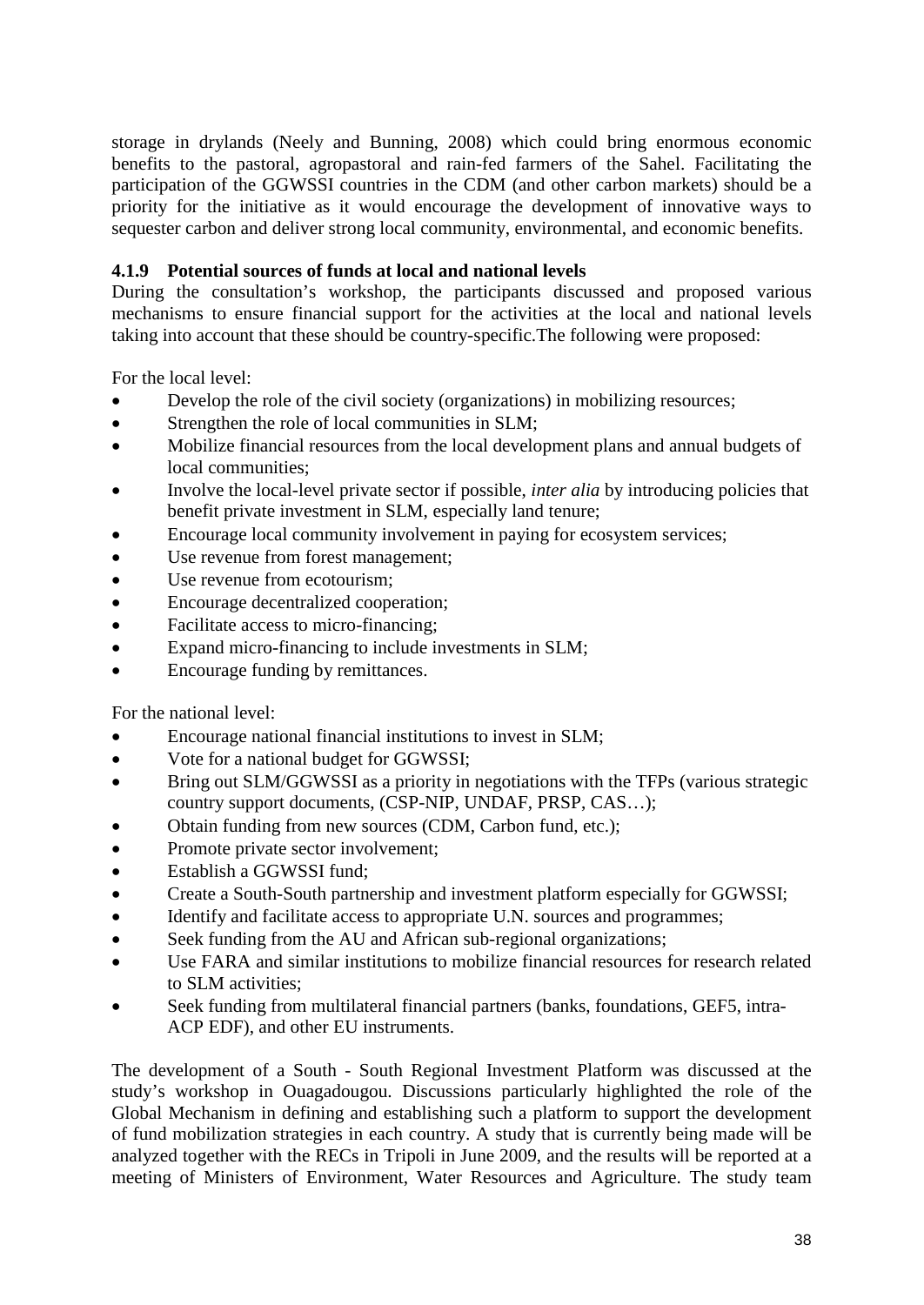advises the EC to be aware of the results of this future step in the African support to the GGWSSI.

Emphasis was also placed on the need to capitalize national donors platforms implementing in the frame of TerrAfrica.

#### <span id="page-51-0"></span>**4.2 THE AU'S PROPOSED BUDGET**

The Implementation Plan for the GGWSSI (AU/CEN-SAD, 2009) outlines the budget required for Phase 1 (lasting 2 years) (Annex 23). "The budget of the present action plan is evaluated as **2,7 millions of US dollars** and needs to be mobilized with the efforts of all concerned countries to enable the launching of the program as it was requested by the State Instances."

The study team thinks that the proposed budget seems realistic, although the precise allocation of funds to different activities needs to be re-worked, for example as it seems unnecessary to develop GGWSSI Focal Points – and development of learning materials should be an immediate priority. Although the initiative is long term, it should start small, building on the successes which are present across the region. The study team recognises the limitations in financial absorption capacity of the countries of the initiative and view the relatively modest budget as the AUC's appreciation of this and the need to be realistic, starting the initiative small but with ambitious longer-term plans.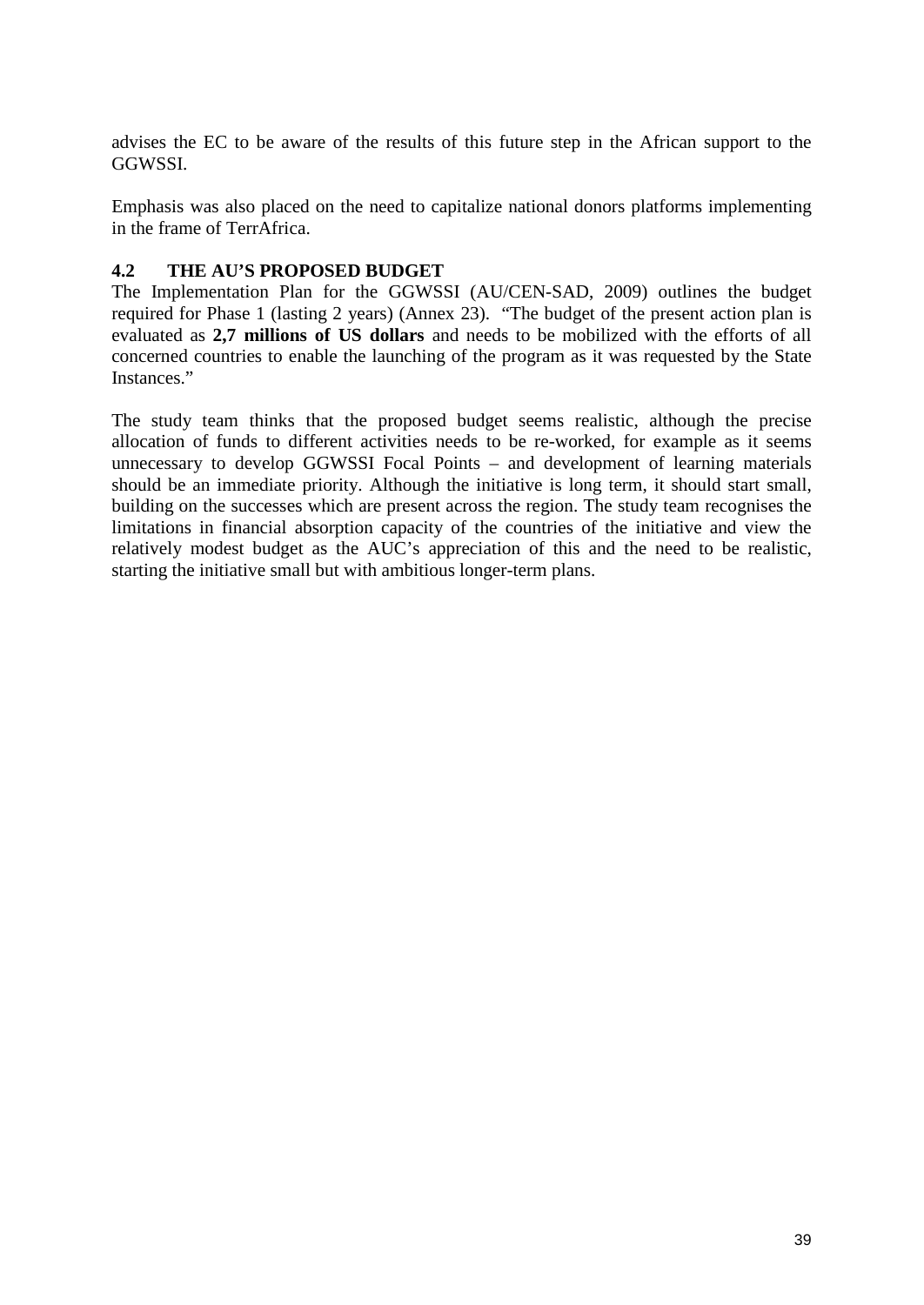## <span id="page-52-0"></span>**5. RISKS AND ASSUMPTIONS**

## <span id="page-52-1"></span>**5.1 MASS TREE PLANTING**

The initiative has evolved from that initially envisaged of a mass tree planting exercise in a swath across Africa from Dakar to Djibouti, into a more holistic and realistic set of activities both north and south of the Sahara, Mass tree planting across hectares of land, especially on savanna and rangelands, should be discouraged – apart from planting to supply woodfuel, as it has been scientifically proven that planting a band of trees south of the Sahara on its own will not stop degradation to the south or any "southward movement of the Sahara". In some countries, tree planting could be a strong component to initiate the process (following the pattern used by the Greenbelt Movement – see Annex 6), to be complemented by more SLM practices. The opportunity should be to used of assessing these first experiments (from Senegal for instance) to better design SLM, learning from actual experiences.

## <span id="page-52-2"></span>**5.2 INSUFFICIENT CAPACITY TO COORDINATE**

As the study team underlined in 3.2.1, the insufficient capacity to coordinate at the levels of AUC and CEN-SAD should be mitigated by the reinforcement of the existing staff in both institutions. However, no more information is available on the capacity of CEN-SAD or AUC (financial capacities, accountability, reporting) to coordinate such a huge regional programme.

## <span id="page-52-3"></span>**5.3 CENTRALISATION**

The risk is that this initiative, which has been conceived at high political level, will remain "top-down", which is clearly contrary to all sound development practises. It should be an important pre-condition that funding for countries is devolved to reach the decentralised authorities to enable them to support implementation of activities to benefit rural land users.

## <span id="page-52-4"></span>**5.4 DUPLICATION**

The major risk is that many if not all the countries to be involved in the GGWSSI are already involved to some extent in similar projects / programmes (*inter alia* TerrAfrica, LADA, SolArid, MENARID ……). Thus a major risk is that not only is existing staff already overworked due to previous commitments but that at some levels it may seem the GGWSSI is duplication.

This risk can and must be reduced by ensuring that from the start of the initiative's work in every country, those working on the GGWSSI convey the fundamental concepts of the initiative and the potential benefits (short and long term) to all, from the Minister of Finance to the land users.

The definition of pilot or "lead" countries raises the risk that other countries will feel omitted from the initiative. It is vital to maintain the high level of not only political but broader national commitment by beginning some activities in all countries swiftly. The study team advises that in all countries technical organisations begin with awareness raising about SLM, renewable energy, climate change and how SLMs can contribute to adaptation (also their economic benefits), - co-ordinated by existing country-level SLM initiatives

# <span id="page-52-5"></span>**5.5 HIGH TECH AGRICULTURE**

Several interlocutors requested provision of tractors and fertilisers as part of the GGWSSI. Awareness raising is clearly required in such cases to emphasise the benefits of SLM and opportunities it brings to reduce drudgery of manual labour without reliance on tractors (i.e.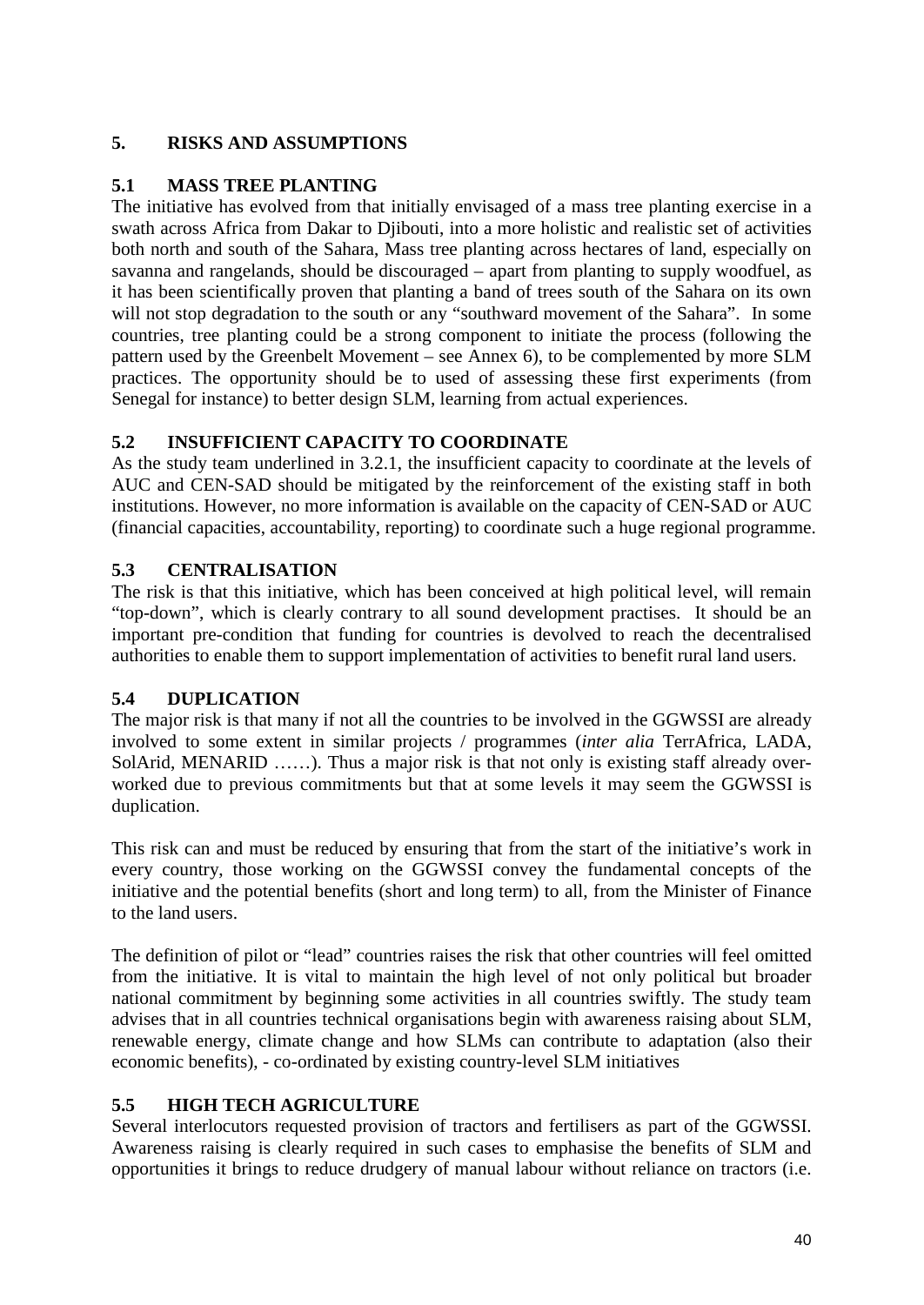conservation agriculture). Regarding fertilisers, little fertiliser is used in many of the agricultural systems – use of N fixing crops and micro-dosing for other plant nutrients should be encouraged to increase yields – but the environmental implications of use (especially overuse by inexperienced farmers) could negate the benefits of SLMs.

## <span id="page-53-0"></span>**5.6 SHORT TERM FUNDING**

SLM cannot be achieved through sporadic efforts or short term projects. The continuity and effectiveness of the GGWSSI depends on assured medium to long term funding for vital facilitation and learning at all levels. A secured funding stream, starting small – building to embrace all the countries, followed by a gradual reduction in support as the economic and environmental benefits are realised is vital.

# <span id="page-53-1"></span>**5.7 POLITICAL STABILITY**

The regional, national and local level activities of the GGWSSI will not be possible where there is political instability.

## <span id="page-53-2"></span>**5.8 COMMITMENT AND OWNERSHIP BY COUNTRIES**

The GGWSSI is lauded as an African Initiative – the commitment of African countries, given by their Heads of State, must be proven by their financial commitment and contributions.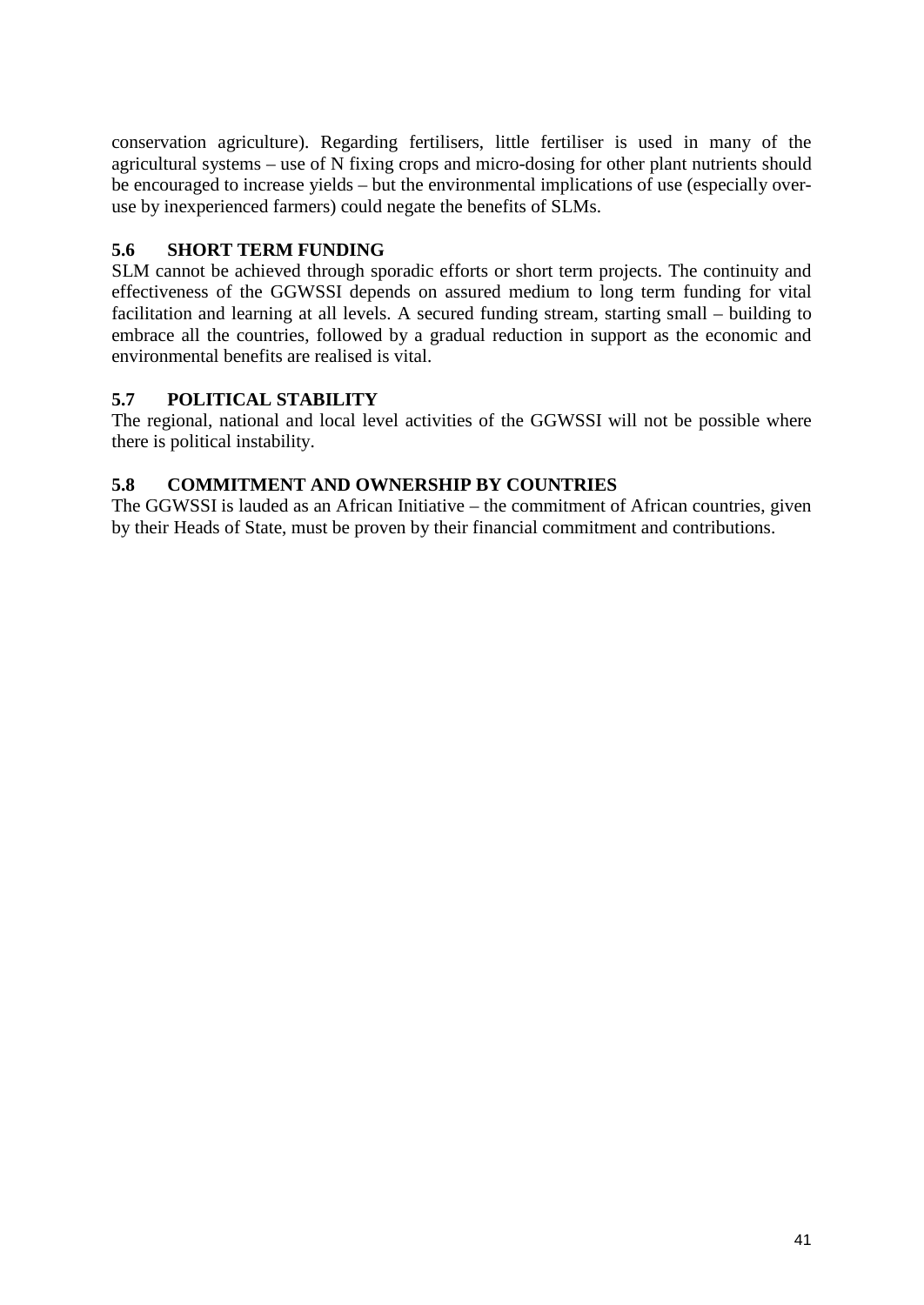# <span id="page-54-0"></span>**6. NEXT STEPS**

# <span id="page-54-1"></span>**6.1 INITIAL PARTNER / PILOT COUNTRIES AND ACTIVITIES**

A list of suggested initial partner / pilot / lead countries is provided in Annex 24 and has been prepared using a set of objective criteria: geographic location, the extent of degraded land, national ability to face desertification alone, existence of a donor platform, existence of Strategic Investment Framework, also capacity and interest in the GGWSSI.

The study team initially suggested 5 "initial partner countries", which was then widened following discussions with the AUC to a group of nine, namely: Algeria, Burkina Faso, Djibouti, Ethiopia, Mali, Niger, Senegal and Tunisia. However, the consensus among national representatives and others at the study's Stakeholder Workshop was that the term "initial partner countries" (from the study's TORs – Annex 2) was "not an appropriate term". The study team proposes that the Coordination Unit work with the AUC to start the SLM activities in lead countries where governance and strategic framework are well developed and that already experienced successful SLM best / good practices. However, all the GGWSSI countries could be integrated in the process beneficiating from capacity building and awareness activities (see 6.2).

As a first step in each lead country, the GGWSSI "key ministry" and others involved in SLM in the country (including NGOs) should organise a visit to senior policy and decision makers into rural areas where SLMs are already being implemented (UN agency, local or international NGO projects), to see for themselves the innovation and SLM activities of farmers and agropastoralists in their own countries.

This should be followed by a design study for each lead country as follows:

## <span id="page-54-2"></span>**6.1.1 GGWSSI National Level Design Study – Terms of Reference**

(These should be applied as the next step for each country wishing to implement GGWSSI.)

The aim of the design study is to precisely define nationally and locally relevant activities, which should be implemented in the 2010-2013 and 2014-2020 Phases.

#### **Tasks to be carried out**

- 1. A full review / the exhaustive mapping of institutions and of national policies and strategic frameworks (or up-date the TerrAfrica CSIF-SLM where this has been completed);
- 2. Review of existing and potential sources of short and long term funding;
- 3. The definition of priority issues / main problems faced according to ecosystems (a spatial diagnosis);
- 4. Review of existing relevant projects and programmes (using the wide definition of SLM – i.e. encompassing food security, participatory forest management etc)
- 5. Identification of existing national success stories ("bright spots") from which lessons can be learnt for scaling-up;
- 6. The definition of priority geographical areas for the implementation of SLM activities, defined nationally according to priority issues and relevance for improving the livelihoods of local populations;
- 7. An analysis of capacity building requirements: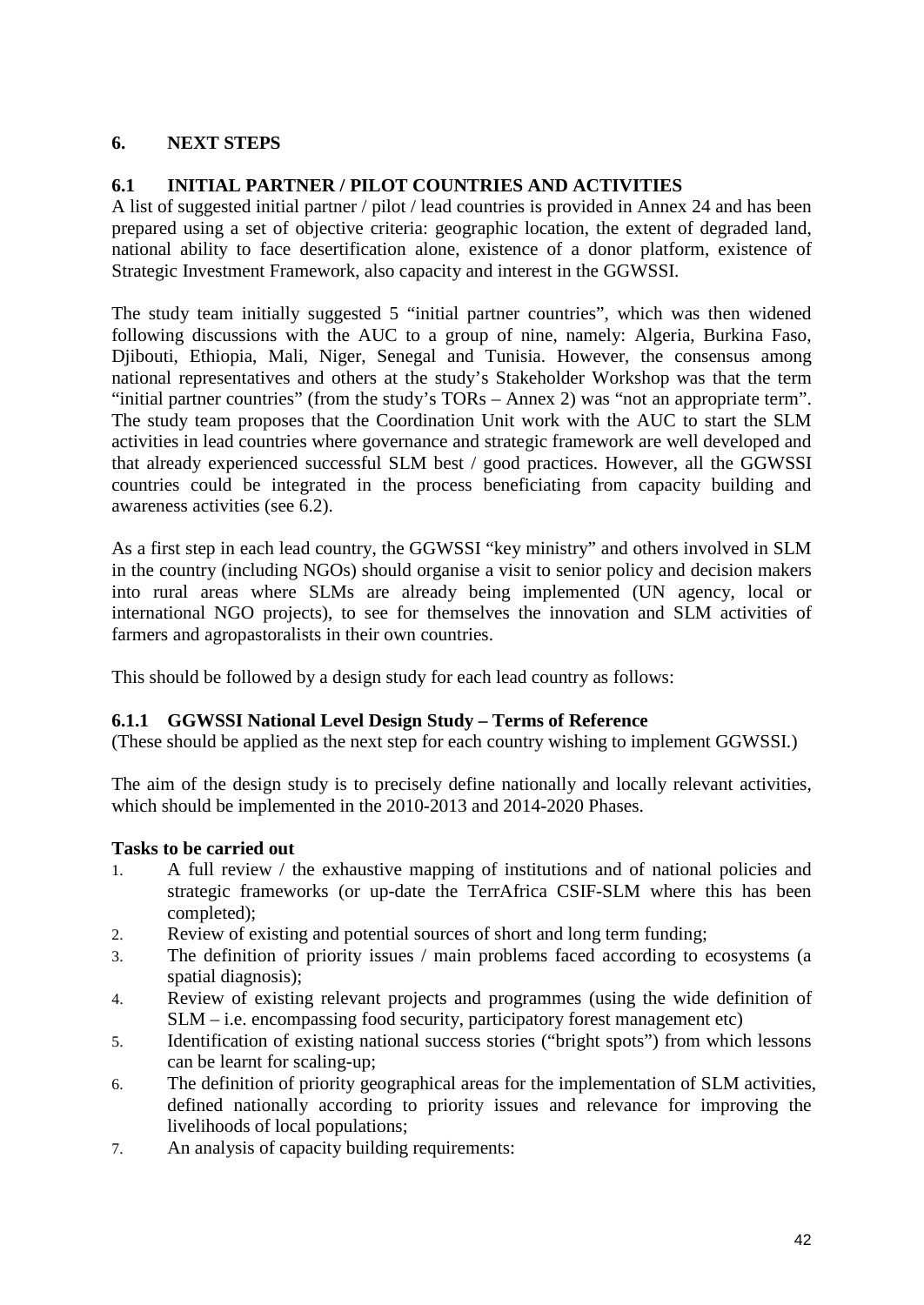- government, decentralised authority, extension, NGO staff and private sector operators to be trained in SLM / CC / LD / BD – including numbers to be trained, an assessment of current awareness / capacities and training needs;
- awareness raising in SLM, CC, LD and BD for land users including countryspecific strategies to gain maximum benefits from programmes (e.g. rural radios, education materials);
- feed-back results to GGWSSI co-ordination unit, which should identify existing appropriate materials for use, or if unavailable devise appropriate materials.
- 8. Plan and run field visits for national decision makers to existing national success stories ("bright spots")

The design study must define in detail:

- the national level actions required to ensure laws and policies conducive to SLM / NRM;
- the range of locally appropriate SLM / NRM practices (this must be prepared in consultation with local communities, based on local knowledge complimented by new approaches / technologies and science - part of local SLM planning in (*inter alia*);
	- savanna:
	- rangelands (transhumance pastoral lands);
	- woodlands;
	- agro-pastoral zones;
	- oases;
	- peri-urban areas.
- locally appropriate approaches for scaling-up SLM / NRM practices and how these will be implemented (*inter alia* farmer field schools, demonstration sites);
- the requirements (*inter alia* germplasm, tools and equipment, micro-credit, agroprocessing, marketing information….)
- the design of the monitoring and evaluation system at national level and also participative community systems (to integrate into region-wide  $M \& E$ ):
	- which indicators should be collected
	- who will be in charge of collecting and processing data
- the range of costs and benefits.

[TerrAfrica have developed a Country Support Tool (CST) (FAO, 2008) to "support to the process of designing an SLM Investment Framework. This CST provides a methodological tool and guidance to SLM country teams. It proposes how a country might engage more programmatically in SLM, how it may identify, prioritize and formulate an SLM investment framework, and how it might bring together other products and tools from the TerrAfrica Platform as well as other relevant tools. This CST is not intended as a prescriptive tool. It presents a checklist and guidance to help ensure that all critical steps are taken into consideration."

Where TerrAfrica has already begun work, much of the policy level and financial activities (Tasks 1 and 2) may not be required. Where TerrAfrica has not worked, the Country Support Tool should be used to design the GGWSSI at national scale.]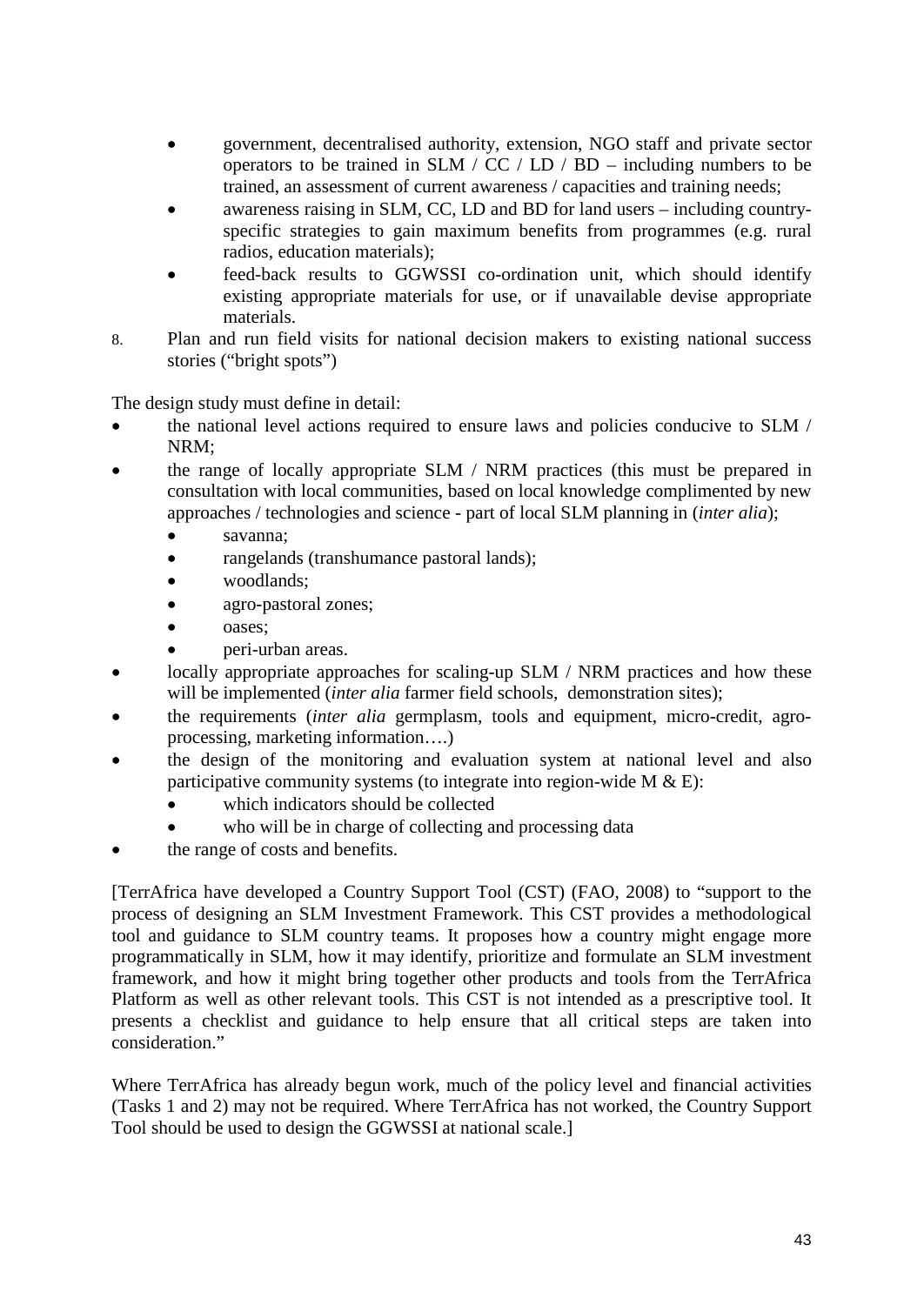In parallel with the design study, a small-scale start must be made to SLM activities on the ground, which will enhance credibility that the initiative is working both from the ground up and from the top down. The SLMs practices which are high priority include:

- Increasing woody biomass through on-farm and off-farm assisted natural regeneration;
- Tree planting where more appropriate than natural regeneration, e.g. increasing biodiversity (possibly planting indigenous fruit trees (IFTs);
- Range management to increase plant / organic matter cover (reducing extent of bare encrusted soils);
- Increasing livestock off-take and stock diversification;
- Reducing tillage and increasing plant / organic matter cover on croplands;
- Improved soil fertility management (interplanting or rotations with legumes, microdosing fertiliser);

also

• Promotion of renewable energy (solar / wind)

Several of the GGWSSI countries, particularly in West Africa, have already designated "key" Ministries, institutions or committees and "entry points" for the green wall initiative. This achievement should be followed closely with ensuring that the GGWSSI becomes a national priority.

## <span id="page-56-0"></span>**6.2 INVOLVEMENT OF OTHER GGWSSI COUNTRIES**

The definition of pilot or "lead" countries raises the risk that other countries will feel omitted from the initiative. It is vital to maintain the high level of not only political but broader national commitment by beginning some activities in all countries swiftly. The study team advises that in all countries, and with the co-ordination of the existing country-level SLM initiatives and technical organisations raise awareness about SLM, climate change and how SLMs can contribute to adaptation (also economic benefits) begins.

## <span id="page-56-1"></span>**6.3 REGIONAL LEVEL ACTIVITIES**

At regional level, the first action should be the setting-up of the coordination unit. As it has been proposed and accepted as a consensus during the consultation workshop, CEN-SAD should host the GGWSSI coordination unit.

In order to launch the activities in the field in 2010, the following activities should be initiated between June 2009 and January 2010:

- Officially designate CEN-SAD as the host of the GGWSSI coordination unit,
- Put in place the programme coordination:
	- Strengthen the Rural Development and NRM Department to develop the coordination unit, including recruiting staff and supporting this expertise with at least one European technical assistant;
	- Put in place the steering committee;
	- Begin to identify those who should serve on the Technical Committee.
- Obtain official commitment / "buy-in" from GGWSSI countries
- Set-up a GGWSSI website and communication system for national "key" ministry and "entry points" in each participating country;
- Distribute copies of appropriate materials which will help countries initiative SLMs [e.g. WOCAT (2007) and Borrini-Feyerabend, G. et al (2004) ]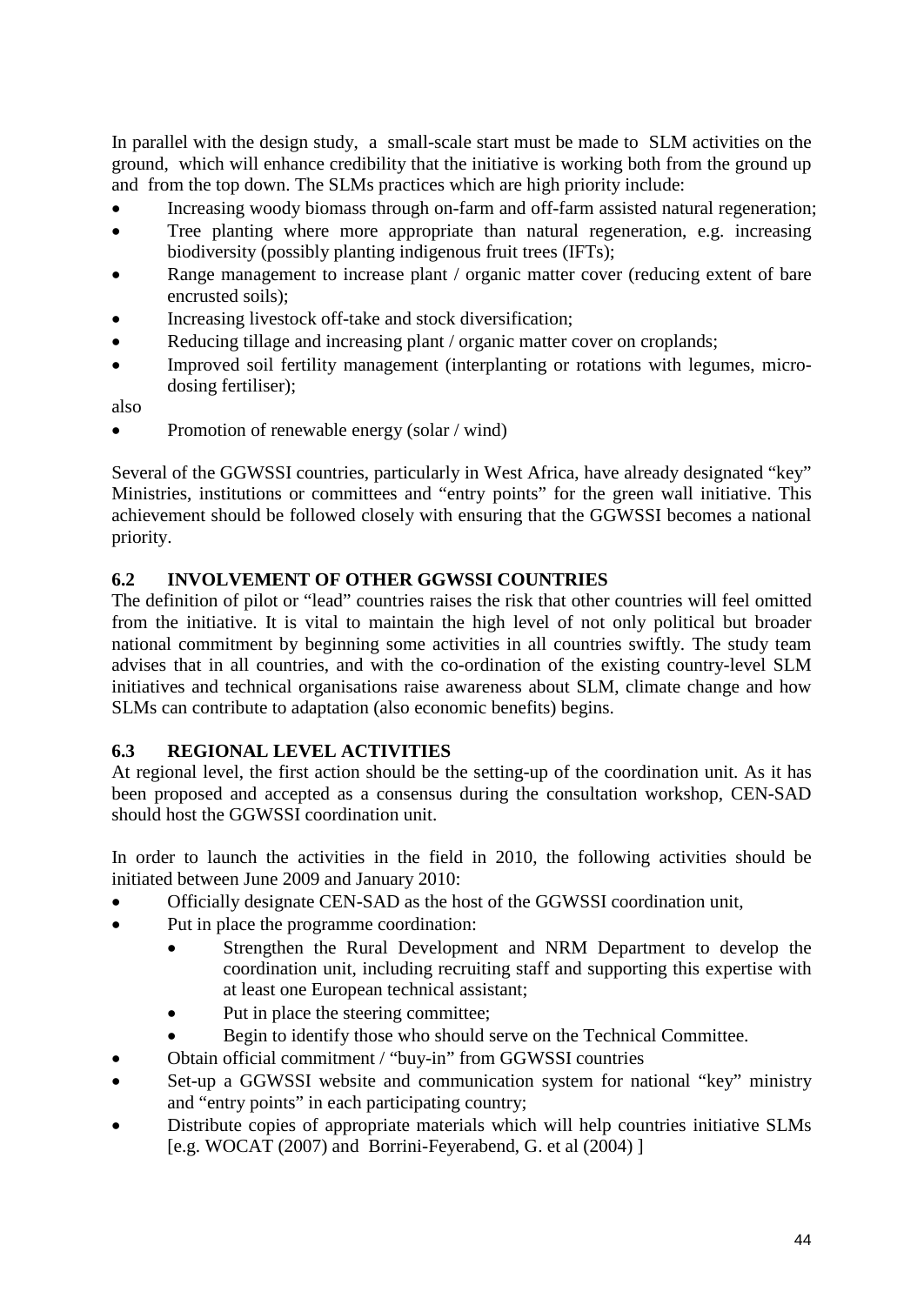- Promote and use the country strategic tool develop by TerrAfrica (FAO, 2008) to develop a programmatic approach and help countries to develop / or reinforce their CSIF-SLM. [The role of CEN-SAD, with the support of TerrAfrica and NEPAD, here is to support the countries to do it and not to do it for them.] ;
- Enhance the scientific and technical knowledge on SLM and CC, including development of a system to disseminate information to national and local levels;
- Set-up contractual mandates with the other principal involved institutions (OSS, CILSS, ECOWAS, UMA, ECCAS, IGAD…), in order to implement specific activities with defined time schedules – perhaps through a Memorandum of Understanding in order to define their roles and responsibilities;
- Begin to identify appropriate monitoring and evaluation systems (for regional scale and advising at national and local levels);
- Begin identification of potential trans-boundary programme with a detailed design study, for example on pastoral issues, involving *inter alia* countries, local and national NGOs and WISP);
- Develop South South Regional Investment Platform;
- Develop the regional investment programme;
- Develop accompanying programmes:
	- Formulation and implementation of a regional scientific research program;
	- Conception and implementation/reinforcement of regional training networks (i.e. ANAFE);
	- Conception and implementation of mechanisms for consultations and exchange of views : use the existing knowledge brokering systems (TerrAfrica) and experience sharing platform (SolArid);
	- Development of stakeholder platform, resources mobilization and creation of a dedicated trust fund

## <span id="page-57-0"></span>**Table 6 Priority GGWSSI Activities and Responsibilities**

| <b>Activities</b>                                           | <b>Responsibilities</b>       |
|-------------------------------------------------------------|-------------------------------|
| Designation of CEN-SAD to host the GGWSSI coordination      | <b>AUC</b>                    |
| unit                                                        |                               |
| Recruit staff and make available one EU technical assistant | $CEN-SAD + EC$                |
|                                                             |                               |
| Put in place the steering committee                         | <b>GGWSSI</b><br>CEN-SAD      |
|                                                             | coordination Unit<br>$^{+}$   |
|                                                             | participating countries (each |
|                                                             | will propose a "key" ministry |
|                                                             | and this Minister will be on  |
|                                                             | <b>Steering Committee</b>     |
| Put in place the technical committee                        | CEN-SAD<br><b>GGWSSI</b>      |
|                                                             | coordination Unit             |
| Set-up a GGWSSI website and communication system            | CEN-SAD GGWSSI                |
|                                                             | coordination Unit + technical |
|                                                             | assistance                    |
| Promote and use the country strategic tool                  | <b>GGWSSI</b><br>CEN-SAD      |
|                                                             | coordination Unit, with the   |
|                                                             | support of TerrAfrica and     |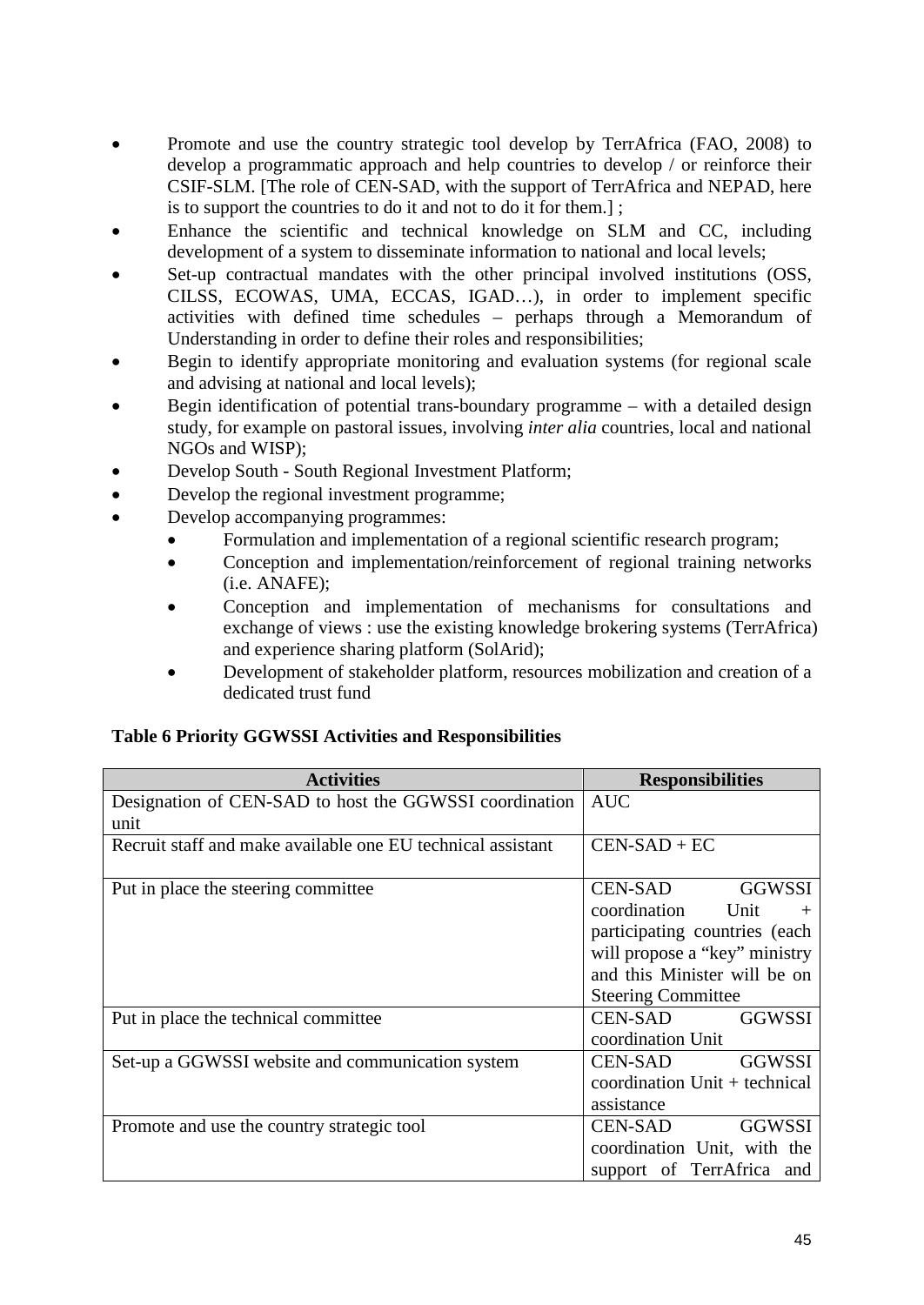| <b>Activities</b>                                              | <b>Responsibilities</b>               |
|----------------------------------------------------------------|---------------------------------------|
|                                                                | <b>NEPAD</b>                          |
| Enhance the scientific and technical information and           | <b>GGWSSI</b><br>CEN-SAD              |
| knowledge                                                      | coordination Unit + $OSS$ +           |
|                                                                | SAFGRAD + CILSS<br>$+$                |
|                                                                | $ICRAF + FAO + UNEP +$                |
|                                                                | IUCN<br><b>UNDP</b><br>$+$<br>and     |
|                                                                | Universities<br>national              |
|                                                                | African excellence centres            |
| Set-up contractual mandates                                    | <b>CEN-SAD</b><br><b>GGWSSI</b>       |
|                                                                | coordination Unit + $AU$ +            |
|                                                                | <b>AUC</b>                            |
| Disseminate the useful information to national / local levels  | <b>CEN-SAD</b><br><b>GGWSSI</b>       |
|                                                                | coordination Unit                     |
| Begin to identify appropriate monitoring and evaluation        | <b>CEN-SAD</b><br><b>GGWSSI</b>       |
| systems                                                        | coordination Unit + technical         |
|                                                                | partners (including AMESD.            |
|                                                                | Agrhymet and LADA)                    |
| Identification and initiation of trans-boundary activities and | <b>CEN-SAD</b><br><b>GGWSSI</b>       |
| programmes                                                     | coordination Unit + OSS +             |
|                                                                | <b>CILSS</b>                          |
| Develop South - South Regional Investment Platform             | CEN-SAD<br>GGWSSI                     |
|                                                                | coordination Unit + <i>inter alia</i> |
|                                                                | TerrAfrica<br>Global<br>$+$           |
|                                                                | Mechanism                             |
| Formulation and implementation of regional scientific          | <b>GGWSSI</b><br><b>CEN-SAD</b>       |
| research program                                               | coordination Unit + $OSS$ +           |
|                                                                | $CILSS + UNDP$                        |
| Conception and implementation/reinforcement of regional        | <b>CEN-SAD</b><br><b>GGWSSI</b>       |
| training networks                                              | coordination Unit + ANAFE             |
| of<br>Conception<br>implementation<br>mechanisms<br>and<br>for | CEN-SAD<br><b>GGWSSI</b>              |
| consultations and exchange of views                            | coordination<br>Unit<br>$+$           |
|                                                                | TerrAfrica + SolArid                  |
| Development of stakeholder platform, resources mobilization    | AUC, CEN-SAD GGWSSI                   |
| and creation of a dedicated trust fund                         | coordination Unit + AfDB +            |
|                                                                | Global Mechanism                      |

## <span id="page-58-0"></span>**6.4 CAPACITY BUILDING AND MAINSTREAMING**

The capacity building of all stakeholders (rural land users, decentralised authorities, national and regional policy makers) and mainstreaming of SLM in all institutions is essential to promote the enormous potential benefits of SLM as the catalyst for sustainable development, also stronger inter-sectoral consistency at the different levels of intervention.

**At regional level,** if it is agreed that a co-ordination unit is to be set-up, this should be a priority activity in Phase 1. Other capacity building which should begin in Phase 1 should ensure that, for example, the team at CEN-SAD is expanded to cope with its new responsibilities.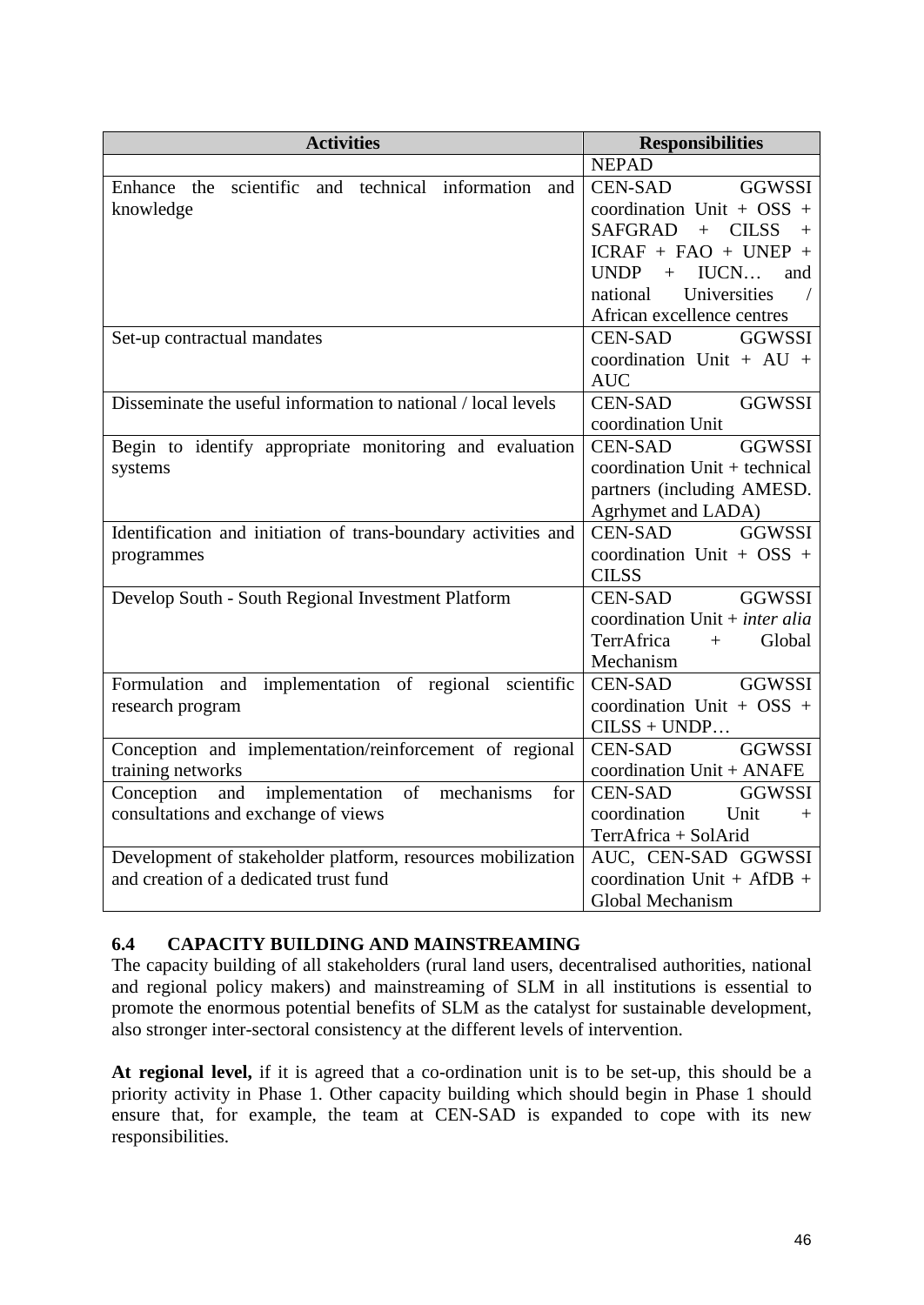**At national level,** the support for staff in public institutions to develop their understanding of SLM and it's multiple benefits, also their skills to use all the available socio-economic and environmental information to support improved decision making and development of policies and laws which promote SLM.

**At local level,** capacity building for farmers, agropastoralists and mobile pastoralists in locally appropriate and proven SLMs. This should use farmer-to-farmer learning, farmer field schools, support for farmer innovation etc.

The training of staff in decentralised authorities (e.g. extensionists and civil society organizations (CSOs, NGOs, farmers groups etc.) is also key for promoting the better involvement of these actors on the ground and in decision-making process. [In order to exert a real influence on the development of policies and strategies for managing the environment, civil society organizations should establish mechanisms of representation in the various frameworks for dialogue or negotiation and define independent views.]

The training strategy and capacity building should take into account the multiplicity and diversity of needs expressed at different levels (capabilities for strategic planning and prospective analysis, expertise in planning, implementation and monitoring / evaluation, etc.)

**In country European Delegations,** there is a clear requirement that staff increase their understanding of what constitutes SLM and the multiple benefits of supporting SLM for wider development goals, also peace, food security and stability.

Borrini-Feyerabend, G. et al (2004) (which is available free to non OECD countries) and WOCAT (2007) or comparable information should be widely distributed and used (e.g. by CEN-SAD and the RECs) to develop appropriate training resources.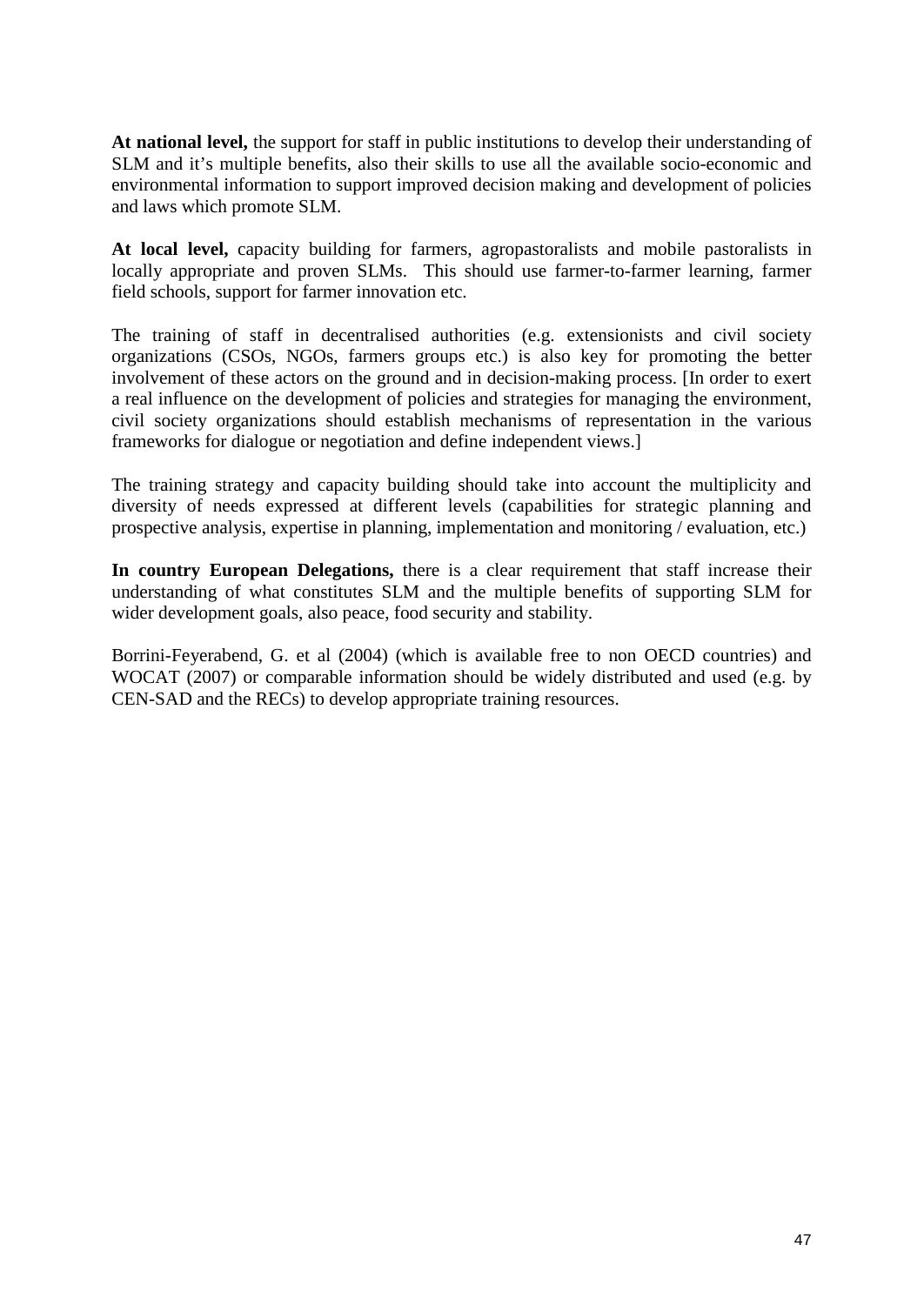## <span id="page-60-0"></span>**7. CONCLUSIONS**

"The poorest developing countries will be hit earliest and hardest by climate change, even though they have contributed little to causing the problem. The international community should support them to adapt to climate change" (Stern, 2007).

Disaster relief, so often what has been provided by African governments, together with their development partners in the face of disasters, is not appropriate to confront climate change. The adaptation strategies proposed for the GGWSSI are vital, including development of more resilient production systems through adapted and diverse species (including but not exclusively trees) and improved soils in crop and rangelands. As "transfers to developing country governments and civil society will be necessary to support adaptation" (Stern, 2007).

The GGWSSI will catalyse efforts to overcome the national level barriers to the mainstreaming of SLM in each country; improving the legal and policy framework for SLM, including promoting an inter-sectoral approach. To be cost effective and efficient, it should work in synergy with existing SLM activities where present in the countries, *inter alia*  TerrAfrica, LADA, SolArid, to review, adapt and ensure enactment of laws and policies which promote SLM – and publicise these. This will integrate land management issues in national development strategies, including poverty reduction strategy papers (PRSPs).

The EC and EU MSs' support for the GGWSSI should focus particularly on local level activities which encourage more sustainable land management, reversing land degradation and as the vehicle for adaptation to climate change (also conserving wild and agrobiodiversity) using the engine of agriculture, which is widely recognised a *"a fundamental"*  and "*uniquely powerful" "instrument for sustainable development and poverty reduction*" as it *"contributes to development as an economic activity, as a livelihood, and as a provider of environmental services"* (World Bank, 2007).

The initiative will catalyse wide scaling-up of existing SLM "bright spots", transforming degrading ecosystems into healthy functioning agroecosystems; increasing food production and food security (at local, national and regional levels); and helping the vulnerable rural people to adapt to the impacts of climate change and potentially also contribute to mitigating climate change. This will include valorisation of local knowledge, encouragement of land user innovation and also vital enhancement of knowledge on SLM approaches / practices and awareness raising about the predicted likely impacts of climate change (short, also medium and long term). The approaches which are advocated should be ones which bring not only long term environmental benefits but also short term economic benefits – encouraging land users to "invest" in the practices. The initiative will bring wider economic benefits, reducing poverty and creating off-farm employment in agro-processing / agri-businesses.

The GGWSSI will thereby implement the continental strategic plans such as NEPAD/CAADP and NEPAD Environmental Plan, which the EC already supports, channel EC investment in the circum-Saharan nations where the EC has worked for many years on the same issues: SLM, rural development, food security, but in an integrative way bringing benefits to land users via the new decentralized authorities. The initiative will also contribute to increasing environmental sustainability within the framework of the international environmental agreements. Most notably the GGWSSI will contribute towards the targets of the UN Convention to Combat Desertification's 10 year Strategic Plan.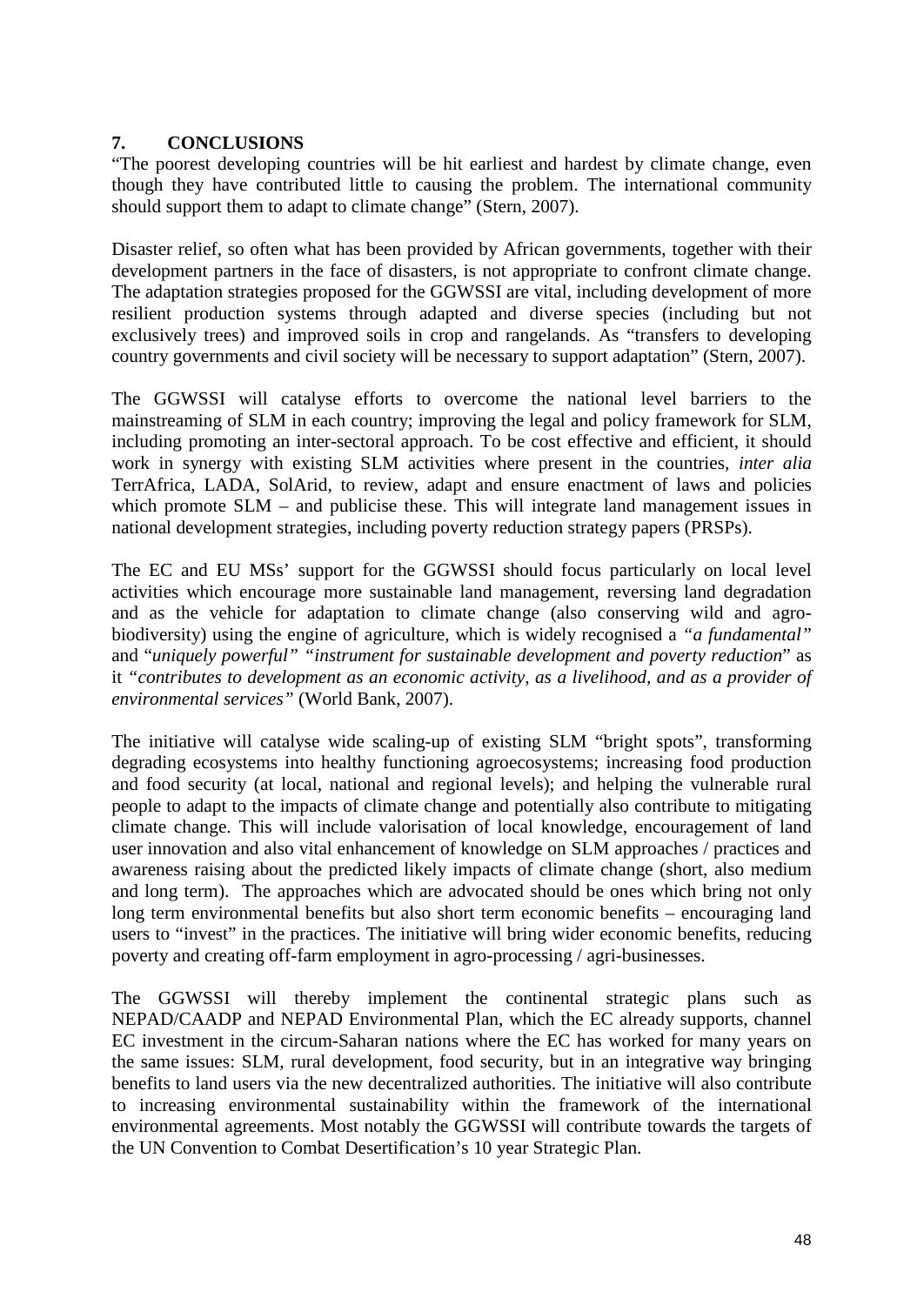The initiative should also promote wider public awareness of the vital necessity for sustainable land management in the countries of the circum-Sahara, in order to prevent the apocalyptic scenarios of desertification combined with climate change causing civil unrest and catalysing mass migration – which would have serious impacts on Europe, as the northern neighbour of the region.

As detailed in 6, the next steps in the GGWSSI should include, at regional level:

- Officially designating CEN-SAD as the host of the GGWSSI coordination unit;
- Put in place the programme coordination unit, steering committee and technical committee;
- Obtain official commitment ("buy-in") from GGWSSI countries;
- Set-up a GGWSSI website and communication system for national "key" ministry and "entry points" in each participating country;
- Promote and use the country strategic tool develop by TerrAfrica (FAO, 2008) to develop a programmatic approach and help countries to develop / or reinforce their  $CSIF-SLM<sup>2</sup>$  $CSIF-SLM<sup>2</sup>$  $CSIF-SLM<sup>2</sup>$ . [The role of CEN-SAD, with the support of TerrAfrica and NEPAD, here is to support the countries to do it and not to do it for them.];
- Enhance the scientific and technical knowledge on SLM and CC, including development of a system to disseminate information to national and local levels;
- Identify appropriate monitoring and evaluation systems (for regional scale and advising at national and local levels);
- Develop a South South Regional Investment Platform;

The next steps of the GGWSSI at national level for "lead countries" should be the implementation of a National Level Design Study, using the TORs in 6.1.1, including:

- A full review / the exhaustive mapping of institutions and of national policies and strategic frameworks (or up-date the TerrAfrica CSIF-SLM where this has been completed);
- Review of existing and potential sources of short and long term funding;
- The definition of priority issues / main problems faced according to ecosystems (a spatial diagnosis);
- Review of existing relevant projects and programmes (using the wide definition of SLM – i.e. encompassing food security, participatory forest management etc)
- Identification of existing national success stories ("bright spots") from which lessons can be learnt for scaling-up;
- The definition of priority geographical areas for the implementation of SLM activities, defined nationally according to priority issues and relevance for improving the livelihoods of local populations;
- An analysis of capacity building requirements:
- Plan and run field visits for national decision makers to existing national success stories ("bright spots")

The next steps of the GGWSSI at national level for all countries should include:

awareness raising in SLM, CC, LD and BD – including country-specific strategies to gain maximum benefits from programmes (e.g. rural radios, education materials);

<span id="page-61-0"></span><sup>&</sup>lt;sup>2</sup> This activity will be more consistent than develop other eligibility criteria and questionnaires (see Implementation Action Plan, AU/CEN-SAD 2009)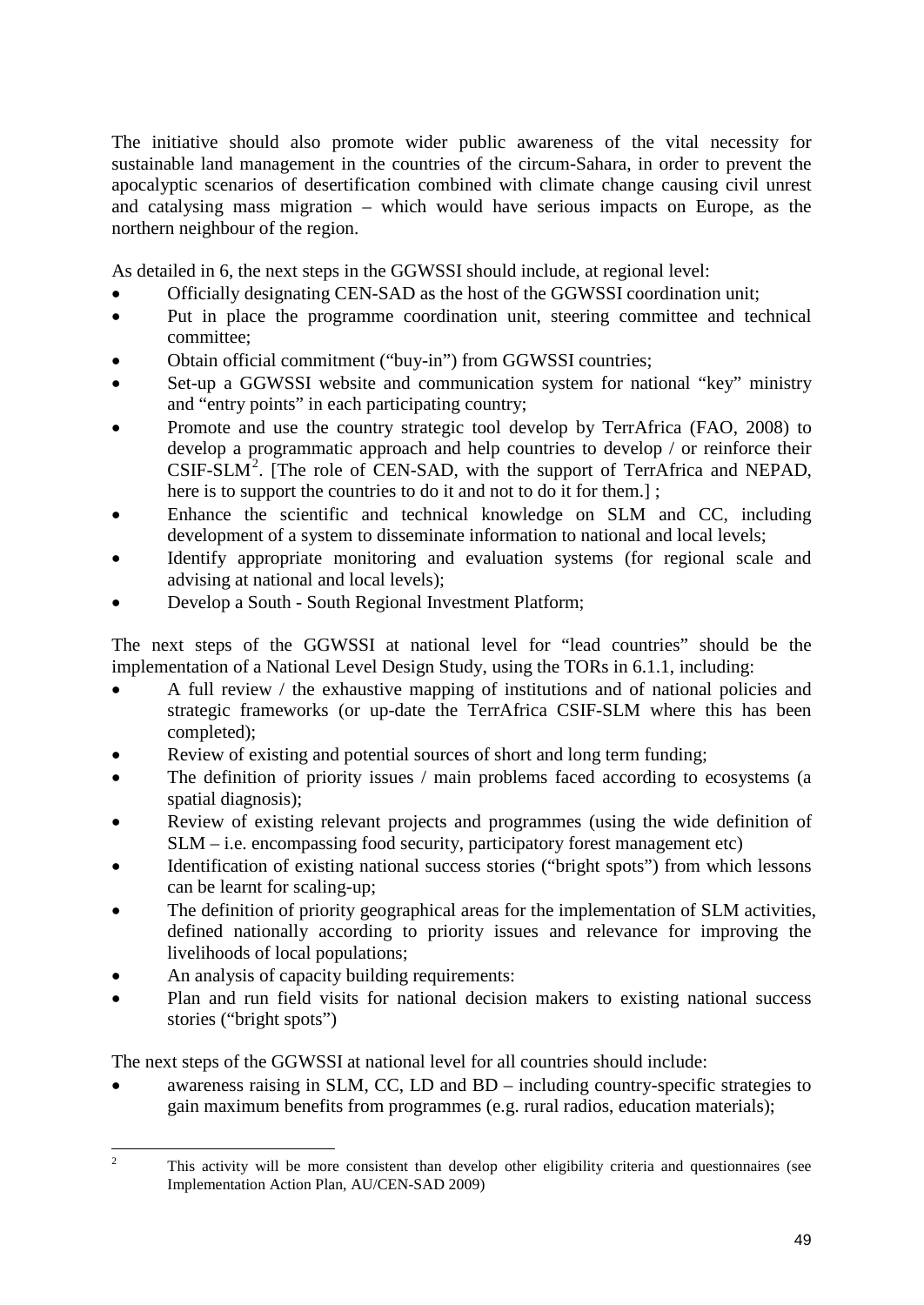The GGWSSI is by definition a long term initiative – the benefits of activities in drylands often take decades to demonstrate beneficial impacts. In reality the GGWSSI should not be thought of as being time-bound, but representing the catalyst to a change in how people manage and secure their livelihoods in these drylands, achieved through a variety of different approaches; implementing and changing international and national level agreements, laws and policies, but most importantly the up-scaling of on-the-ground SLM activities which have proved successful in the region.

The failure to act now to catalyse wide-scale adoption of SLM in the circum-Sahara would result in many land users, particularly from south of the Sahara, becoming environmental migrants - potentially transferring problems north.

## **To conclude, the main recommendations of the study team can be summarised as follows:**

- 1. The GGWSSI must up-scale best SLM practices in the circum-Saharan zone at local level (local land users);
- 2. Where TerrAfrica has worked, the GGWSSI must use the TerrAfrica frame, approach and tools to implement successful SLM activities on the ground, as the GGWSSI should operationalize the TerrAfrica Country Strategic Investment Framework on  $SLM$ :
- 3. Where TerrAfrica is not developed, the GGWSSI must also be included in the national investment framework of the countries prior to implementing activities on the ground;
- 4. A condition for the sound implementation of the GGWSSI is that all institutions work in their own zones / specialisms, according to their mandates, skills, experiences and fields of excellence.
- 5. According to the achievements of the circum-Saharan countries, the pilot / lead countries could be Algeria, Burkina Faso, Djibouti, Ethiopia, Mali, Niger, Senegal and Tunisia.
- 6. The implementation and thus the funding of GGWSSI should be long term (10-20 years);
- 7. The EC and EU MS should strongly support the process at national level, while also initiating support the regional level:
	- The EC should provide impetus at the regional level for the first two years of the action plan;
	- The EC should provide technical assistance to help the AUC to drive the process (the launch of the activities; making available / disseminating information on sound scientific and technical knowledge; promoting sharing of local knowledge and experiences between countries through workshops, field visits, new materials and a website; reporting at high political level, creation of the dedicated trust fund and the donors' platform);
	- EU MS should preferentially support the country level activities through their own cooperation strategic frameworks (although notably Finland will be more supporting West African at the sub-regional level).
- 8. The next steps which should be started in 2009 are:
	- At regional level, to implement the regional coordination unit and its activities;
	- At national level, to undertake the GGWSSI Design Study in the pilot / lead country and start exchanging experiences within and between all the countries;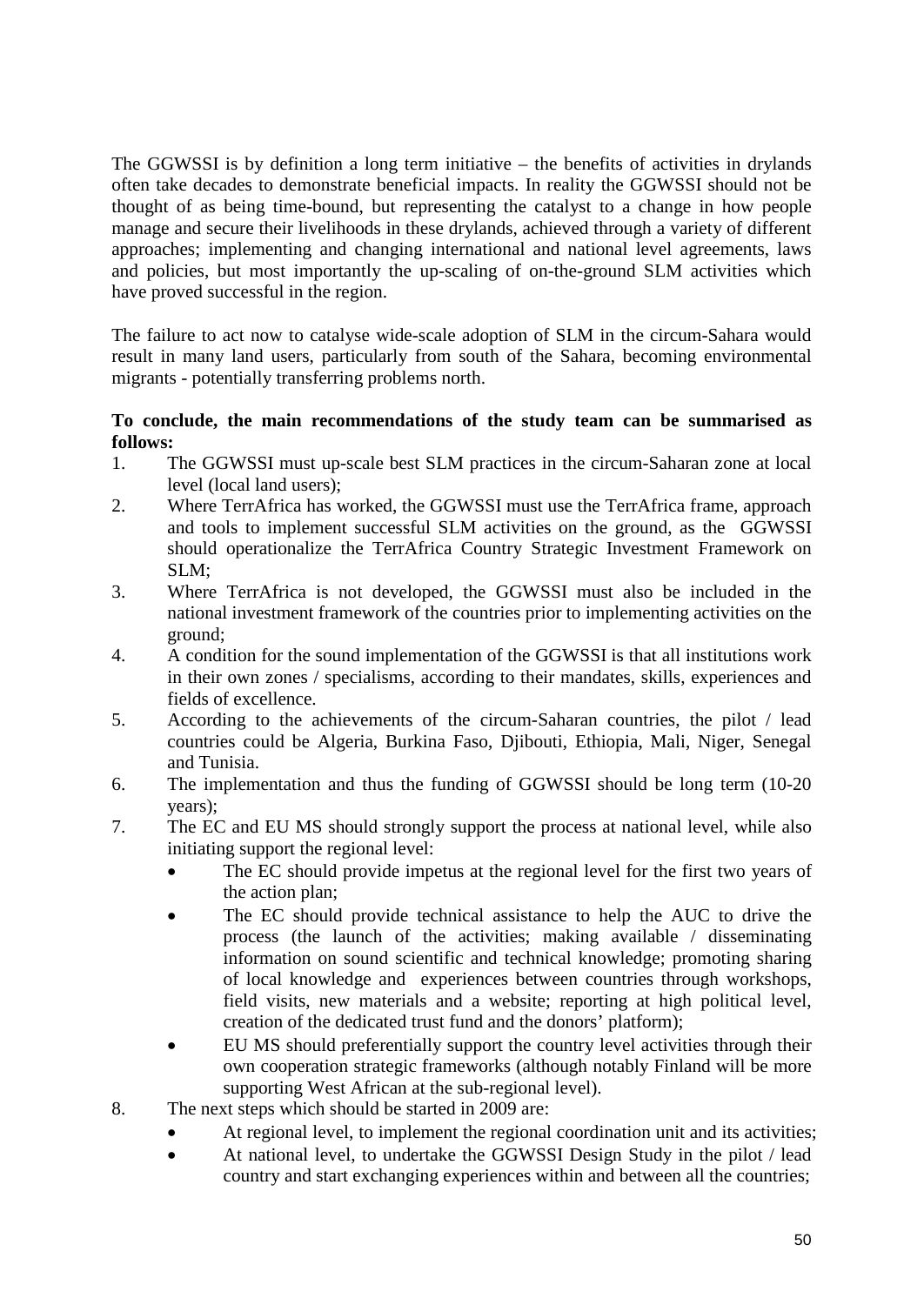• At both levels, to develop capacity building and raising awareness activities for all stakeholders (rural land users, decentralised authorities, national and regional policy makers) and mainstreaming of SLM in all institutions.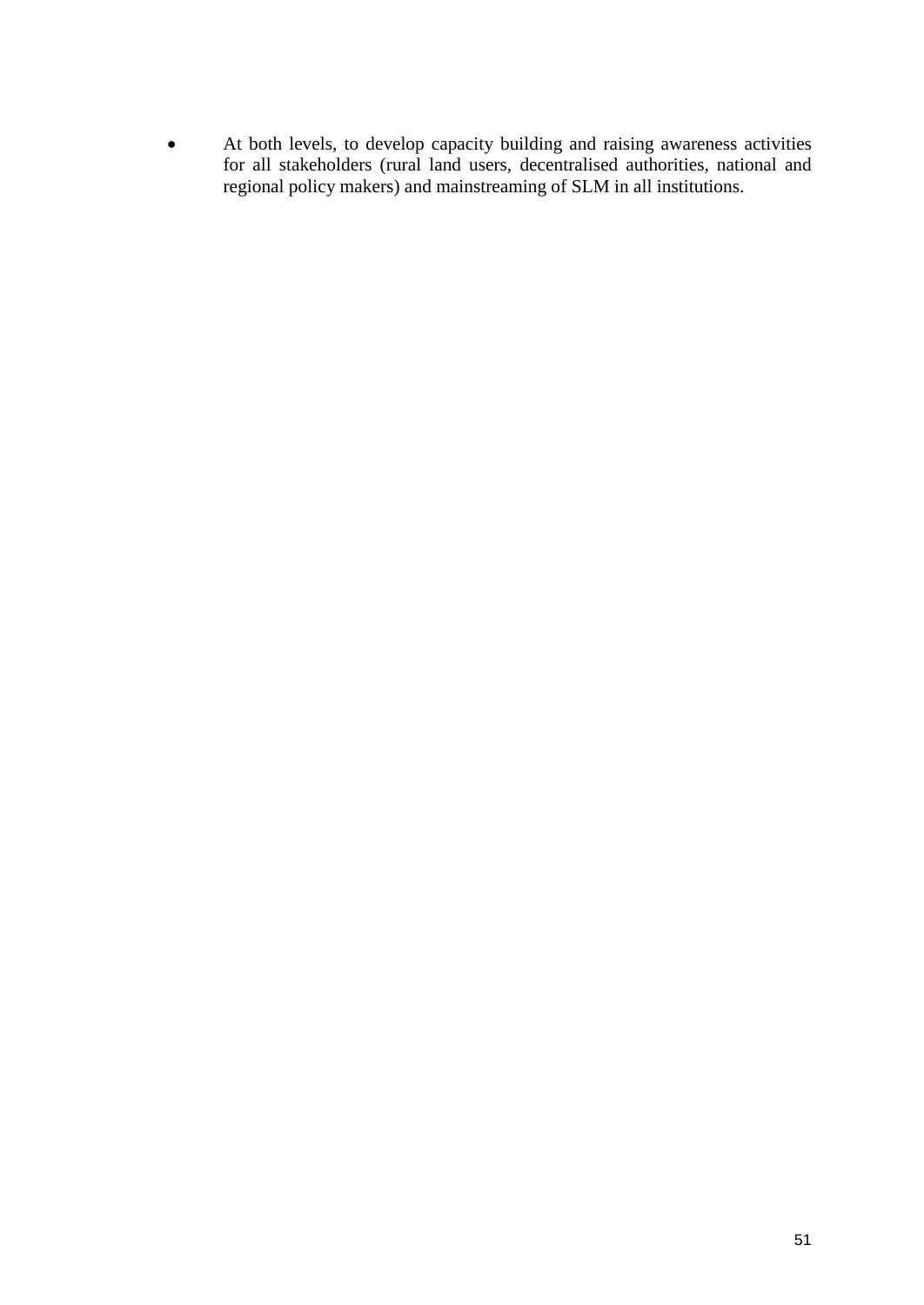## <span id="page-64-0"></span>**8. BIBLIOGRAPHY**

AMESD (undated) African Monitoring of Environment for Sustainable Development (AMESD) Short Overview. AMESD, Addis Ababa, Ethiopia.

Anyamba, A. and Tucker, C.J. (2005) Analysis of Sahelian vegetation dynamics using NOAA-AVHRR NDVI data from 1981–2003. *Journal of Arid Environments*, 63, 596–614.

Aronson J. *et al* (1993) Restoration and rehabilitation of degraded ecosystems in arid and semi-arid lands. I. A view from the south. *Restoration Ecology*, 1: 8-17.

AUC (2006) *The Green Wall for the Sahara Initiative - A Concept Note*. African Union Commission, Addis Ababa, Ethiopia.

AU / CEN-SAD (2009) *Plan of Action for the Implementation of the Great Green Wall of the Sahara and Sahel Initiative.* Draft for submission to the AU Executive Council Addis Ababa, Ethiopia, February  $1 - 3$ , 2009.

Berry, L. and Olson, J. (2001) *GEF Land Degradation Linkages Study*, The GEF, USA.

Borrini-Feyerabend, G. et al (2004) Sharing Power. Learning by doing in co-management of natural resources throughtout the world. IIED and IUCN / CEESP / CMWG, Cenesta, Tehran, Iran.

Bryan, E. *et al* (2008) *Global Carbon Markets - Are There Opportunities for Sub-Saharan Africa?* IFPRI Discussion Paper 00832. International Food Policy Research Institute.

Bwalya, M. et al (2009) *Sustainable Land Water Management – The CAADP Pillar 1 Framework*. Draft.

EU (2008) The African-European Union Strategic Partnership. General Secretariat of the Council, Brussels, Belgium.

EU-ACP (2009) Intra-ACP Cooperation -10th EDF. Strategy Paper and Multiannual Indicative Programme 2008-2013. European Community – ACP Group of States, Brussels, Belgium.

CILSS / CRC PREDAS (2006) Guide de création des marchés ruraux de bois. Collection : les guides techniques du PREDAS (Programme Régional de promotion des Energies Domestiques et Alternatives au Sahel). 55 p.

CILSS / IREMLCD (2008) La lutte contre la désertification dans les microprojets de développement dans le Sahel. Techniques et coûts associés. 4 p.

CRC PREDAS (2006) *Wood-energy, poverty alleviation and environment in the Sahel*. PREDAS Publications, CILSS, Ouagadougou, Burkina Faso.

Dahiru, U.D. (2008) *Desertification and tree planning campaigns in Nigeria*. Available from: [http://desertification.wordpress.com/2008/09/03/desertification-and-tree-planting](http://desertification.wordpress.com/2008/09/03/desertification-and-tree-planting-campaigns-in-nigeria-ud-dahiru/)[campaigns-in-nigeria-ud-dahiru/](http://desertification.wordpress.com/2008/09/03/desertification-and-tree-planting-campaigns-in-nigeria-ud-dahiru/) *(accessed 13/01/09).*

Davies, J. and Nori, M. (2008). Managing and mitigating climate change through pastoralism. *Climate Change, Energy Change and Conservation*, Policy Matters 16, October 2008. Available

from: [http://www.iucn.org/about/union/commissions/ceesp/ceesp\\_publications/pm/index.cfm](http://www.iucn.org/about/union/commissions/ceesp/ceesp_publications/pm/index.cfm) Davis, D.K. (2005) Indigenous knowledge and the desertification debate: problematising expert knowledge in North Africa. *Geoforum* 36, 509–524.

de Groot, R.S. *et al* (2002) A typology for the classification, description and valuation of ecosystem functions, goods and services *Ecological Economics* 41 393–408.

Desanker, P.V. (2002) *The Impact of Climate Change of Life in Africa: Climate Change and Vulnerability in Africa*. WorldWide Fund for Nature, Washington DC, USA.

Desanker, P.V. and Magadza, C. (2001) Africa. In: *Climate Change 2001: Impacts, Adaptation and Vulnerability*, J. J. McCarthy *et al*. (Eds.) Cambridge University Press, 487– 531.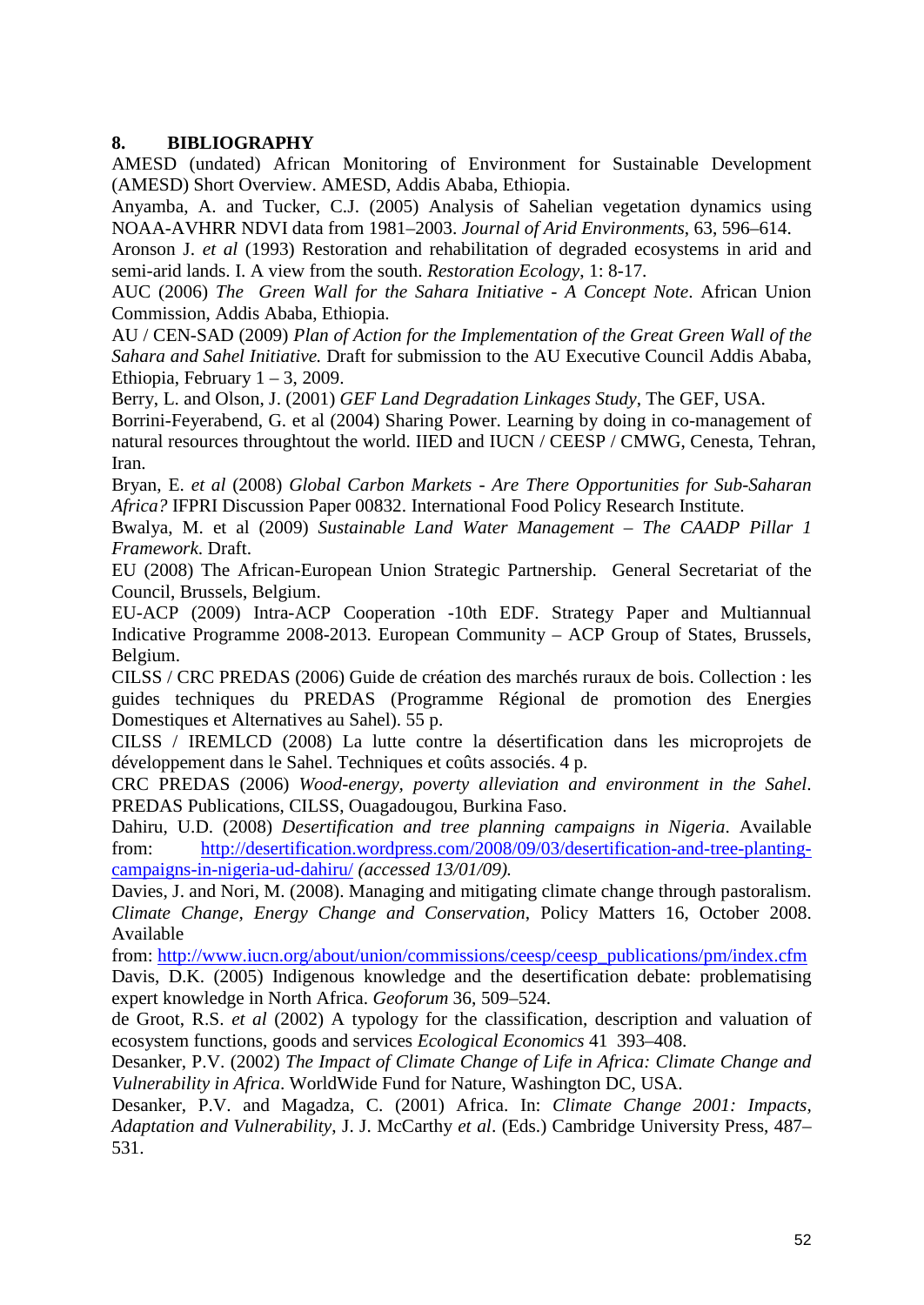DGCID (2008) Acte du colloque « Développement local et gestion des ressources naturelles en zones arides » 35pp. Ministère des Affaires Etrangères et Européennes, DGCID, Paric, France.

di Castri, F. and Younes,T. (eds.) (1990) Ecosystem function of diversity. *Biol. International Issue (*22), IUBS, Paris, France.

EC (2009) [http://ec.europa.eu/europeaid/where/index\\_en.htm](http://ec.europa.eu/europeaid/where/index_en.htm) [accessed 24/03/09]

El-Beltagy A. (2000) Land degradation: Regional and global. Paper to the Conference on the United Nations and Global Governance in the New Millennium, United Nations University: Tokyo. http://www.unu.edu/millennium/el-beltagy.pdf [accessed 24 March 2009].

Eskonheimo A. 2003. Rehabilitation of Degraded Lands in Sub-Saharan Africa: Ediscussion,Wageningen: European Tropical Forest Research Network. http://www.etfrn.org/etfrn/workshop/degradedlands/themesdrylands22sum.htm [accessed 24 March 2009].

FAO (2007) *TerrAfrica – A Vision paper for Sustainable Land Management in Sub-Saharan Africa.* Food and Agriculture Organization of the United Nations, Rome, Italy.

FAO (2008) *TerrAfrica Country Support Tool*. Food and Agriculture Organization of the United Nations, Rome, Italy.

Gisladottir, G. and Stocking, M. (2005) Land degradation control and its global benefits. *Land Degrad. Develop.* 16, 99–112.

Global Mechanism (2008) Appui à la mobilisation de resources pour la gestion durable des terres au Mali. Programme Pays, Mécanisme Mondial / Gouvernement de la République du Mali, Janvier 2008.

Gov of India (2001) *Report of the Task Force on Greening India for Livelihood Security and Sustainable Development*. Planning Commission, Government of India, New Delhi, India.

Hein, L. and De Ridder, N. (2006) Desertification in the Sahel: a reinterpretation. *Global Change Biology* 12, 1–8.

Herrmann, S.M., Anyamba, A. and Tucker, C.J. (2005) Recent trends in vegetation dynamics in the African Sahel and their relationship to climate. *Global Environmental Change* 15, 394– 404.

Herrmann, S.M., and Hutchinson, C.F. (2005) The changing contexts of the desertification debate. *Journal of Arid Environments*, 63, 538-555.

Hobbs, R.J. et al (1995) Function of biodiversity in Mediterranean ecosystems in Australia. In: Davis G.W. & Richardson D.M. (eds), The Function of Biodiversity in Mediterranean Ecosystems: 233-284. Springer Verlag.

Hulme, M. (2001) Climatic perspectives on Sahelian desiccation: 1973–1998. *[Global](http://www.sciencedirect.com/science/journal/09593780)  [Environmental Change,](http://www.sciencedirect.com/science/journal/09593780)* 11 (1): 19-29.

Hutchinson, C.F. *et al* (2005) Introduction: The "Greening" of the Sahel. *Journal of Arid Environments*, 63, 535-537.

ICRAF (2008) *Carbon Finance and Rangelands- An Assessment of Potential in Communal Rangelands*. World Agroforestry Centre, Kunming, China.

IFAD (2006) *Innovation regenerates forests in the Niger*. Available from:<http://www.ifad.org/newsletter/update/2/5.htm> (accessed 13/01/09).

IFAD (2007) *Ensuring realistic design: learning from experiences in Niger.* Profile N° 48. Available from: [http://www.ifad.org/evaluation/public\\_html/eksyst/doc/profile/pa/ne.htm](http://www.ifad.org/evaluation/public_html/eksyst/doc/profile/pa/ne.htm) (accessed 13/01/09).

IFAD (2008a) *Improving access to land and tenure security – policy*. International Fund for Agricultural Development, Rome, Italy.

IFAD (2008b) *Biofuel Expansion: Challenges, Risks and Opportunities for Rural Poor People - How the poor can benefit from this emerging opportunity*. Paper prepared for the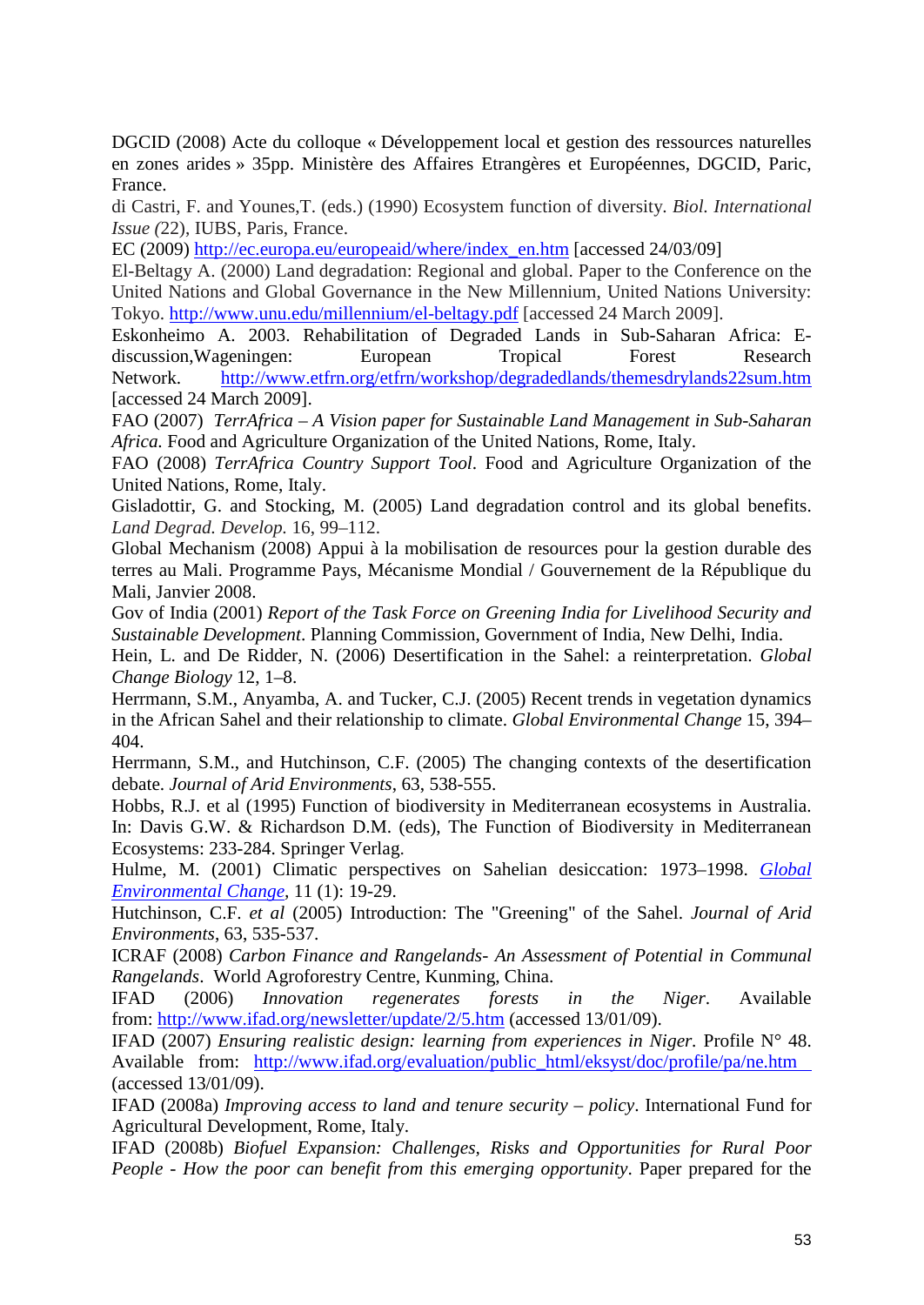Round Table organized during the Thirty-first session of IFAD's Governing Council, 14 February 2008. IFAD, Rome, Italy. Available from:<http://www.ifad.org/events/jatropha/index.htm> [Accessed 14 May 2009]

IFAD (2009) *Poor rural people can help stop desertification.* Available from: <http://www.ifad.org/media/press/background/2008/7.htm> (Accessed 28 March 2009)

IPCC (2007a) *Climate Change 2007 – Impacts, Adaptation and Vulnerability.* Contribution of Working Group II to the Fourth Assessment Report of the IPCC. Available from: http://www.ipcc.ch/ipccreports/ar4-wg2.htm

IPCC (2007b) *Climate Change 2007 – Mitigation of Climate Change.* Contribution of Working Group III to the Fourth Assessment Report of the IPCC. Available from: http://www.ipcc.ch/ipccreports/ar4-wg3.htm

IUCN (2008) Energy, Ecosystems and Livelihoods: Understanding linkages in the face of climate change impacts. Energy, Ecosystems and Livelihood Initiative, Gland, Switzerland. Available from: http://www.iucn.org/about/work/initiatives/energy\_welcome/index.cfm?uNe wsID=1646 {Accessed 11 May 2009}

Johnson, K.H. et al (1996) Biodiversity and the productivity and stability of ecosystems. *TREE*, 11: 372-377.

Kalinganire, A. et al (2008) Improving Rural Livelihoods through Domestication of Indigenous Fruit Trees in the Parklands of the Sahel. *In* F.K. Akinnifesi et al (eds.) *Indigenous Fruit Tress in the Tropics*, CADI, Oxfrodshire, UK.

Lal, R. (2004) Soil Carbon Sequestration Impacts on Global Climate Change and Food Security, *Science* 304 1623-1627. Available from:

http://www.sciencemag.org/cgi/content/abstract/304/5677/1623

Mazzucato, V. and Niemeijer, D. (2001) *Overestimating land degradation, underestimating farmers in the Sahel*. IIED Drylands programme Issue paper no. 101, 22 p.

Ministère des Affaires étrangères et européennes (2008) *Actes du colloque développement local et gestion des ressources naturelles en zones arides.* Direction Générale de la Coopération Internationale et du Développement, 35 p.

Mortimore, M., and Turner, B.L. (2005) Does the Sahelian smallholder's management of woodland, farm trees, rangeland support the hypothesis of human-induced desertification? *Journal of Arid Environments*, 63, 567–595.

Mouat, D et al (eds.) (2006) *Opportunities for synergy among the environmental Conventions: Results of national and local level workshops*. UNCCD, Bonn, Germany. 52p.

Neely, C. and Bunning, S. (2008a) Review of evidence on dry pastoral systems and climate change: implications and opportunities for mitigation and adaptation. *FAO Working Paper* (in prep.)

Neely, C. and Bunning, S. (2008b) Dryland Pastoral Systems and Climate Change: Implications and Opportunities for Mitigation and Adaptation. *FAO Briefing*, Rome, Italy. Available from: [www.fao.org](http://www.fao.org/) [Accessed 17/04/09]

NEPAD (2007) TerrAfrica Annual Report 2007. Promoting Sustainable Land Management in sub-saharan Africa.

NEPAD (2008). *Briefing note - Update on the development of the CAADP Pillar framework on Sustainable Land and Water Management* (Pillar 1). December 2008, 4 p.

NEPAD (2009). *The Comprehensive Africa Agriculture Development Programme (CAADP). Sustainable Land Water Management. The CAADP Pillar I Framework. "Tool" for use by countries in mainstreaming and upscaling of sustainable land and water management in Africa's agriculture and rural development agenda*. Draft for comments – not for circulation. January 2009, 67 p.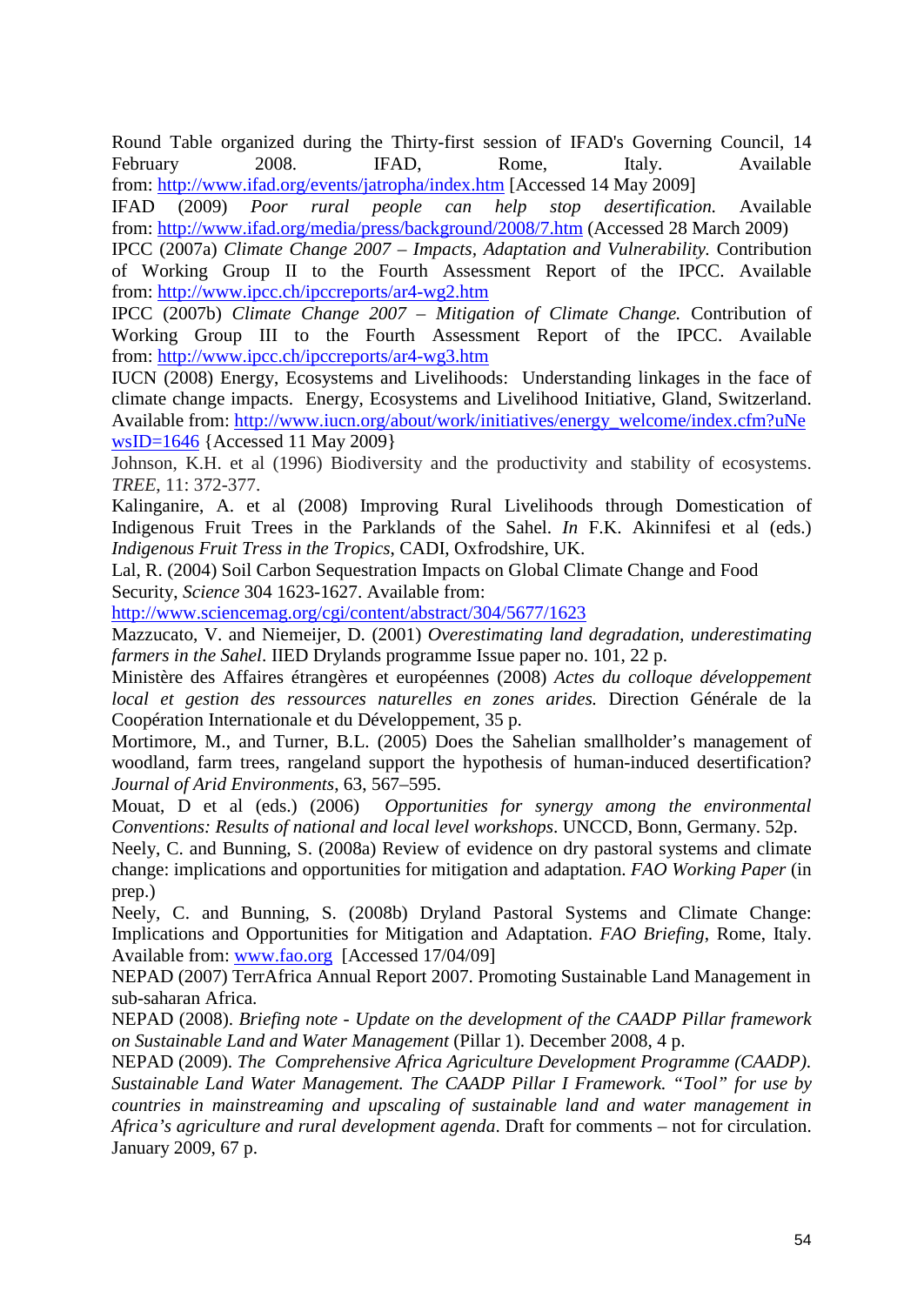Nicholson, S. (2005) On the question of the "recovery" of the rains in the West African Sahel. *Journal of Arid Environments*, 63, 615-641

Olsson, L. et al (2005) A recent greening of the Sahel—trends, patterns and potential causes. *Journal of Arid Environments* 63, 556–566.

OSS (2003) La synergie des conventions de Rio. Analyse de la situation et axes prioitaires d'intervention. Sahara and Sahel Observatory Working paper (18 pp), Tunis, Tunisia.

OSS (2004) *Long Term Ecological Monitoring Observatories Network ROSELT/OSS.* A Common Device for the Monitoring of Desertification in circum – Saharan Africa. Achievements and retrospective overview. 50 p. Sahara and Sahel Observatory, Tunis, Tunisia.

OSS (2006) *The monitoring and evaluation of National Action Programme to Combat Desertification*. 136 p. Sahara and Sahel Observatory, Tunis, Tunisia.

OSS (2008) *Conceptual note: ROSELT/OSS*. 2 p. Sahara and Sahel Observatory, Tunis, Tunisia.

OSS (2008) *The Great Green Wall of the Sahara and the Sahel Initiative*. Introductory Note 3, Sahara and Sahel Observatory, Tunis, Tunisia.

OSS (2009). Indicateurs écologiques, désertification et biodiversité des écosystèmes circum-Sahariens dans ROSELT/OSS. Note introductive n°4 (52 pp). Sahara and Sahel Observatory Tunis, Tunisia.

Pagiola S. 1999. The global environmental benefits of land degradation control on agricultural land. Global Overlays Program. *World Bank Environment Paper 16*. The World Bank: Washington, DC.

Pimm,S.L. (1991) *The Balance of Nature.* University of Chicago Press, Chicago, USA.

Rasmussen, K. *et al* (2001) Desertification in reverse? Observations from northern Burkina Faso. *Global Environmental Change* 11, 271–282.

Reij, C.P. (2008) Linking adaptation to climate change, poverty reduction and sustainable development in drylands. How to move from research to action in the post-Bali era? IIED, VU Univresity Amsterdam and other partners.

Reij, C. *et al* (2005) Changing land management practices and vegetation on the Central Plateau of Burkina Faso (1968–2002). *Journal of Arid Environments* 63, 642–659.

Reij, C. and Steeds, D. (2003) *Success stores in Africa's Drylands : Supporting Advocates and Answering Sceptics.* [A paper commissioned by the Global Mechanism of the Convention to Combat Desertification]. Centre for International Cooperation, Vrije Universiteit **Amsterdam**. Amsterdam. Available

from: <http://www.etfrn.org/etfrn/workshop/degradedlands/documents/reij.doc> (Accessed 07/01/09).

Reij, C. and Waters-Bayer, A. (2001) *Farmer Innovation in Africa*. Earthscan Publication, London. UK.

Reij, C. and Thiombiano, T. (2003) Développement Rural et Environnement au Burkina Faso: La réhabilitation de la capacité productive des terroirs sur la partie nord du Plateau Central entre 1980 et 2001.Rapport de synthèse, GTZ/PATECORE, Burkina Faso, 82 pp.

Reij, C.P. and Smaling, E.M.A. (2008) Analyzing successes in agriculture and land management in Sub-Saharan Africa: Is macro-level gloom obscuring positive micro-level change? *Land Use Policy* 25, 410–420.

Reijntjes, C.B. et al (1992) Farming for the future. MacMillan Press Ltd., London.

Reuters (2008) NIGERIA: Dead baby trees by the millions as reforestation fails. Available from: http://www.alertnet.org/thenews/newsdesk/IRIN/1c5fad9461f3781fb7068ef0a904387c. htm (Accessed 13/01/09).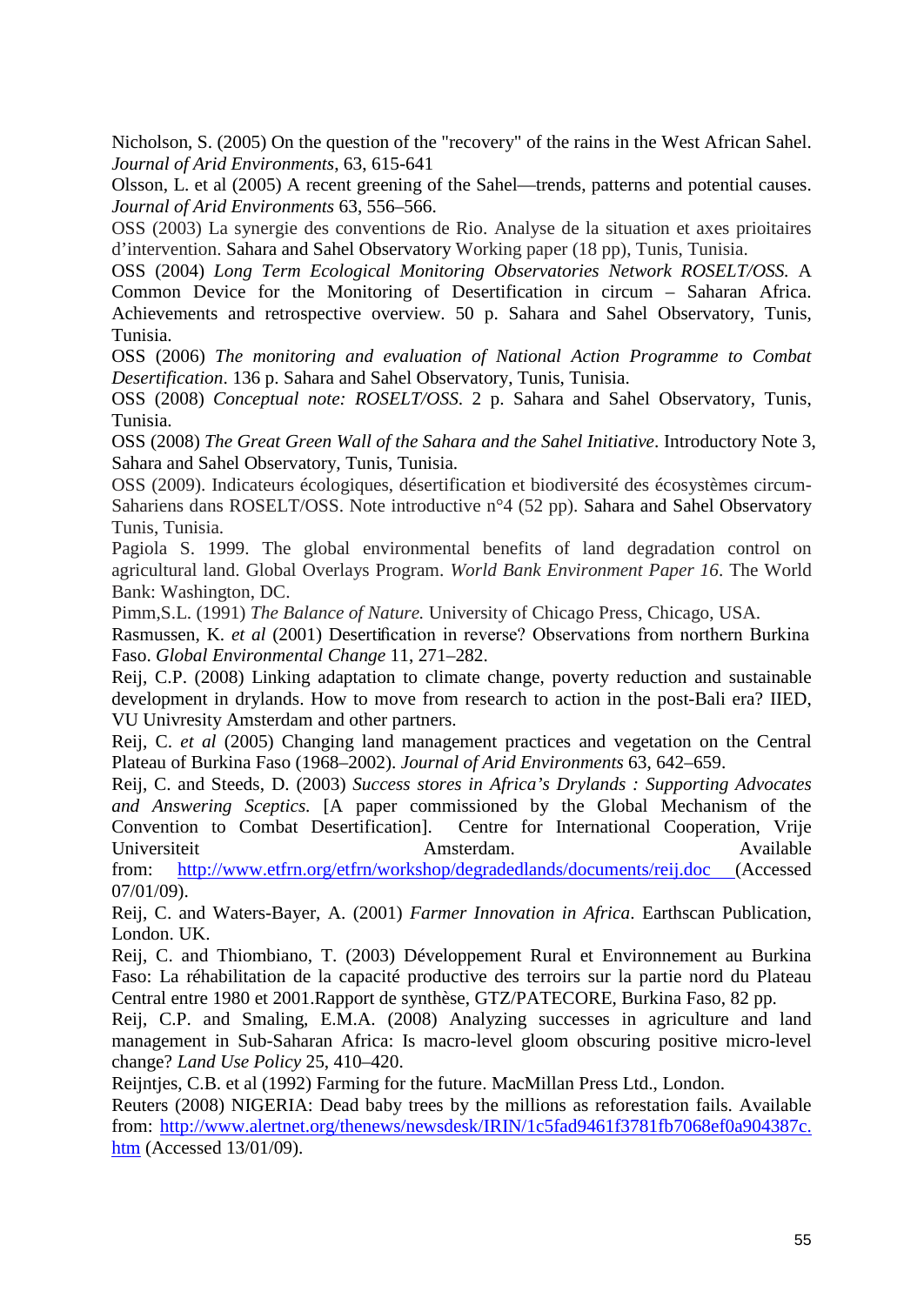Sankaran M. *et al* (2005) Determinants of woody cover in African savannas. *Nature*, 438, 846-849.

Savory, A. and Butterfield, J. (1999) *Holistic Management: A new framework for decision making*. Island Press, Washington D.C., USA

Sghaïer M. & M. Fétoui (2006) Le statut foncier des terres : un facteur déterminant des évolutions socio-environnementales. In « *Entre désertification et développement*. La Jeffara tunisienne », IRD, IRA, Editions Céres, Tunis : 137 – 146

Steinfeld *et al* (2006) *Livestock's Long Shadow: Environmental Issues and options.* LEAD (Livestock and Environment Development Initiative) and FAO, Rome, Italy. Available from: <ftp://ftp.fao.org/docrep/fao/010/a0701e/a0701e.pdf> (Accessed 07/01/09)

Sghaïer M. and M. Fétoui (2006). Le statut foncier des terres : un facteur déterminant des évolutions socio-environnementales. In « Entre désertification et développement. La Jeffara tunisienne », IRD, IRA, Editions Céres, Tunis : 137 – 146.

Stern, N. (2007) *The Economics of Climate Change: The Stern Review.* Cambridge University Press, UK.

Tappan, G., and McGahuey, M. (2007). Tracking environmental dynamics and agricultural intensification in southern Mali. *Agricultural Systems, 94*, 38-51

Teklehaimanot, Z. (2008) The Role of Indigenous Fruit Trees in Sustainable Dryland Agriculture in Eastern Africa. *In* F.K. Akinnifesi et al (eds.) *Indigenous Fruit Tress in the Tropics*, CADI, Oxfrodshire, UK.

Thornton, P.K. *et al* (2006*) Mapping Climate Vulnerability and Poverty in Africa*. International Livestock Research Institute (ILRI), Nairobi, Kenya.

Toulmin,C. (2007) Climate solutions need a local tough. BBC News Point of View. Available from: http://<u>new[s.bbc.co.uk/i/hi/sci/tech/7018440.stm](http://www.bbc.co.uk/i/hi/sci/tech/7018440.stm)</u> (Accessed 07/01/09)

Toure, M. (2009). Review of the Partnership between TerrAfrica and UNCCD Secretariat. To further explore tangible opportunities and options to reinforce synergies in implementation of the UNCCD and TerrAfrica agendas. 36p. UNCCD and TerrAfrica.

UICN, B.R.A.O. (2003). Renforcer la durabilité sociale des actions de lutte contre la désertification. Un manuel pour la réflexion. Gland, Suisse: UICN, 156 p.

UNCCD (2006) Implementing the Unites Nations Convention to Combat Desertification in Africa. Ten African experiences. 41p. UNCCD.

UNCCD (2007) *Ten-year strategic plan and framework to enhance the implementation of the UNCCD (2008–2018)*. Revised draft prepared for IIWG 3 by Unisféra and IECN, 6 April  $2007 : 8 p.$ 

UNEP (2009) *Action Plan of the Environment Initiative of NEPAD.* Available from: [http://www.unep.org/dec/onlinemanual/Compliance/InternationalCooperation/Regional](http://www.unep.org/dec/onlinemanual/Compliance/InternationalCooperation/RegionalActionPlans/Resource/tabid/713/Default.aspx) [ActionPlans/Resource/tabid/713/Default.aspx](http://www.unep.org/dec/onlinemanual/Compliance/InternationalCooperation/RegionalActionPlans/Resource/tabid/713/Default.aspx) (Accessed 28 March 2009)

UNDP (2006a) *Land Rights Reform and Governance in Africa - How to make it work in the 21st Century?* UNDP Drylands Development Centre, Nairobi, Kenya.

UNDP (2006b) *Decentralized Governance of Natural Resources*. UNDP Drylands Development Centre, Nairobi, Kenya.

UNDP (2007a) *The Global Drylands Imperative: Implementing the Millennium Development Goals in the Drylands of the World*. Drylands Development Centre, United Nations Development Programme, Nairobi, Kenya.

UNDP (2007b) Mother Earth: Women and sustainable land management. Environment and Energy Group, Bureau for Development Policy, United Nations Development Programme, New York, VSA. USA. Available

from: http://www.energyandenvironment.undp.org/undp/index.cfm?module=Library&page= Document&DocumentID=6444